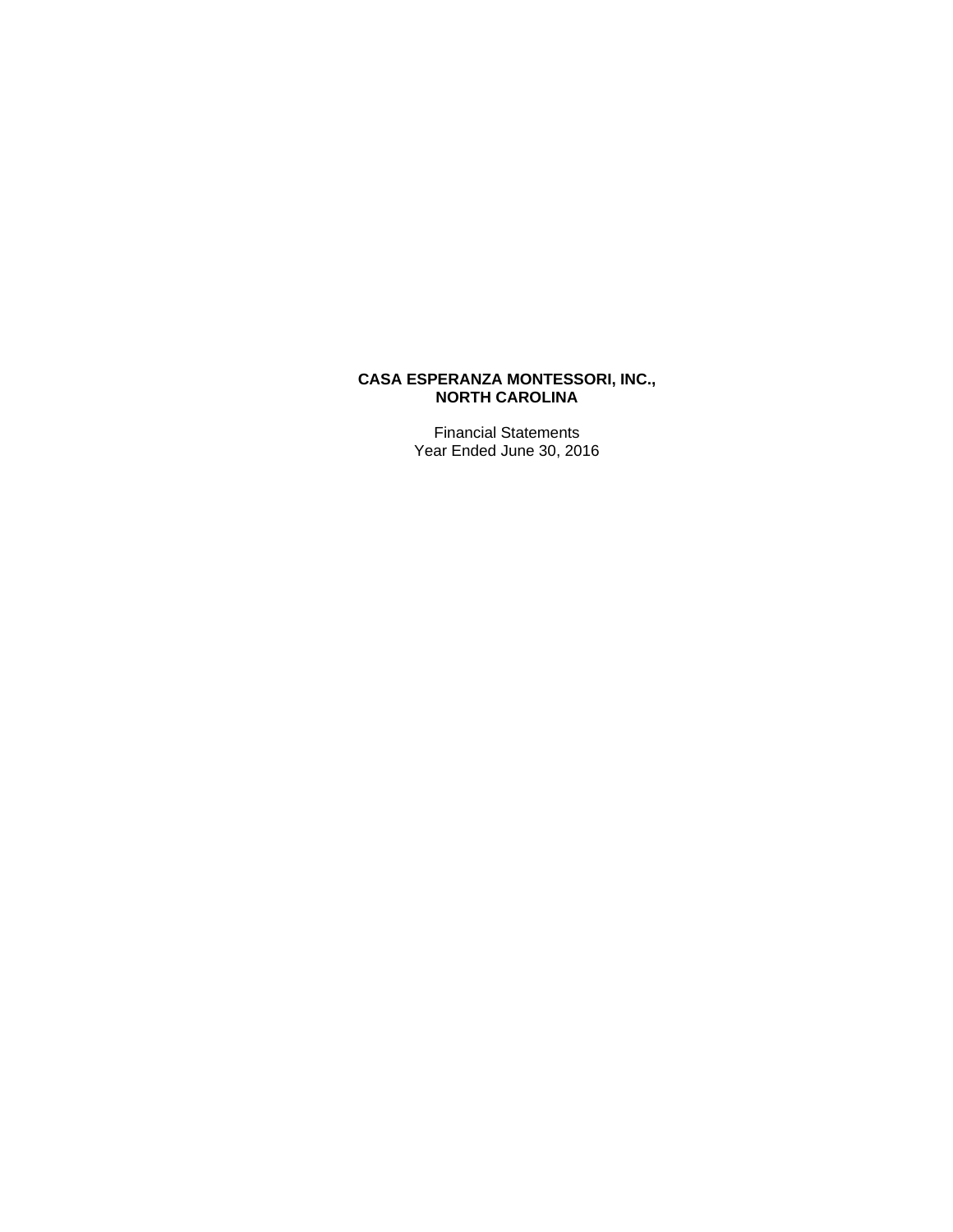# **CASA ESPERANZA MONTESSORI, INC. Table of Contents As of June 30, 2016**

| Exhibit        |                                                                                                        | Page      |
|----------------|--------------------------------------------------------------------------------------------------------|-----------|
|                | <b>Financial Section:</b>                                                                              |           |
|                | Independent Auditors' Report                                                                           | $1 - 2$   |
|                | Management's Discussion and Analysis                                                                   | $3 - 10$  |
|                | <b>Basic Financial Statements:</b>                                                                     |           |
|                | Government-wide Financial Statements:                                                                  |           |
| 1              | <b>Statement of Net Position</b>                                                                       | 11        |
| $\overline{2}$ | <b>Statement of Activities</b><br><b>Fund Financial Statements:</b>                                    | 12        |
| 3              | Balance Sheet - Governmental Funds                                                                     | 13        |
|                | Reconciliation of the Balance Sheet - Governmental Funds                                               | 13        |
|                | to the Statement of Net Position                                                                       |           |
| 4              | Statement of Revenues, Expenditures, and Changes in                                                    | 14        |
|                | Fund Balance - Governmental Funds                                                                      |           |
| 5              | Reconciliation of the Statement of Revenues, Expenditures,                                             | 15        |
|                | and Changes in Fund Balance of Governmental Funds to<br>the Statement of Activities                    |           |
| 6              | Statement of Net Position - Proprietary Fund                                                           | 16        |
| 7              | Statement of Revenues, Expenses, and Changes in                                                        | 17        |
|                | Net Position - Proprietary Fund                                                                        |           |
| 8              | Statement of Cash Flows - Proprietary Fund                                                             | 18        |
|                | Notes to the Financial Statements                                                                      | $19 - 41$ |
| Statement      |                                                                                                        |           |
|                |                                                                                                        |           |
|                | <b>Required Supplementary Information</b><br>Schedule of the School's Proportionate Share of the       | 42        |
|                | <b>Net Pension Liability</b>                                                                           |           |
|                | <b>Schedule of Contributions</b>                                                                       | 43        |
|                | Statements of Revenues, Expenditures, and Changes in Fund                                              |           |
|                | Balance - Budget and Actual:                                                                           |           |
|                | All Governmental Fund Types                                                                            | 44 - 45   |
| $\overline{c}$ | <b>Proprietary Fund Types</b>                                                                          | 46        |
|                | <b>Compliance Section:</b>                                                                             |           |
|                | Report on Internal Control over Financial Reporting and on                                             | 47 - 48   |
|                | Compliance and Other Matters Based on an Audit of<br>Financial Statements Performed in Accordance with |           |
|                | <b>Government Auditing Standards</b>                                                                   |           |
|                | Report on Compliance with Requirements Applicable to                                                   | $49 - 51$ |
|                | Each Major State Program and Internal Control over                                                     |           |
|                | Compliance in Accordance with the Uniform Guidance                                                     |           |
|                | and the State Single Audit Implementation Act                                                          |           |
|                | Schedule of Findings and Questioned Costs<br><b>Corrective Action Plan</b>                             | $52 - 53$ |
|                | Summary Schedule of Prior Audit Findings                                                               | 54<br>55  |
|                |                                                                                                        |           |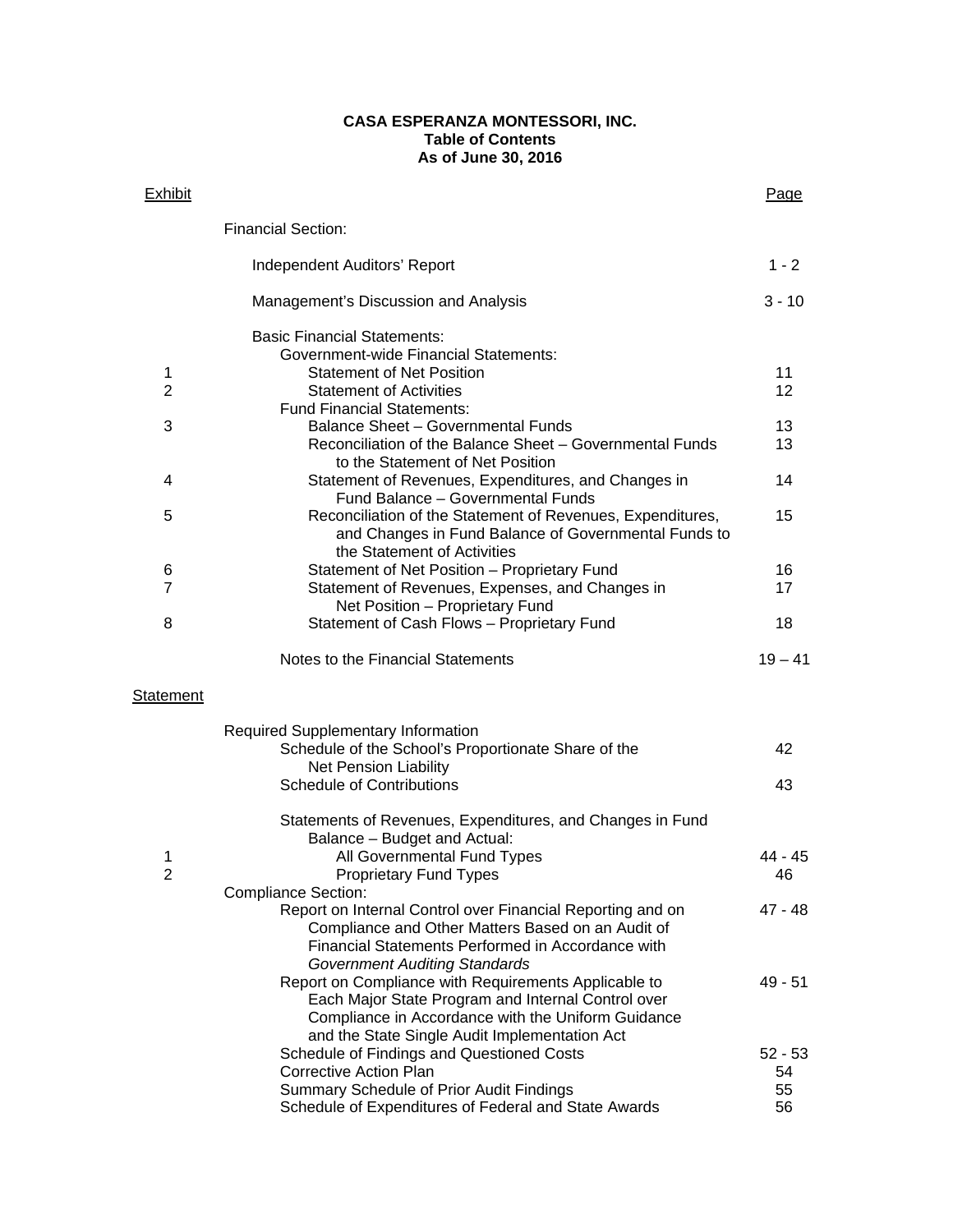Caroline P. Abbott Jeffrey A. Brovet Kristen T. Hoyle David A. Johnson



Chris P. Judy James K. Tiller David W. Tucker Geri H. Lail

# **INDEPENDENT AUDITORS' REPORT**

To the Board of Directors Casa Esperanza Montessori, Inc. Raleigh, North Carolina

# *Report on the Financial Statements*

We have audited the accompanying financial statements of the governmental activities, the business-type activities, each major fund, and the aggregate remaining fund information of Casa Esperanza Montessori, Inc., North Carolina as of and for the year ended June 30, 2016, and the related notes to the financial statements, which collectively comprise the Casa Esperanza Montessori, Inc.'s basic financial statements as listed in the table of contents.

# *Management's Responsibility for the Financial Statements*

Management is responsible for the preparation and fair presentation of these financial statements in accordance with accounting principles generally accepted in the United States of America; this includes the design, implementation, and maintenance of internal control relevant to the preparation and fair presentation of financial statements that are free from material misstatement, whether due to fraud or error.

# *Auditors' Responsibility*

Our responsibility is to express opinions on these financial statements based on our audit. We conducted our audit in accordance with auditing standards generally accepted in the United States of America and the standards applicable to financial audits contained in *Government Auditing Standards*, issued by the Comptroller General of the United States. Those standards require that we plan and perform the audit to obtain reasonable assurance about whether financial statements are free from material misstatement.

An audit involves performing procedures to obtain audit evidence about the amounts and disclosures in the financial statements. The procedures selected depend on the auditors' judgment, including the assessment of the risks of material misstatement of the financial statements, whether due to fraud or error. In making those risk assessments, the auditor considers internal control relevant to the entity's preparation and fair presentation of the financial statements in order to design audit procedures that are appropriate in the circumstances, but not for the purpose of expressing an opinion on the effectiveness of the entity's internal control. Accordingly, we express no such opinion. An audit also includes evaluating the appropriateness of accounting policies used and the reasonableness of significant accounting estimates made by management, as well as evaluating the overall presentation of the financial statements.

We believe that the audit evidence we have obtained is sufficient and appropriate to provide a basis for our audit opinions.

# *Opinions*

In our opinion, the financial statements referred to above present fairly, in all material respects, the respective financial position of the governmental activities, the business-type activities, each major fund, and the aggregate remaining fund information of Casa Esperanza Montessori, Inc. as of June 30, 2016, and the respective changes in financial position and cash flows, where applicable, thereof for the year then ended in accordance with accounting principles generally accepted in the United States of America.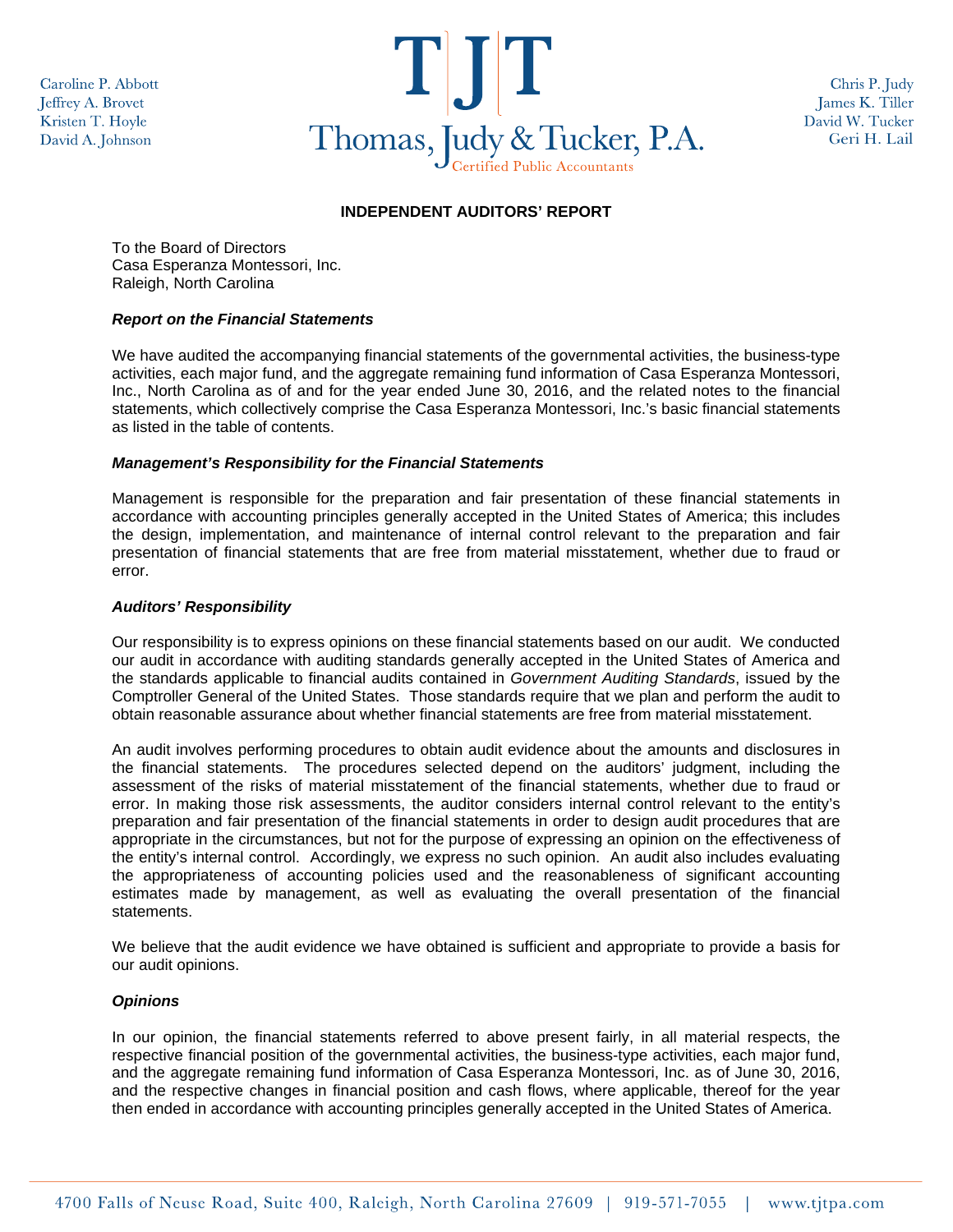## *Other Matters*

## *Required Supplementary Information*

Accounting principles generally accepted in the United States of America require that Management's Discussion and Analysis on pages 3 through 10 and the Schedule of the School's Proportionate Share of the Net Pension Liability and the Schedule of Contributions on pages 42 and 43, respectively, be presented to supplement the basic financial statements. Such information, although not a part of the basic financial statements, is required by the Governmental Accounting Standards Board who considers it to be an essential part of financial reporting for placing the basic financial statements in an appropriate operational, economic, or historical context. We have applied certain limited procedures to the required supplementary information in accordance with auditing standards generally accepted in the United States of America, which consisted of inquiries of management about the methods of preparing the information and comparing the information for consistency with management's responses to our inquiries, the basic financial statements, and other knowledge we obtained during our audit of the basic financial statements. We do not express an opinion or provide any assurance on the information because the limited procedures do not provide us with sufficient evidence to express an opinion or provide any assurance.

## *Supplementary and Other Information*

Our audit was conducted for the purpose of forming opinions on the financial statements that collectively comprise Casa Esperanza Montessori, Inc.'s basic financial statements. The budgetary schedules are presented for purposes of additional analysis and are not a required part of the basic financial statement. The Schedule of Expenditures of Federal and State Awards is presented for purposes of additional analysis as required by the Title 2 U.S. *Code of Federal Regulations* ("CFR") Part 200, *Uniform Administrative Requirements*, *Cost Principles*, *and Audit Requirements for Federal Awards*, and is also not a required part of the basic financial statements.

The budgetary schedules, as well as the accompanying schedule of expenditures of federal and State awards are the responsibility of management and were derived from and relate directly to the underlying accounting and other records used to prepare the basic financial statements. Such information has been subjected to the auditing procedures applied in the audit of the basic financial statements and certain additional procedures, including comparing and reconciling such information directly to the underlying accounting and other records used to prepare the basic financial statements or to the basic financial statements themselves, and other additional procedures in accordance with auditing standards generally accepted in the United States of America. In our opinion, the accompanying budgetary schedules and the schedule of expenditures of federal and State awards are fairly stated, in all material respects, in relation to the basic financial statements as a whole.

# *Other Reporting Required by Government Auditing Standards*

In accordance with *Government Auditing Standards*, we have also issued our report dated October 28, 2016 on our consideration of Casa Esperanza Montessori, Inc.'s internal control over financial reporting and on our tests of its compliance with certain provisions of laws, regulations, contracts, and grant agreements and other matters. The purpose of that report is to describe the scope of our testing of internal control over financial reporting and compliance and the results of that testing, and not to provide an opinion on the internal control over financial reporting or on compliance. That report is an integral part of an audit performed in accordance with *Government Auditing Standards* in considering Casa Esperanza Montessori, Inc.'s internal control over financial reporting and compliance.

Thomas, Judy & Pucke, P.A.

October 28, 2016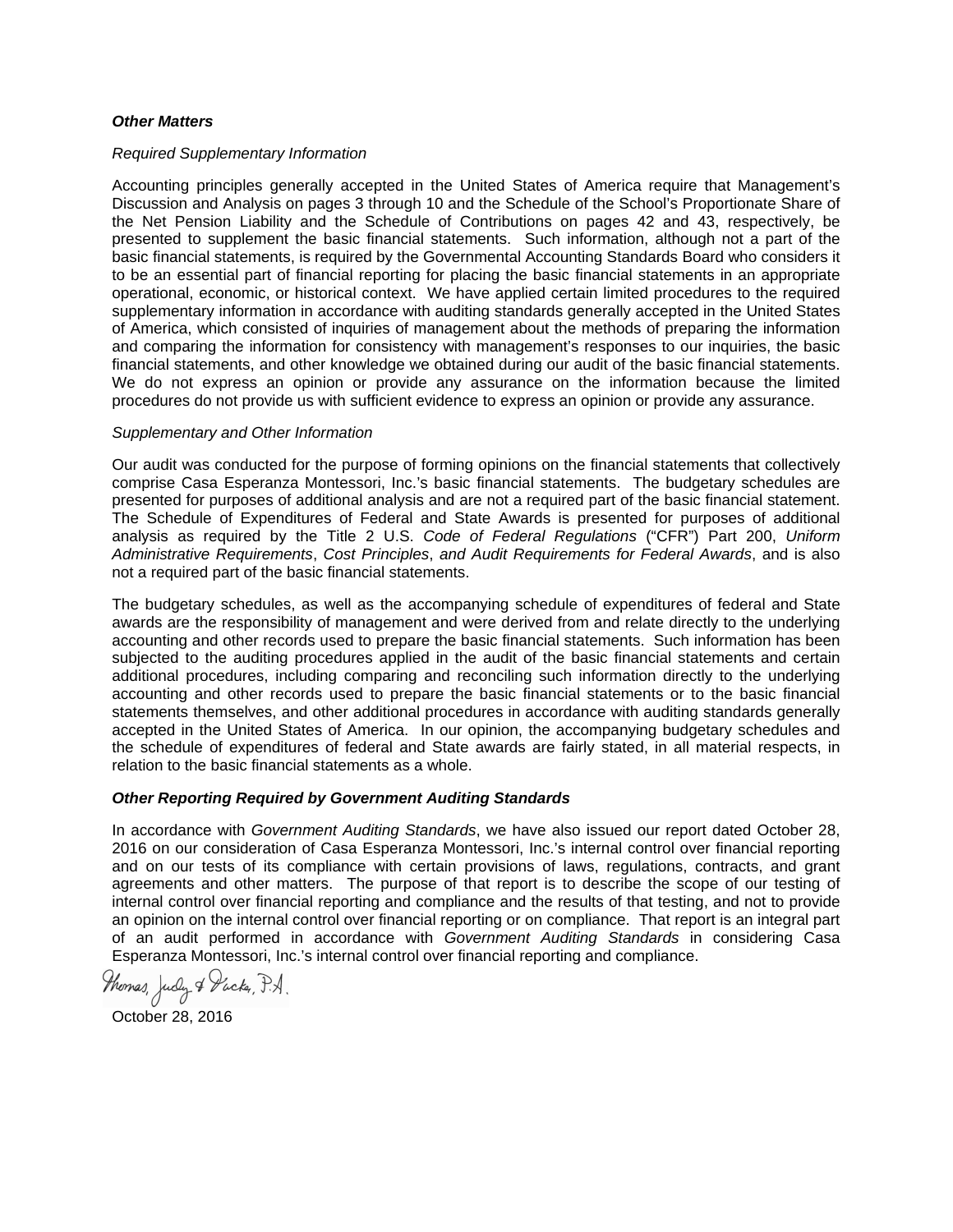# **Management's Discussion and Analysis Casa Esperanza Montessori, Inc. June 30, 2016**

As management of Casa Esperanza Montessori, Inc., we offer readers of Casa Esperanza Montessori, Inc.'s financial statements this narrative overview and analysis of the financial activities of Casa Esperanza Montessori, Inc. (School) for the fiscal year ended June 30, 2016. We encourage readers to read the information presented here in conjunction with additional information that we have furnished in the School's financial statements, which follow this narrative.

# **Financial Highlights**

- The assets of Casa Esperanza Montessori, Inc. exceeded its liabilities at the close of the fiscal year by \$293,657 *(net position)*.
- The School's total net position increased by \$164,028
- As of the close of the current fiscal year, Casa Esperanza Montessori, Inc.'s governmental funds reported combined ending fund balances of \$513,528 an increase of \$184,821 in comparison with the prior year.
- Enrollment at the School decreased in the current year, with 450 charter and 17 private pre-school students, compared to 458 charter and 21 private pre-school students in the prior year.
- Casa Esperanza Montessori, Inc. does not have any long-term debt.

# **Overview of the Financial Statements**

This discussion and analysis is intended to serve as an introduction to Casa Esperanza Montessori, Inc.'s basic financial statements. The School's basic financial statements consist of three components; 1) government-wide financial statements, 2) fund financial statements, and 3) notes to the financial statements (see Figure 1). The basic financial statements present two different views of the School through the use of government-wide statements and fund financial statements. In addition to the basic financial statements, this report contains other supplemental information that will enhance the reader's understanding of the financial condition of Casa Esperanza Montessori, Inc.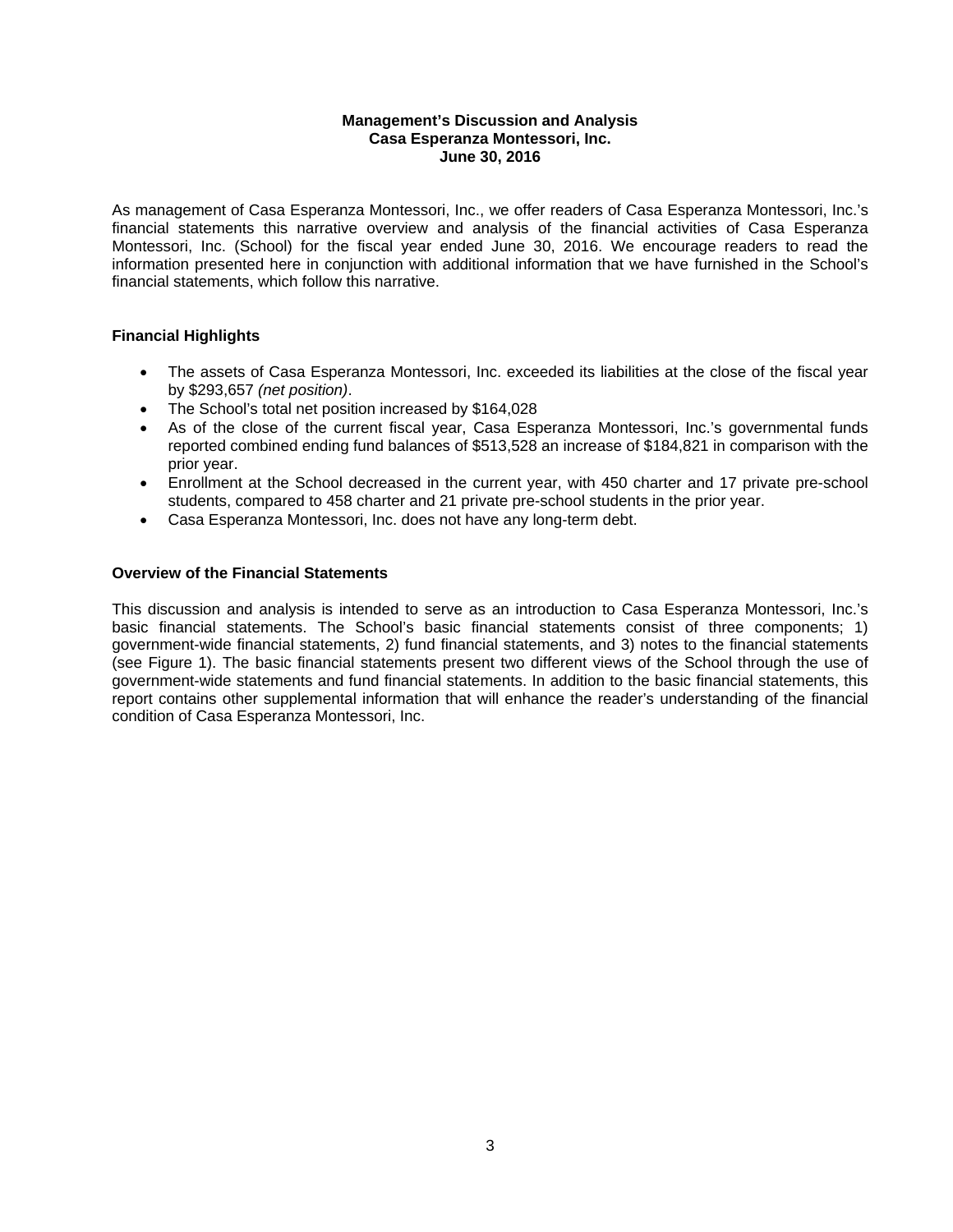

Summary **Contract Contract Contract Contract Contract Contract Contract Contract Contract Contract Contract Contract Contract Contract Contract Contract Contract Contract Contract Contract Contract Contract Contract Contra** 

# **Basic Financial Statements**

The first two statements (Exhibits 1 and 2) in the basic financial statements are the **Government-wide Financial Statements**. They provide both short- and long-term information about the School's financial status.

The next statements (Exhibits 3 through 8) are **Fund Financial Statements**. These statements focus on the activities of the individual parts of the School's government. These statements are more detailed than the government-wide statements. There are two parts to the Fund Financial Statements: 1) the governmental funds statements; and 2) the proprietary fund statements.

Immediately following the fund financial statements are the **Notes to the Financial Statements** (i.e. "Notes). The Notes offer a detailed explanation of the data contained in those statements. After the notes, **supplemental information** is provided to show details about the School's individual funds. Budgetary information for the School also can be found in this section of the statements.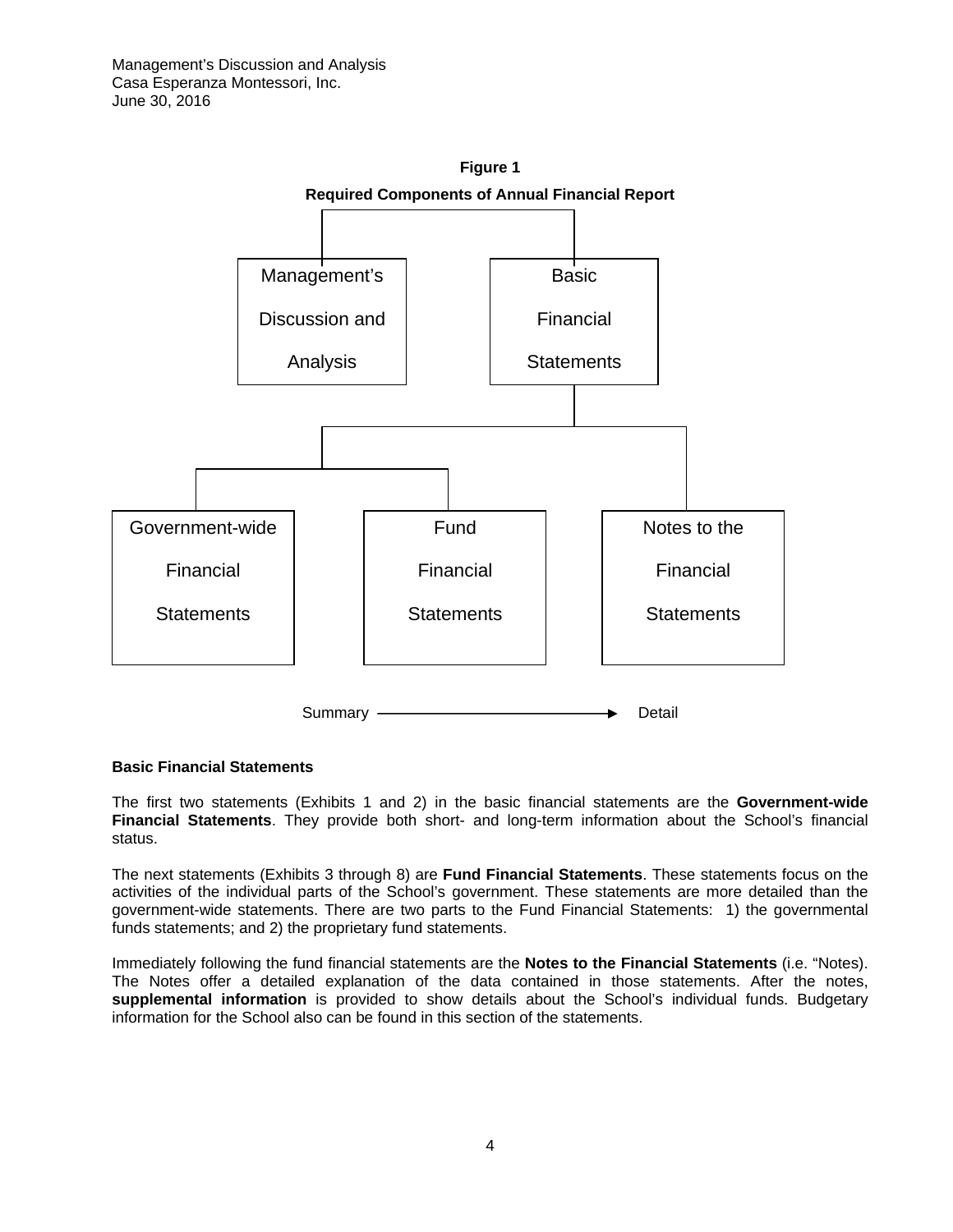Management's Discussion and Analysis Casa Esperanza Montessori, Inc. June 30, 2016

## **Government-wide Financial Statements**

The government-wide financial statements are designed to provide the reader with a broad overview of the School's finances, similar in format to a financial statement of a private-sector business. The governmentwide statements provide short and long-term information about the School's financial status as a whole.

The two government-wide statements report the School's net position and how it has changed. Net position is the difference between the School's total assets and total liabilities. Measuring net position is one way to gauge the School's financial condition.

The government-wide statements are divided into two categories: 1) governmental activities, and 2) business-type activities. The governmental activities include most of the School's basic functions such as instructional services and business services. State, county, and federal funds provide virtually all of the funding for these functions. The business-type are those services for which the School charges its students.

The government-wide financial statements are enumerated in Exhibits 1 and 2 of this report.

# **Fund Financial Statements**

The fund financial statements provide a more detailed look at the School's most significant activities. A fund is a grouping of related accounts that is used to maintain control over resources that have been segregated for specific activities or objectives. Casa Esperanza Montessori, Inc., like all other governmental entities in North Carolina, uses fund accounting to ensure and reflect compliance (or non-compliance) with finance-related legal requirements, such as the General Statutes or the School's budget ordinance. All of the funds of Casa Esperanza Montessori, Inc. can be divided into two categories: governmental funds and proprietary funds.

**Governmental Funds** – Governmental funds are used to account for those functions reported as governmental activities in the government-wide financial statements. Most of the School's basic services are accounted for in governmental funds. These funds focus on how assets can readily be converted into cash flow in and out, and monies remaining at year-end that will be available for spending in the next year. Governmental funds are reported using the *modified accrual accounting* that provides a short-term spending focus. As a result, the governmental fund financial statements give the reader a detailed short-term view that helps him or her determine if there are more or less financial resources available to finance the School's programs. The relationship between government activities (reported in the Statement of Net Position and the Statement of Activities) and governmental funds is described in a reconciliation that is a part of the fund financial statements.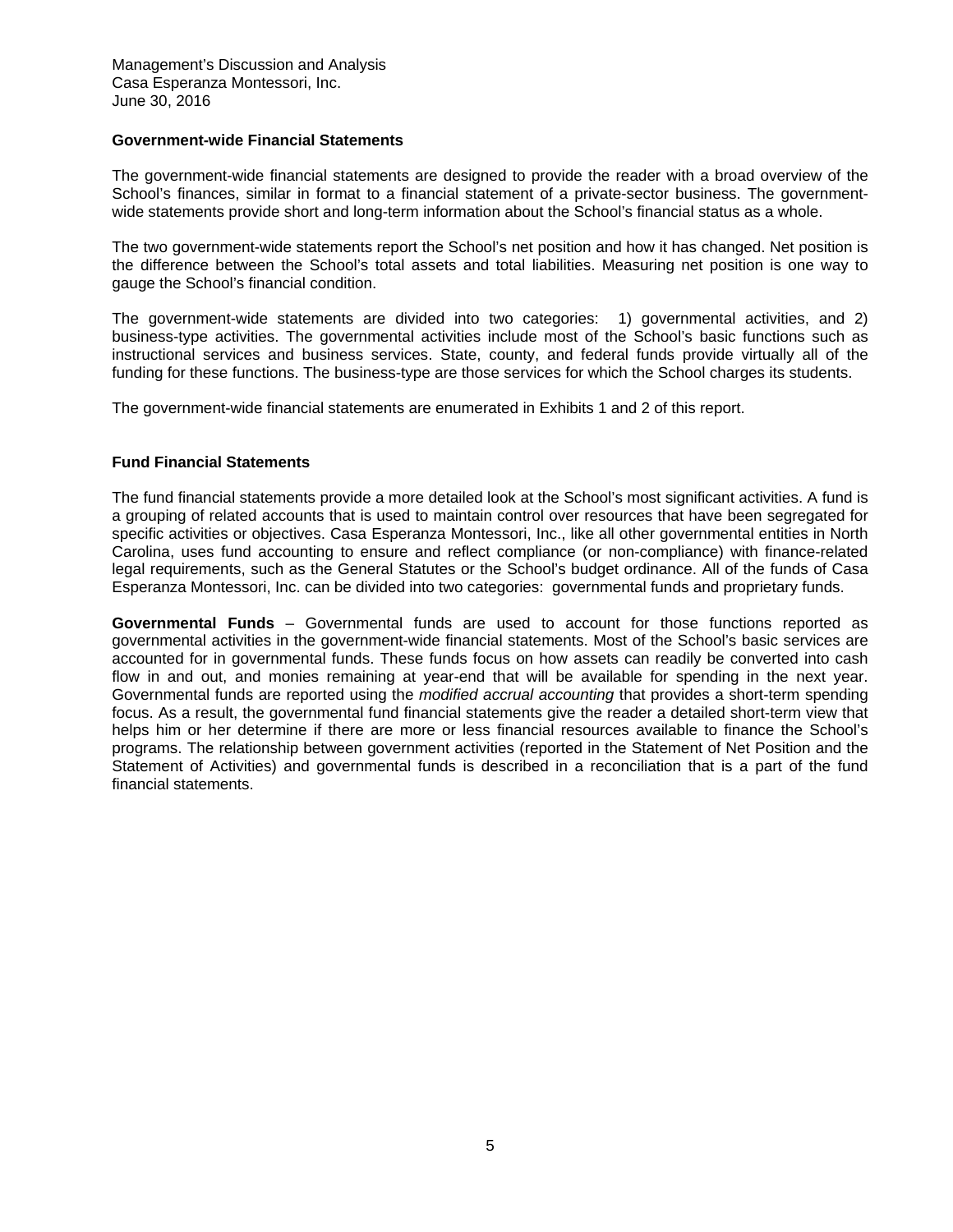Management's Discussion and Analysis Casa Esperanza Montessori, Inc. June 30, 2016

Casa Esperanza Montessori, Inc. adopts an annual budget for each of its funds, although it is not required to do so by the General Statutes. Because the budget is not legally required by the Statutes, the budgetary comparison statements are not included in the basic financial statements, but are part of the supplemental statements and schedules that follow the notes. The budget is a legally adopted document that incorporates input from the faculty, management, and the Board of Directors of the School in determining what activities will be pursued and what services will be provided by the School during the year. It also authorizes the School to obtain funds from identified sources to finance these current period activities. The budgetary statement provided for each of the funds demonstrates how well the School has complied with the budget ordinance and whether or not the School has succeeded in providing the services essentially as planned when the budget was adopted.

**Proprietary Funds** – Casa Esperanza Montessori, Inc. has one proprietary fund which is an enterprise fund. *Enterprise Funds* are used to report the same functions presented as business-type activities in the government-wide financial statements. Casa Esperanza Montessori, Inc. uses its enterprise fund to account for its pre-school and before and after school childcare functions.

**Notes to the Financial Statements** – The notes provide additional information that is essential to a full understanding of the data provided in the government-wide and fund financial statements. The notes to the financial statements are included in this report.

## **Government-Wide Financial Analysis**

 As noted earlier, net position may serve over time as one useful indicator of a school's financial condition. The assets of Casa Esperanza Montessori, Inc. exceeded liabilities by \$293,657 as of June 30, 2016. As of June 30, 2015, the net position of Casa Esperanza Montessori, Inc. stood at \$129,629. The School's net position increased by \$164,028 for the fiscal year ended June 30, 2016, compared to an increase of \$331,262 in 2015. The School has invested \$181,107 (net of depreciation) in capital assets mainly in leasehold improvements for the facilities that house the School for the year ended June 30, 2016. Casa Esperanza Montessori, Inc. uses these capital assets to provide services to its students; consequently, these assets are not available for future spending. Although Casa Esperanza Montessori, Inc.'s investment in its capital assets is reported net of the outstanding related debt, Casa Esperanza Montessori, Inc. has no outstanding debt. Of the remaining net position \$90,000 is restricted for a security deposit. The remaining balance of \$22,550 is unrestricted. In 2015, the amount of net position invested in capital assets net of related debt was \$187,973. Of the remaining net position \$90,000 is restricted for a security deposit. The remaining balance of net position is a deficit of \$148,344 is unrestricted for that year.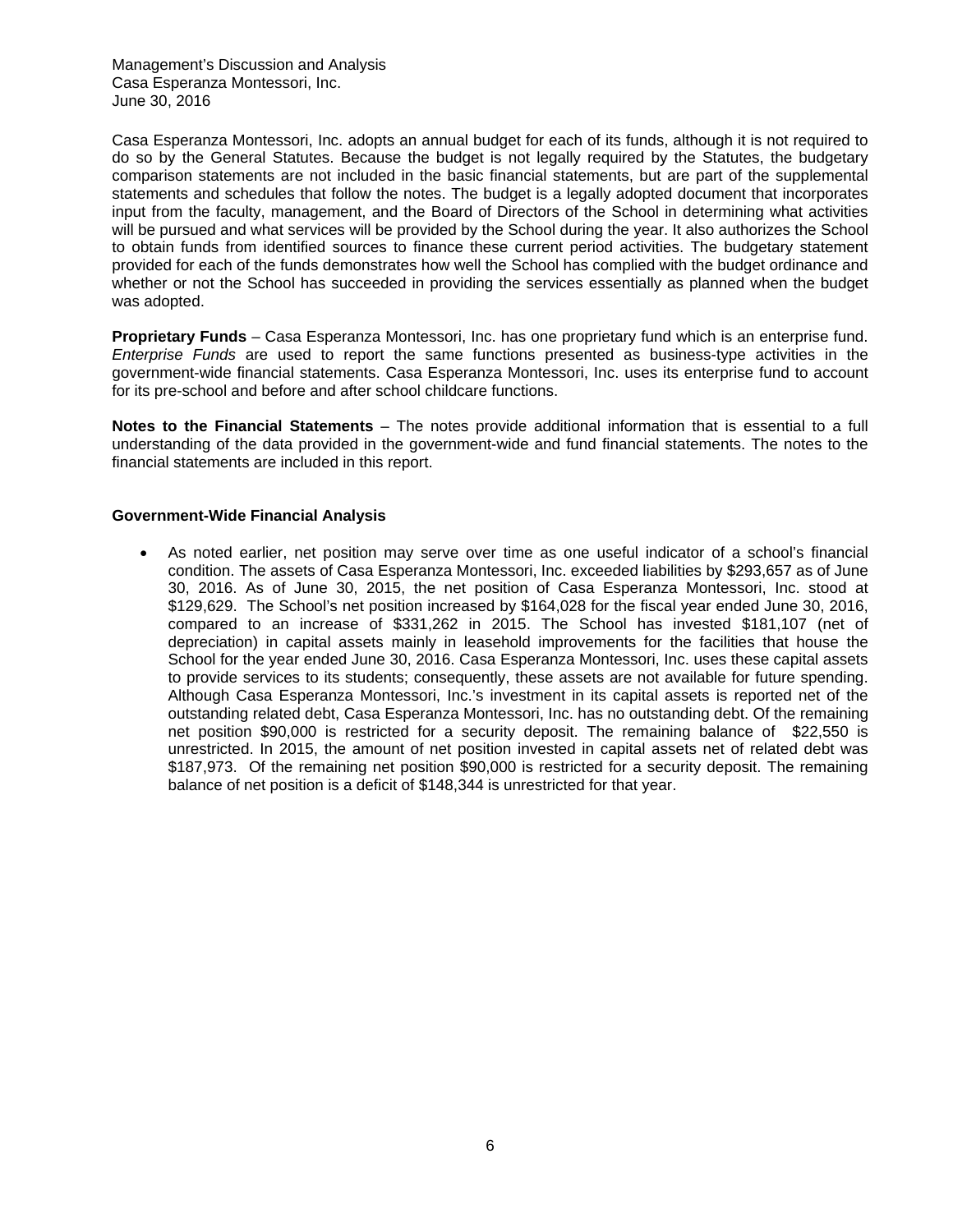# **Casa Esperanza Montessori, Inc. Net Position**

# **Figure 2**

|                                   | <b>Governmental Activities</b> | <b>Business-type Activities</b> |    |         |    | Total   |    |         |     |            |
|-----------------------------------|--------------------------------|---------------------------------|----|---------|----|---------|----|---------|-----|------------|
|                                   | 2016                           | 2015                            |    | 2016    |    | 2015    |    | 2016    |     | 2015       |
|                                   |                                |                                 |    |         |    |         |    |         |     |            |
| <b>Current and other assets</b>   | \$<br>522,569                  | \$<br>337,014                   | \$ | 201,097 | \$ | 361,500 | \$ | 723,666 | -S  | 698,514    |
| <b>Capital assets</b>             | 181,107                        | 187,973                         |    |         |    |         | S  | 181,107 | S   | 187,973    |
| <b>Total assets</b>               | \$<br>703,676                  | \$<br>524,987                   | \$ | 201,097 | \$ | 361,500 | \$ | 904,773 | \$. | 886,487    |
| Deferred outflows of resources    | \$<br>236,362                  | \$<br>177,842                   | \$ | 13,441  | \$ | 6,987   | \$ | 249,803 | \$  | 184,829    |
| Long-term liabilities outstanding | \$                             | \$                              | \$ |         | \$ |         | \$ |         | \$  |            |
| <b>Other liabilities</b>          | 629,714                        | 188,802                         |    | 35,291  |    | 7,091   |    | 665,005 |     | 195,893    |
| <b>Total liabilities</b>          | \$<br>629,714                  | \$<br>188,802                   | \$ | 35,291  | \$ | 7,091   | \$ | 665,005 | \$  | 195,893    |
| Deferred inflows of resources     | \$<br>185,374                  | \$<br>717,603                   | \$ | 10,540  | \$ | 28,191  | \$ | 195,914 | \$  | 745,794    |
| <b>Net Position</b>               |                                |                                 |    |         |    |         |    |         |     |            |
| Invested in capital assets net of |                                |                                 |    |         |    |         |    |         |     |            |
| related debt                      | \$<br>181,107                  | \$<br>187,973                   | \$ | $\sim$  | \$ | $\sim$  | \$ | 181,107 | -S  | 187,973    |
| <b>Restricted</b>                 | 90,000                         | 90,000                          |    |         |    |         |    | 90,000  |     | 90,000     |
| <b>Unrestricted</b>               | (146, 157)                     | (481, 549)                      |    | 168,707 |    | 333,205 |    | 22,550  |     | (148, 344) |
| <b>Total Net Position</b>         | \$<br>124,950                  | \$<br>(203, 576)                | \$ | 168,707 | \$ | 333,205 | \$ | 293,657 | \$  | 129,629    |

Several particular aspects of the School's financial operations positively influenced the total unrestricted governmental net position:

- The School adopted a combined annual budget for all funds. The School's performance was measured using these budgets on a monthly basis, allowing changes in spending as needed to stay within the budget.
- The School received \$64,356 in donations and fundraising during the fiscal year.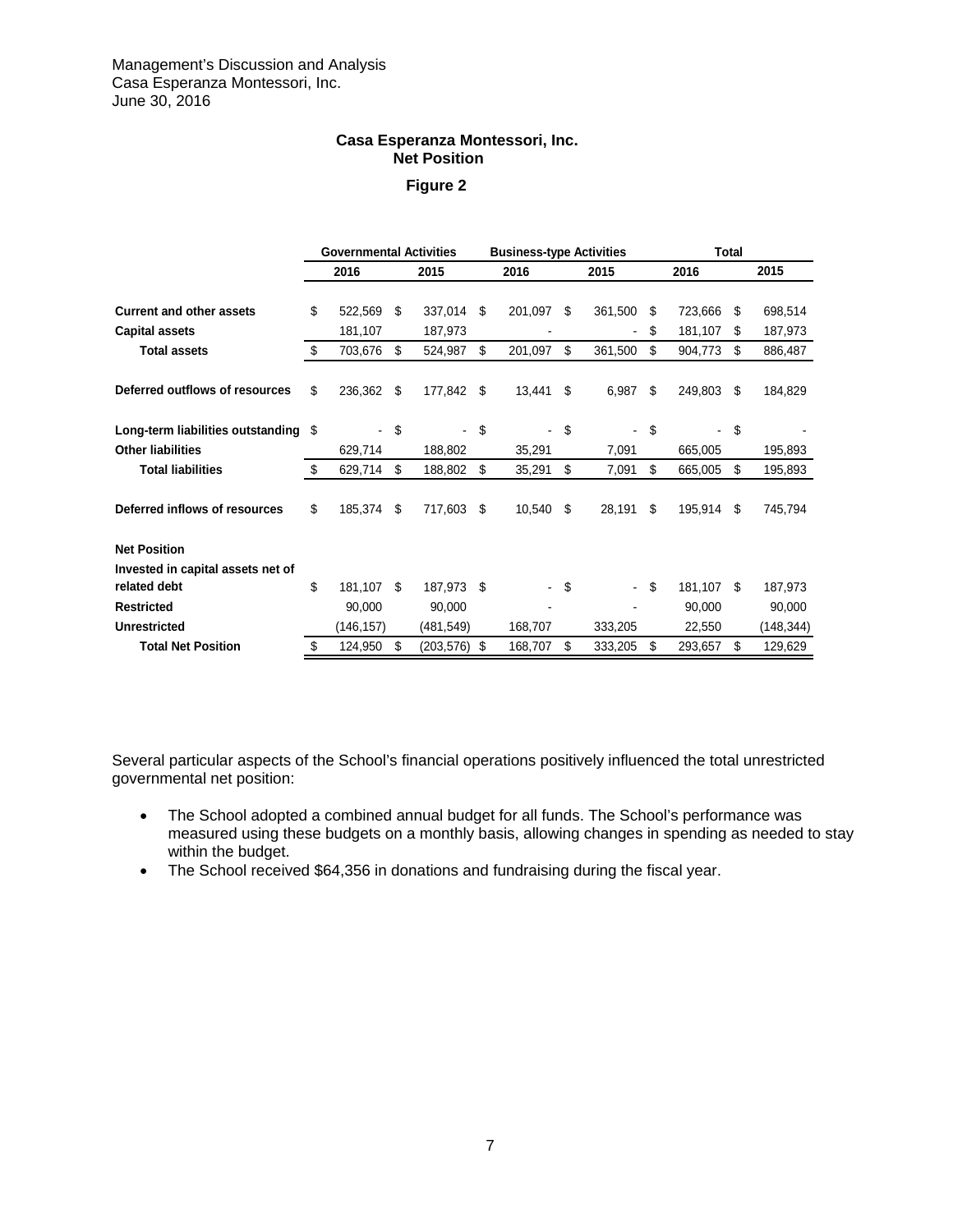## **Casa Esperanza Montessori, Inc. Changes in Net Position Figure 3**

|                                                             |                | Governmental      | <b>Business-type</b> |           |               |               |
|-------------------------------------------------------------|----------------|-------------------|----------------------|-----------|---------------|---------------|
|                                                             |                | <b>Activities</b> | <b>Activities</b>    |           |               | <b>Total</b>  |
|                                                             | 2016           | 2015              | 2016                 | 2015      | 2016          | 2015          |
| Revenues:                                                   |                |                   |                      |           |               |               |
| Program revenues:                                           |                |                   |                      |           |               |               |
| <b>Charges for services</b>                                 | \$             | \$                | 365,204<br>\$<br>\$  | 366,875   | 365,204<br>\$ | 366,875<br>S  |
| Operating grants and contributions                          | 72,743         | 68,554            |                      |           | 72,743        | 68,554        |
| <b>General revenues:</b>                                    |                |                   |                      |           |               |               |
| County, state, and federal funds                            | 3,493,889      | 3,216,550         |                      |           | 3,493,889     | 3,216,550     |
| Donations and other revenues                                | 110,307        | 180,891           |                      |           | 110,307       | 180,891       |
| <b>Total revenues</b>                                       | 3,676,939      | 3,465,995         | 365,204              | 366,875   | 4,042,143     | 3,832,870     |
|                                                             |                |                   |                      |           |               |               |
| <b>Expenses:</b>                                            |                |                   |                      |           |               |               |
| <b>Instructional programs</b>                               | 2,697,776      | 2,523,200         |                      |           | 2,697,776     | 2,523,200     |
| <b>Support services</b>                                     | 920.926        | 813,062           |                      |           | 920,926       | 813,062       |
| <b>Community services</b>                                   | 12,666         | 16,115            |                      |           | 12,666        | 16,115        |
| Private program fund                                        |                |                   | 246,747              | 149,231   | 246,747       | 149,231       |
| <b>Total expenses</b>                                       | 3,631,368      | 3,352,377         | 246,747              | 149,231   | 3,878,115     | 3,501,608     |
| Increase in net position before transfers                   | 45,571         | 113,618           | 118,457              | 217.644   | 164,028       | 331,262       |
| <b>Transfers</b>                                            | 282,955        | 55,000            | (282, 955)           | (55,000)  |               |               |
| Increase (decrease) in net position                         | 328,526        | 168,618           | (164, 498)           | 162,644   | 164,028       | 331,262       |
| Net position - beginning of year, as previously<br>reported | (203, 576)     | 447,111           | 333,205              | 222,355   | 129,629       | 669,466       |
| Prior period adjustment                                     | $\blacksquare$ | (819, 305)        |                      | (51, 794) |               | (871,099)     |
| Net position- beginning of year, as restated                | (203, 576)     | (372, 194)        | 333,205              | 170,561   | 129,629       | (201, 633)    |
| Net position, June 30                                       | 124,950<br>\$  | (203, 576)<br>\$  | \$<br>168,707<br>S   | 333,205   | \$<br>293,657 | \$<br>129,629 |

**Governmental activities**: Governmental activities increased the School's net position by \$45,571 before transfers.

**Business-type activities**: Business-type activities increased Casa Esperanza Montessori, Inc.'s net position by \$118,457 before transfer of funds to governmental activities of \$282,955.

## **Financial Analysis of the School's Funds**

As noted earlier, Casa Esperanza Montessori, Inc. uses fund accounting to ensure and demonstrate compliance with finance-related legal requirements.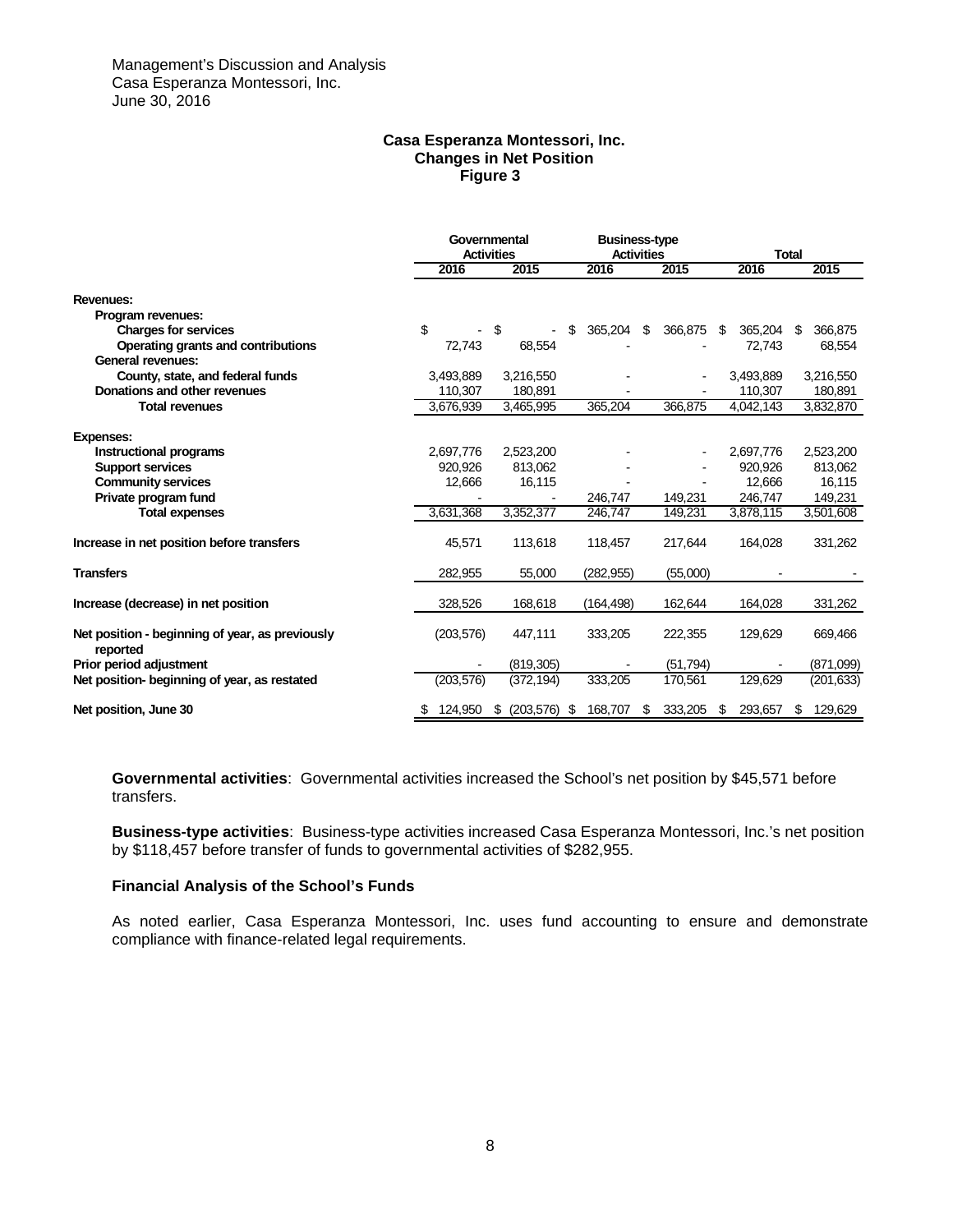Management's Discussion and Analysis Casa Esperanza Montessori, Inc. June 30, 2016

**Governmental Funds**. The focus of Casa Esperanza Montessori, Inc.'s governmental funds is to provide information on near-term inflows, outflows, and balances of usable resources. Such information is useful in assessing Casa Esperanza Montessori, Inc.'s financing requirements. Specifically, unassigned fund balance can be a useful measure of a government's net resources available for spending at the end of the fiscal year.

The general fund is the chief operating fund of Casa Esperanza Montessori, Inc. At the end of the current fiscal year, unassigned fund balance of the General Fund was \$423,528 an increase of \$184,821 over prior year.

At June 30, 2016, the governmental funds of Casa Esperanza Montessori, Inc. reported a combined fund balance of \$513,528.

**Proprietary Funds**. The School's proprietary funds provide the same type of information found in the government-wide statements but in more detail. Unrestricted net position of the Pre-school Fund at the end of the fiscal year amounted to \$168,707. The Pre-school fund transferred a portion of its net assets to the general fund to subsidize instructional activities.

## **Capital Asset and Debt Administration**

**Capital assets.** Casa Esperanza Montessori, Inc.'s investment in capital assets for its governmental and business–type activities as of June 30, 2016, totals \$181,107 (net of accumulated depreciation). These assets include leasehold improvements, equipment and furniture, and electronic equipment.

## **Casa Esperanza Montessori, Inc.'s Capital Assets (net of depreciation) Figure 4**

|                                | <b>Activities</b> |         |      |         |  |  |  |  |  |
|--------------------------------|-------------------|---------|------|---------|--|--|--|--|--|
|                                |                   | 2016    | 2015 |         |  |  |  |  |  |
|                                |                   |         |      |         |  |  |  |  |  |
| <b>Leasehold improvements</b>  | S                 | 166,750 | - \$ | 169,599 |  |  |  |  |  |
| <b>Instructional equipment</b> |                   | 13,635  |      | 18,374  |  |  |  |  |  |
| Other                          |                   | 722     |      |         |  |  |  |  |  |
| Total                          | \$                | 181,107 | \$.  | 187,973 |  |  |  |  |  |

Additional information on the School's capital assets can be found in note 2.A.2 of the Basic Financial Statements.

**Long-term Debt**. As of June 30, 2016, Casa Esperanza Montessori, Inc. had no debt outstanding.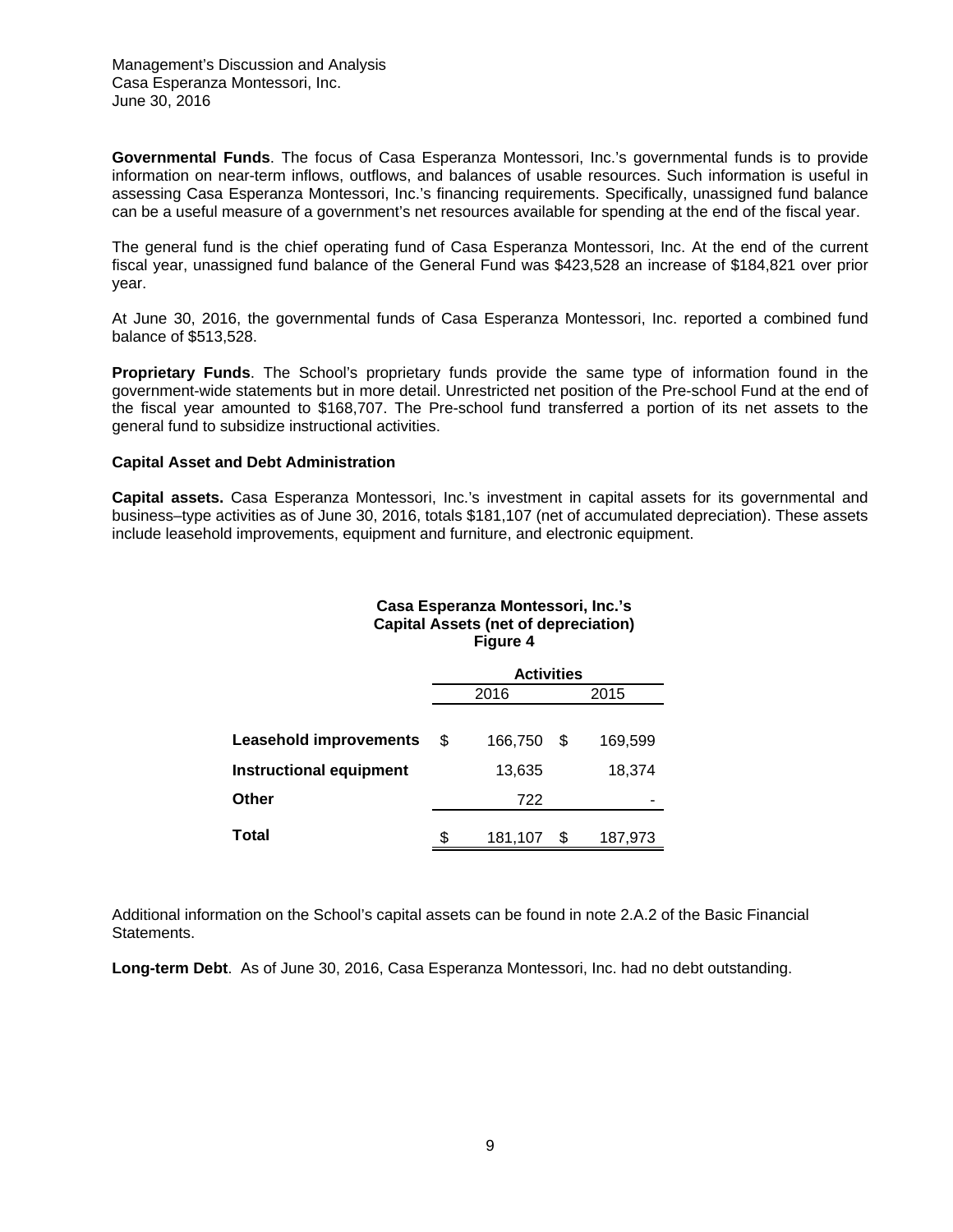Management's Discussion and Analysis Casa Esperanza Montessori, Inc. June 30, 2016

# **Economic Factors**

The following key economic indicators reflect the growth and prosperity of the School:

- Cutbacks in federal funding to education in general have resulted in a reduction of federal revenue for the School.
- The high growth rate of the Triangle and surrounding area should increase the demand for placement in the School over the next 3 years.
- The unemployment rate in the Triangle is lower than both the State and national averages.

# **Requests for Information**

This report is designed to provide an overview of the School's finances for those with an interest in this area. Questions concerning any of the information found in this report or requests for additional information should be directed to the Board Chair, Casa Esperanza Montessori, Inc., 2600 Sumner Blvd #130, Raleigh, NC 27616, and telephone (919) 855-9811.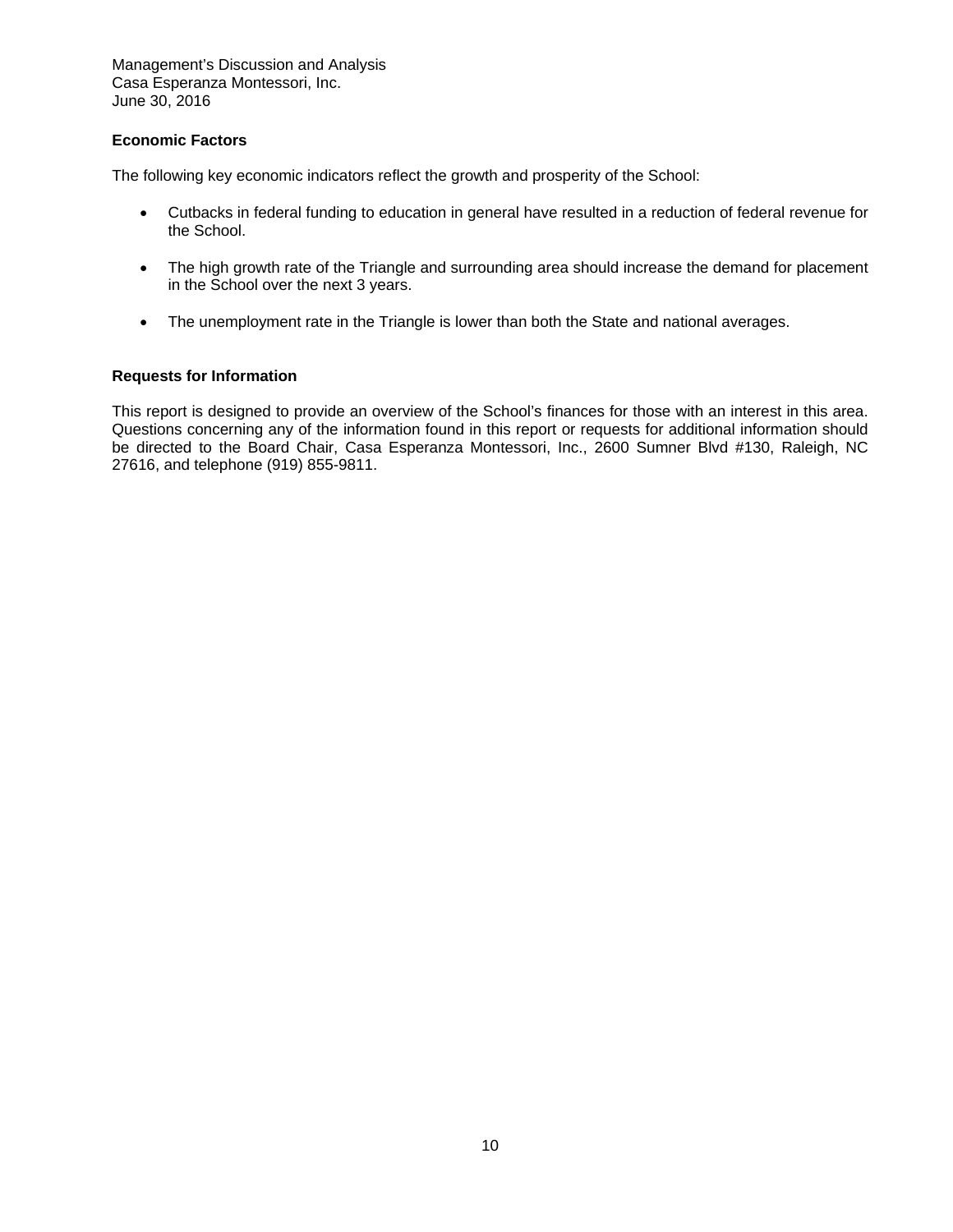# **Statement of Net Position June 30, 2016 CASA ESPERANZA MONTESSORI, INC.**

|                                           | <b>Primary Government</b> |                   |    |                   |    |         |  |
|-------------------------------------------|---------------------------|-------------------|----|-------------------|----|---------|--|
|                                           |                           | Governmental      |    | Business-type     |    |         |  |
|                                           |                           | <b>Activities</b> |    | <b>Activities</b> |    | Total   |  |
| <b>ASSETS</b>                             |                           |                   |    |                   |    |         |  |
| Cash and cash equivalents                 | \$                        | 432,569           | \$ | 201,097           | \$ | 633,666 |  |
| Security deposit                          |                           | 90,000            |    |                   |    | 90,000  |  |
| Capital assets (Note 1):                  |                           |                   |    |                   |    |         |  |
| Other capital assets, net of depreciation |                           | 181,107           |    |                   |    | 181,107 |  |
| Total capital assets                      |                           | 181,107           |    |                   |    | 181,107 |  |
| <b>Total assets</b>                       |                           | 703,676           |    | 201,097           |    | 904,773 |  |
| DEFERRED OUTFLOWS OF RESOURCES            |                           | 236,362           |    | 13,441            |    | 249,803 |  |
| <b>LIABILITIES</b>                        |                           |                   |    |                   |    |         |  |
| Accounts payable                          |                           | 9,041             |    |                   |    | 9,041   |  |
| Noncurrent liabilities:                   |                           |                   |    |                   |    |         |  |
| Net pension liability                     |                           | 620,673           |    | 35,291            |    | 655,964 |  |
| <b>Total liabilities</b>                  |                           | 629,714           |    | 35,291            |    | 665,005 |  |
|                                           |                           |                   |    |                   |    |         |  |
| DEFERRED INFLOWS OF RESOURCES             |                           | 185,374           |    | 10,540            |    | 195,914 |  |
| <b>NET POSITION</b>                       |                           |                   |    |                   |    |         |  |
| Net investment in capital assets          |                           | 181,107           |    |                   |    | 181,107 |  |
| Restricted for:                           |                           |                   |    |                   |    |         |  |
| Security deposit                          |                           | 90,000            |    |                   |    | 90,000  |  |
| Unrestricted                              |                           | (146, 157)        |    | 168,707           |    | 22,550  |  |
| Total net position                        | \$                        | 124,950           | \$ | 168,707           | \$ | 293,657 |  |

The notes to the financial statements are an integral part of this statement.

**Exhibit 1**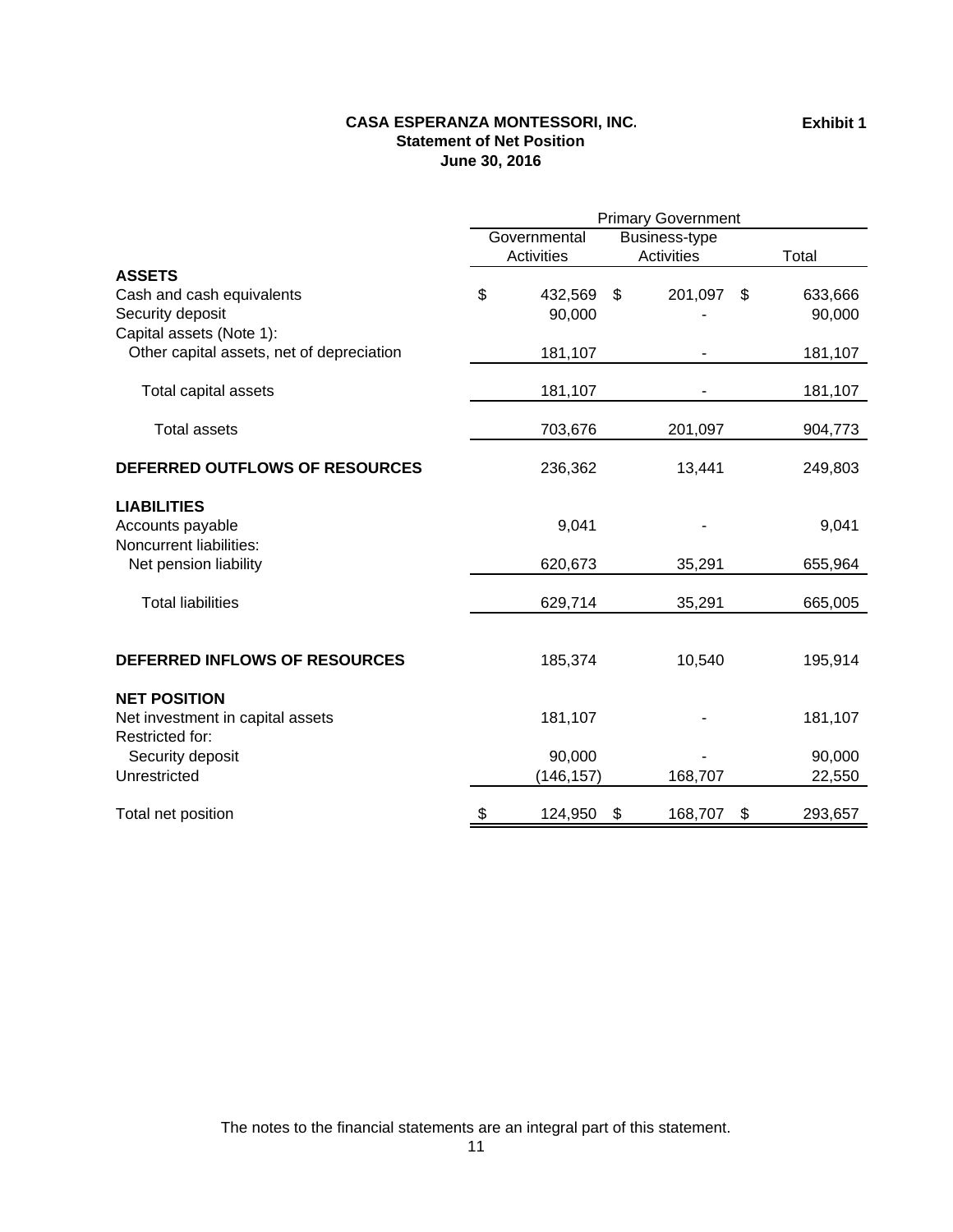# **Statement of Activities CASA ESPERANZA MONTESSORI, INC. Year Ended June 30, 2016**

|                                |                 |                                      |                         | Program Revenues |                                          |        | Net (Expense) Revenue and<br>Changes in Net Position |                  |                             |            |    |             |
|--------------------------------|-----------------|--------------------------------------|-------------------------|------------------|------------------------------------------|--------|------------------------------------------------------|------------------|-----------------------------|------------|----|-------------|
|                                |                 |                                      |                         |                  |                                          |        | <b>Primary Government</b>                            |                  |                             |            |    |             |
| <b>Functions/Programs</b>      | <b>Expenses</b> |                                      | Charges for<br>Services |                  | Operating<br>Grants and<br>Contributions |        | Governmental<br><b>Activities</b>                    |                  | Business-type<br>Activities |            |    | Total       |
| <b>Primary government:</b>     |                 |                                      |                         |                  |                                          |        |                                                      |                  |                             |            |    |             |
| Governmental activities:       |                 |                                      |                         |                  |                                          |        |                                                      |                  |                             |            |    |             |
| Instructional services         | \$              | 2,697,776 \$                         |                         |                  | S                                        | 72,743 | \$.                                                  | $(2,625,033)$ \$ |                             |            |    | (2,625,033) |
| Support services               |                 | 920,926                              |                         |                  |                                          |        |                                                      | (920, 926)       |                             |            |    | (920, 926)  |
| Community services             |                 | 12,666                               |                         |                  |                                          |        |                                                      | (12,666)         |                             |            |    | (12, 666)   |
| Total governmental activities  |                 | 3,631,368                            |                         |                  |                                          | 72,743 |                                                      | (3,558,625)      |                             |            |    | (3,558,625) |
| Business-type activities:      |                 |                                      |                         |                  |                                          |        |                                                      |                  |                             |            |    |             |
| Pre-School                     |                 | 246,747                              |                         | 365,204          |                                          |        |                                                      |                  |                             | 118,457    |    | 118,457     |
| Total business-type activities |                 | 246,747                              |                         | 365,204          |                                          |        |                                                      |                  |                             | 118,457    |    | 118,457     |
| Total primary government       |                 | 3,878,115                            | \$                      | 365,204 \$       |                                          | 72,743 |                                                      | (3,558,625)      |                             | 118,457    |    | (3,440,168) |
|                                |                 | General revenues:                    |                         |                  |                                          |        |                                                      |                  |                             |            |    |             |
|                                |                 | Unrestricted county appropriations   |                         |                  |                                          |        |                                                      | 1,070,784        |                             |            |    | 1,070,784   |
|                                |                 | Unrestricted State appropriations    |                         |                  |                                          |        |                                                      | 2,423,105        |                             |            |    | 2,423,105   |
|                                |                 | Contributions and donations          |                         |                  |                                          |        |                                                      | 60,709           |                             |            |    | 60,709      |
|                                |                 | Fundraising                          |                         |                  |                                          |        |                                                      | 3,647            |                             |            |    | 3,647       |
|                                |                 | Field trip and student fees          |                         |                  |                                          |        |                                                      | 22,258           |                             |            |    | 22,258      |
|                                |                 | Miscellaneous, unrestricted          |                         |                  |                                          |        |                                                      | 23,693           |                             |            |    | 23,693      |
|                                |                 | <b>Transfers</b>                     |                         |                  |                                          |        |                                                      | 282,955          |                             | (282, 955) |    |             |
|                                |                 | Total general revenues and transfers |                         |                  |                                          |        |                                                      | 3,887,151        |                             | (282, 955) |    | 3,604,196   |
|                                |                 | Change in net position               |                         |                  |                                          |        |                                                      | 328,526          |                             | (164, 498) |    | 164,028     |
|                                |                 | Net position - beginning of year     |                         |                  |                                          |        |                                                      | (203, 576)       |                             | 333,205    |    | 129,629     |
|                                |                 | Net position - ending                |                         |                  |                                          |        | \$                                                   | 124,950 \$       |                             | 168,707    | \$ | 293,657     |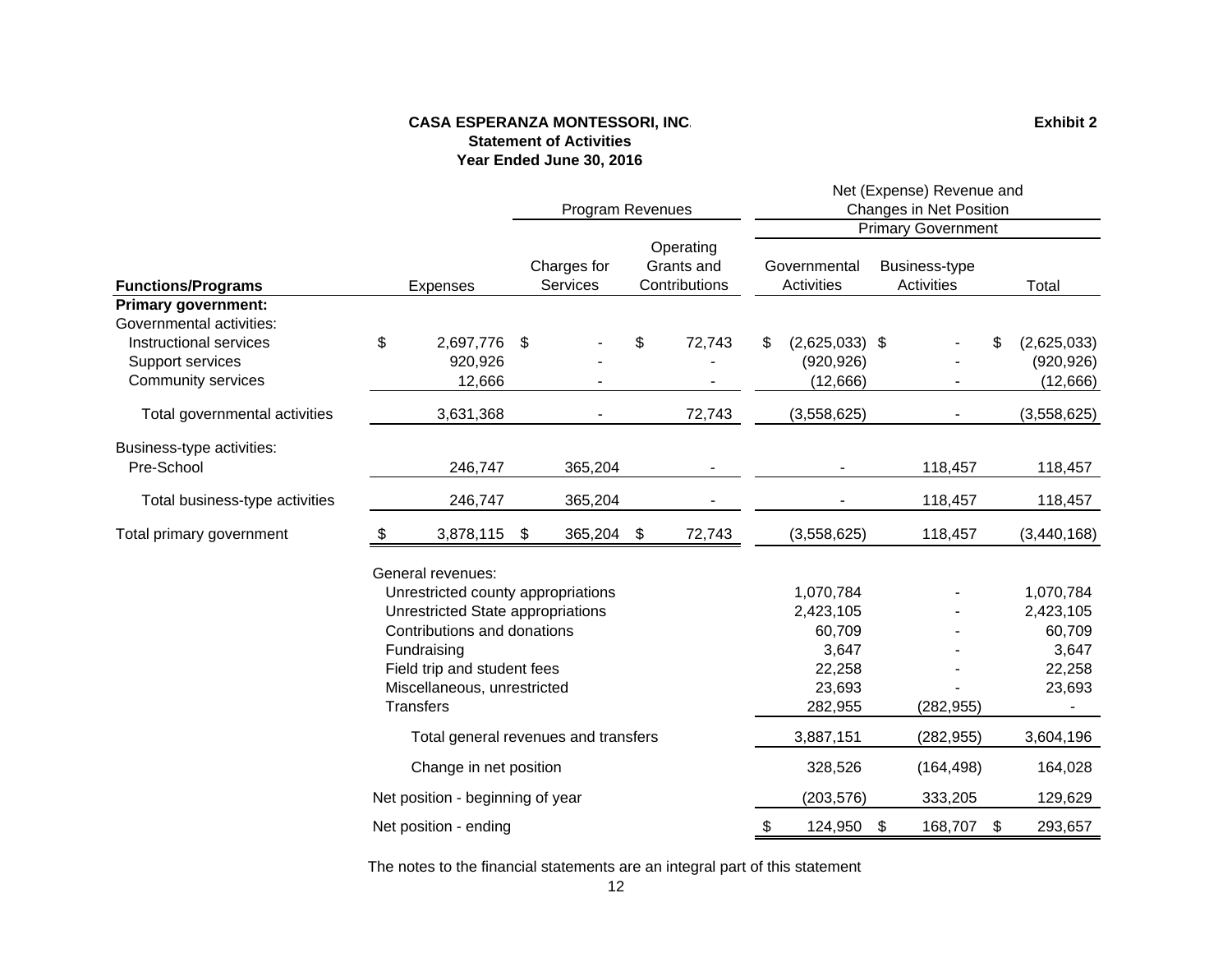# **CASA ESPERANZA MONTESSORI, INC. Balance Sheet Governmental Funds June 30, 2016**

|                                                                                                                               | Major Funds |                                                                                                            |    |                               |                       | Non-Major<br>Fund |    |                                |  |
|-------------------------------------------------------------------------------------------------------------------------------|-------------|------------------------------------------------------------------------------------------------------------|----|-------------------------------|-----------------------|-------------------|----|--------------------------------|--|
|                                                                                                                               |             | General                                                                                                    |    | <b>State Public</b><br>School | <b>Federal Grants</b> |                   |    | Total<br>Governmental<br>Funds |  |
| <b>ASSETS</b><br>Cash and cash equivalents<br>Security deposit                                                                | \$          | 432,569<br>90,000                                                                                          | \$ |                               | \$                    |                   | \$ | 432,569<br>90,000              |  |
| Total assets                                                                                                                  | \$          | 522,569                                                                                                    | \$ |                               | \$                    |                   | \$ | 522,569                        |  |
| <b>LIABILITIES AND FUND BALANCES</b><br>Liabilities:                                                                          |             |                                                                                                            |    |                               |                       |                   |    |                                |  |
| Accounts payable                                                                                                              | \$          | 9,041                                                                                                      | \$ |                               | \$                    |                   | \$ | 9,041                          |  |
| <b>Total liabilities</b>                                                                                                      |             | 9,041                                                                                                      |    |                               |                       |                   |    | 9,041                          |  |
| Fund balances:<br>Restricted:<br>Security deposit                                                                             |             | 90,000                                                                                                     |    |                               |                       |                   |    | 90,000                         |  |
| Unassigned                                                                                                                    |             | 423,528                                                                                                    |    |                               |                       |                   |    | 423,528                        |  |
| <b>Total fund balances</b>                                                                                                    |             | 513,528                                                                                                    |    |                               |                       |                   |    | 513,528                        |  |
| Total liabilities, deferred inflows of<br>resources, and fund balances                                                        | \$          | 522,569                                                                                                    | \$ |                               | \$                    |                   |    |                                |  |
|                                                                                                                               | because:    | Amounts reported for governmental activities in the<br>statement of net position (Exhibit 1) are different |    |                               |                       |                   |    |                                |  |
| Capital assets used in governmental activities are<br>not financial resources and therefore are not<br>reported in the funds. |             |                                                                                                            |    |                               |                       |                   |    | 181,107                        |  |
|                                                                                                                               |             | Deferred outflows of resources related to pensions                                                         |    |                               |                       |                   |    | 236,362                        |  |
|                                                                                                                               |             | Net pension liability                                                                                      |    |                               |                       |                   |    | (620, 673)                     |  |
|                                                                                                                               |             | Deferred inflows of resources related to pensions                                                          |    |                               |                       |                   |    | (185, 374)                     |  |
|                                                                                                                               |             | Net position of governmental activities                                                                    |    |                               |                       |                   | \$ | 124,950                        |  |

The notes to the financial statements are an integral part of this statement.

**Exhibit 3**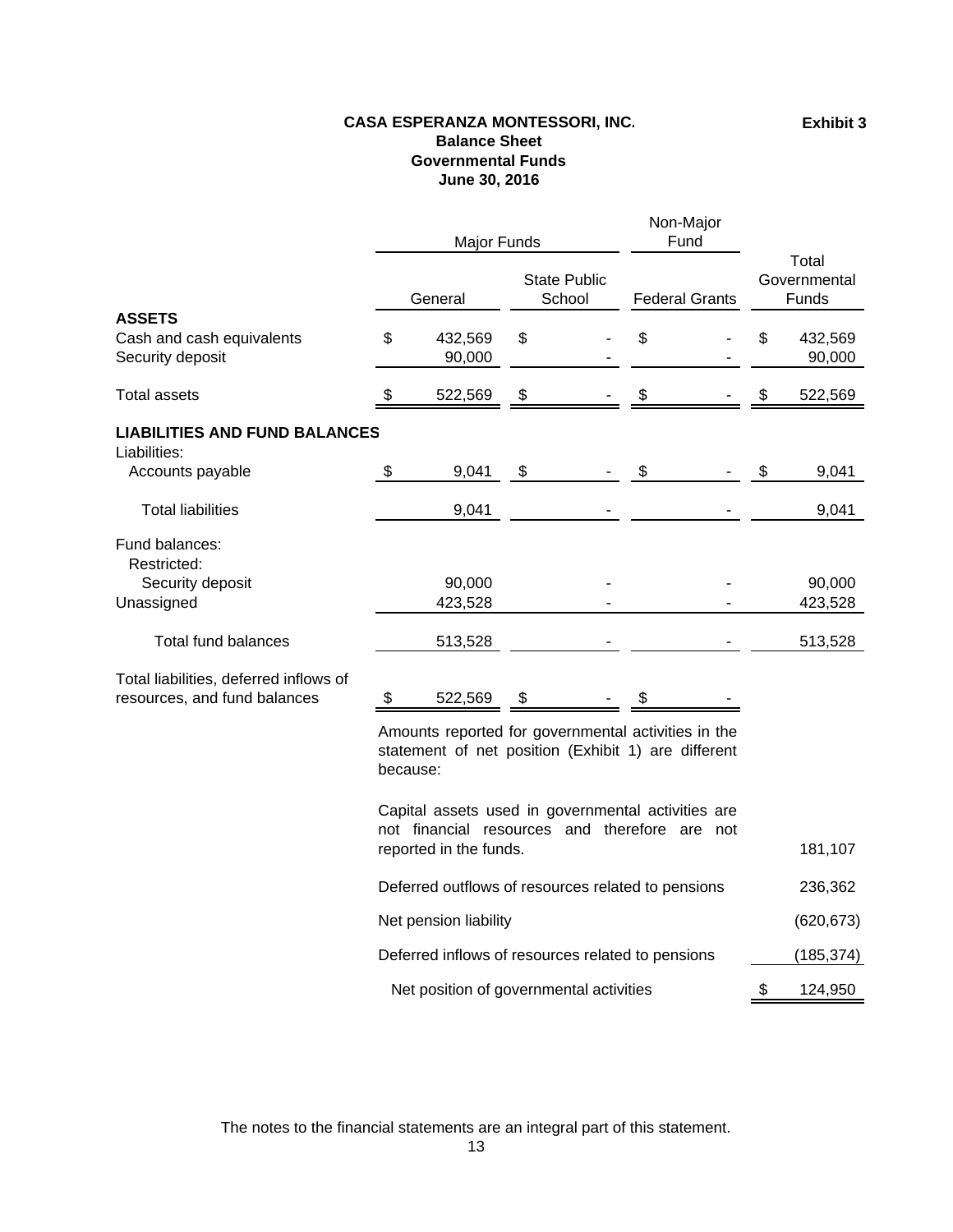# **Statement of Revenues, Expenditures, and Changes in Fund Balance Governmental Funds Year Ended June 30, 2016 CASA ESPERANZA MONTESSORI, INC.**

**Exhibit 4**

|                                                                     |               | Major Funds                   | Non-Major<br>Fund |                                |
|---------------------------------------------------------------------|---------------|-------------------------------|-------------------|--------------------------------|
|                                                                     | General       | <b>State Public</b><br>School | Federal<br>Grants | Total<br>Governmental<br>Funds |
| <b>REVENUES</b>                                                     |               |                               |                   |                                |
| State of North Carolina                                             | \$            | 2,423,105<br>\$               | \$                | \$<br>2,423,105                |
| <b>Boards of Education</b>                                          | 1,070,784     |                               |                   | 1,070,784                      |
| U.S. Government                                                     |               |                               | 72,743            | 72,743                         |
| Contributions and donations                                         | 60,709        |                               |                   | 60,709                         |
| Fundraising                                                         | 3,647         |                               |                   | 3,647                          |
| Field trip and student fees                                         | 22,258        |                               |                   | 22,258                         |
| Miscellaneous                                                       | 23,693        |                               |                   | 23,693                         |
| Total revenues                                                      | 1,181,091     | 2,423,105                     | 72,743            | 3,676,939                      |
| <b>EXPENDITURES</b>                                                 |               |                               |                   |                                |
| <b>Current:</b>                                                     |               |                               |                   |                                |
| Instructional services                                              | 443,609       | 2,294,242                     | 72,743            | 2,810,594                      |
| Support services                                                    | 794,513       | 128,863                       |                   | 923,376                        |
| Community services                                                  | 12,666        |                               |                   | 12,666                         |
| <b>Capital outlay:</b>                                              | 28,437        |                               |                   | 28,437                         |
| Total expenditures                                                  | 1,279,225     | 2,423,105                     | 72,743            | 3,775,073                      |
| <b>OTHER FINANCING SOURCES (USES)</b><br>Transfers from other funds | 282,955       |                               |                   | 282,955                        |
| Total other financing sources (uses)                                | 282,955       |                               |                   | 282,955                        |
| Net change in fund balance                                          | 184,821       |                               |                   | 184,821                        |
| Fund balance - beginning                                            | 328,707       |                               |                   | 328,707                        |
| Fund balance - ending                                               | \$<br>513,528 | \$                            | \$                | \$<br>513,528                  |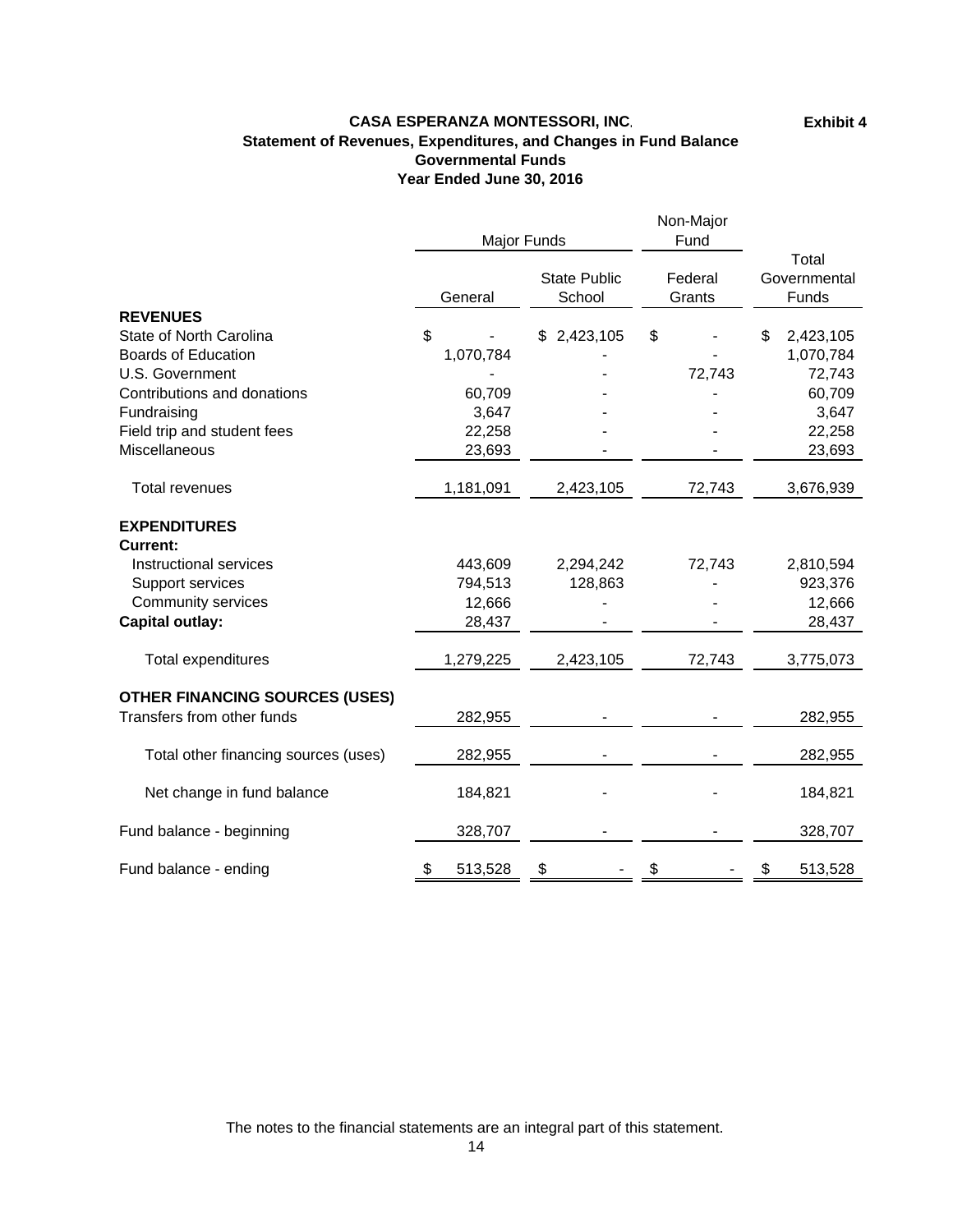| <b>CASA ESPERANZA MONTESSORI, INC.</b><br><b>Reconciliation of the Statement of</b><br>Revenues, Expenditures, and Changes in Fund Balance of<br><b>Governmental Funds to the Statement of Activities</b><br>Year Ended June 30, 2016                                                                              |    | <b>Exhibit 5</b> |
|--------------------------------------------------------------------------------------------------------------------------------------------------------------------------------------------------------------------------------------------------------------------------------------------------------------------|----|------------------|
| Amounts reported for governmental activities in the statement of activities are<br>different because:                                                                                                                                                                                                              |    |                  |
| Net change in fund balance - total governmental funds                                                                                                                                                                                                                                                              | \$ | 184,821          |
| Governmental funds report capital outlays as expenditures. However, in the<br>statement of activities the cost of those assets is allocated over their estimated<br>useful lives and reported as depreciation expense. This is the amount by<br>which depreciation exceeded capital outlays in the current period. |    | (6,866)          |
| Contributions to the pension plan in the current fiscal year are not included on<br>the statement of activities                                                                                                                                                                                                    |    | 193,961          |
| Some expenses reported in the statement of activities do not require the use<br>of current financial resources and, therefore, are not reported as expenditures<br>in governmental funds.<br>Pension expense                                                                                                       |    | (43, 390)        |
| Total changes in net position of governmental activities                                                                                                                                                                                                                                                           | P  | 328,526          |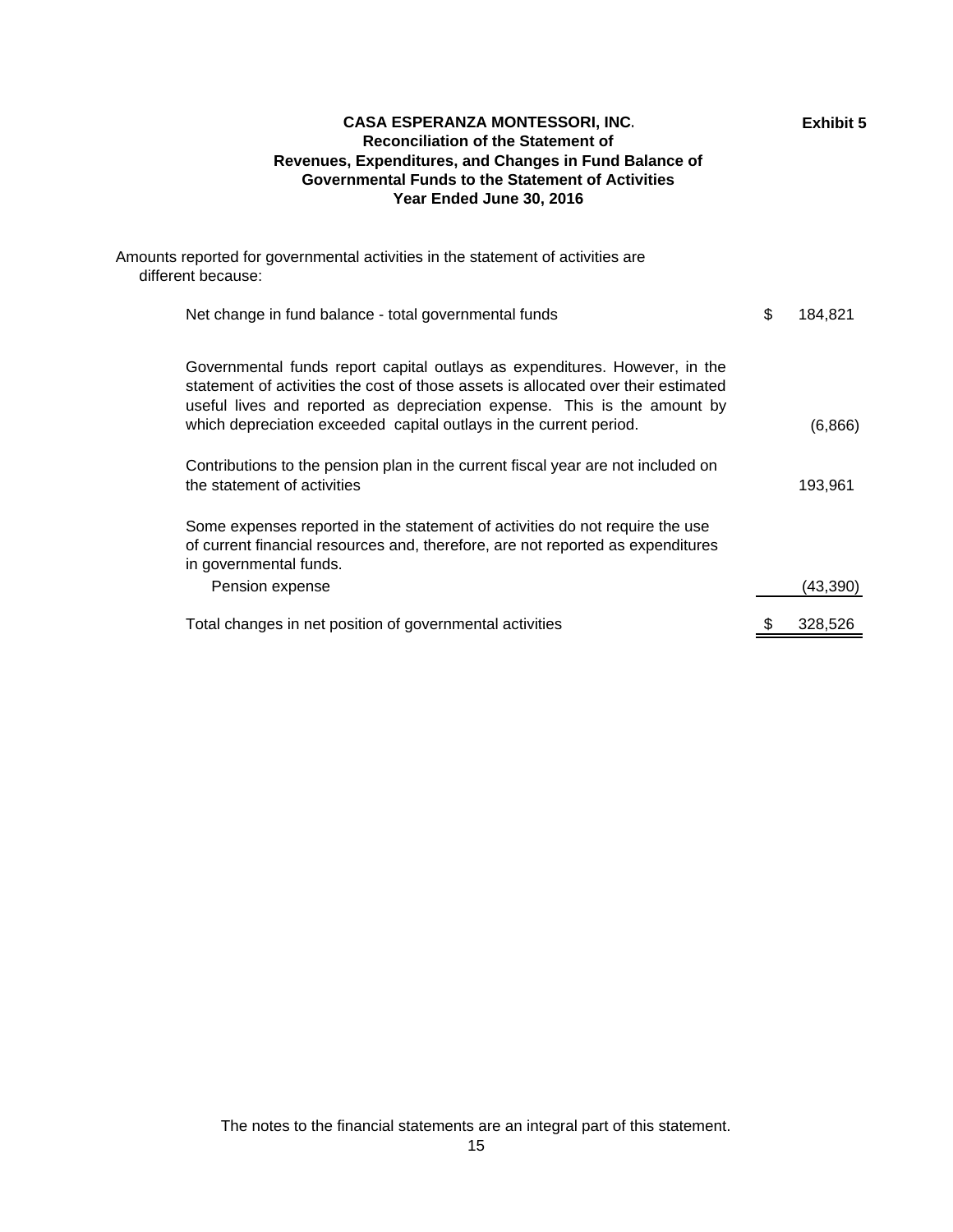# **CASA ESPERANZA MONTESSORI, INC. Statement of Net Position Proprietary Fund June 30, 2016**

**Exhibit 6**

|                                                               | <b>Enterprise Fund</b> |
|---------------------------------------------------------------|------------------------|
|                                                               | Major Fund             |
|                                                               | Pre-School             |
| <b>ASSETS</b><br>Current assets:<br>Cash and cash equivalents | \$<br>201,097          |
| <b>Total assets</b>                                           | 201,097                |
| DEFERRED OUTFLOWS OF RESOURCES                                | 13,441                 |
| <b>LIABILITIES</b>                                            |                        |
| Noncurrent liabilities:<br>Net pension liability              | 35,291                 |
| <b>Total liabilities</b>                                      | 35,291                 |
| DEFERRED INFLOWS OF RESOURCES                                 | 10,540                 |
| <b>NET POSITION</b><br>Unrestricted                           | 168,707                |
| Total net position                                            | \$<br>168,707          |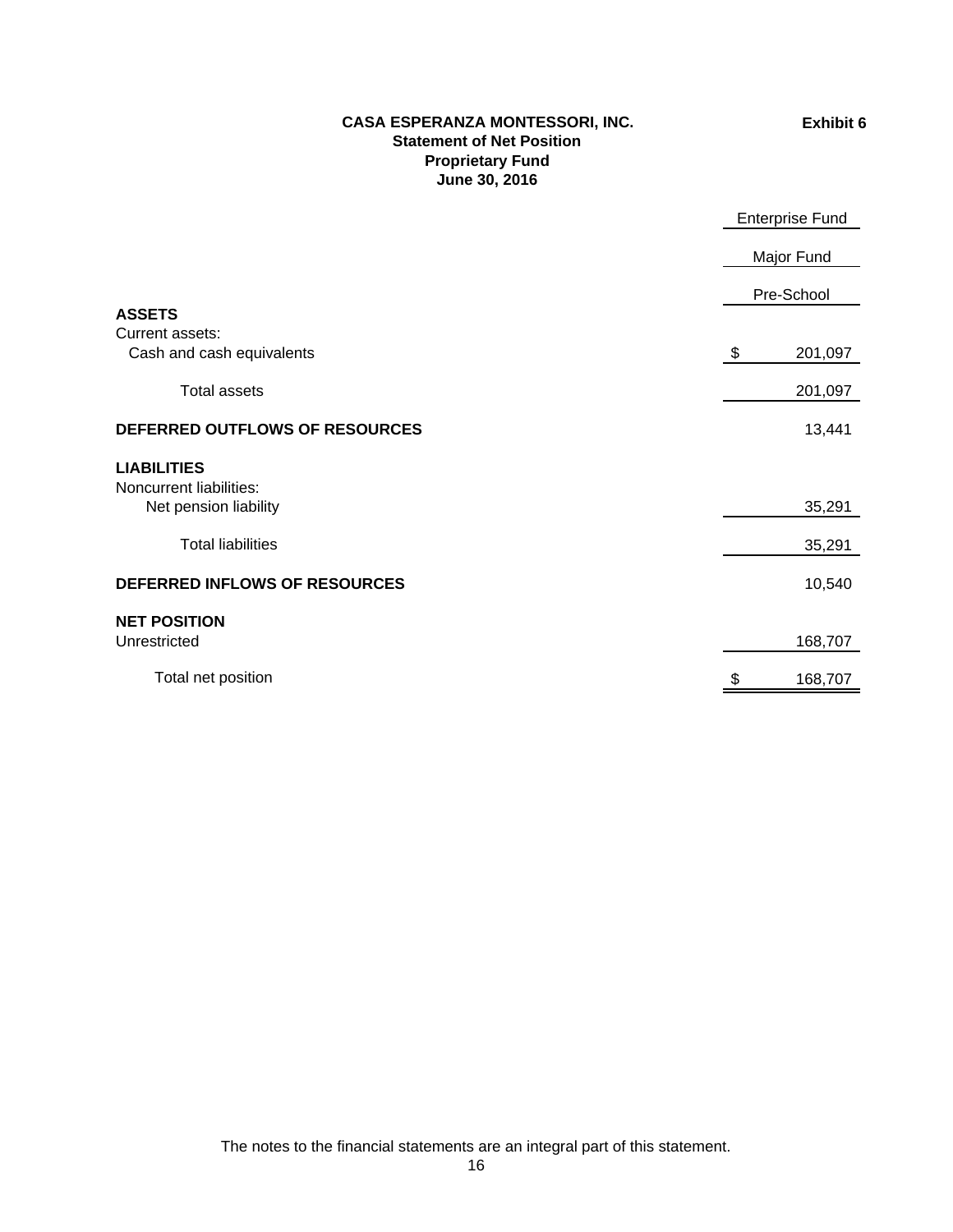# **CASA ESPERANZA MONTESSORI, INC. Statement of Revenues, Expenses, and Changes in Net Position Proprietary Fund Year Ended June 30, 2016**

**Exhibit 7**

|                                                                           | <b>Enterprise Fund</b> |
|---------------------------------------------------------------------------|------------------------|
|                                                                           | Major Fund             |
|                                                                           | Pre-School             |
| <b>OPERATING REVENUES</b><br>Tuition and other charges                    | \$<br>365,204          |
| Total operating revenues                                                  | 365,204                |
| <b>OPERATING EXPENSES</b><br>Salaries and benefits<br>Pre-School expenses | 216,240<br>30,507      |
| Total operating expenses                                                  | 246,747                |
| Operating income                                                          | 118,457                |
| Transfers to other funds                                                  | (282, 955)             |
| Change in net position                                                    | (164, 498)             |
| Total net position - beginning                                            | 333,205                |
| Total net position - ending                                               | 168,707                |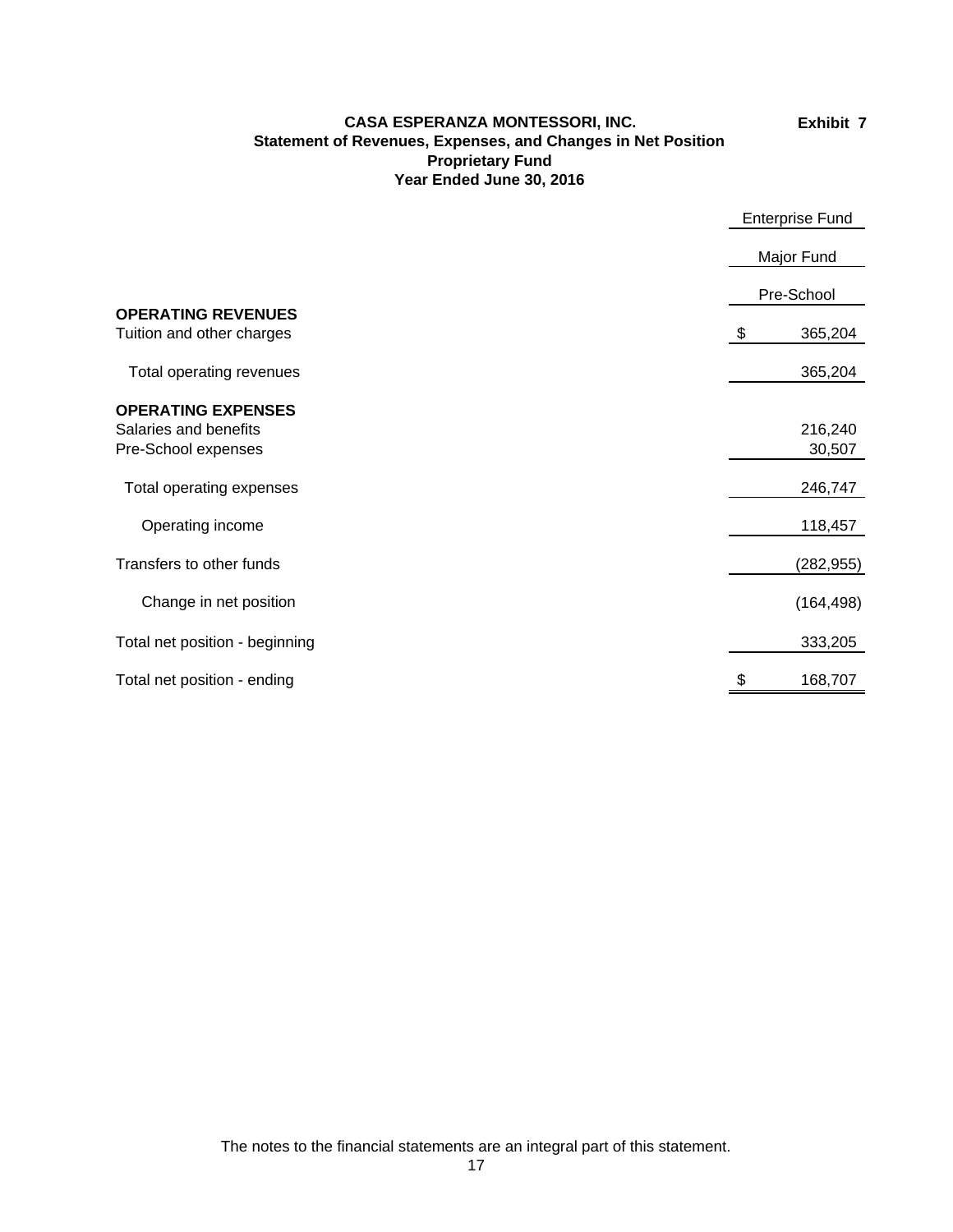# **Exhibit 8**

# **Year Ended June 30, 2016 CASA ESPERANZA MONTESSORI, INC. Statement of Cash Flows Proprietary Fund**

|                                                                                                                                                                                                         | <b>Enterprise Fund</b>                   |
|---------------------------------------------------------------------------------------------------------------------------------------------------------------------------------------------------------|------------------------------------------|
|                                                                                                                                                                                                         | Major Fund                               |
|                                                                                                                                                                                                         | Pre-School                               |
| <b>CASH FLOWS FROM OPERATING ACTIVITIES</b><br>Cash received from customers<br>Cash paid for goods and services<br>Cash paid to employees for services                                                  | \$<br>365,204<br>(30, 507)<br>(212, 145) |
| Net cash provided by operating activities                                                                                                                                                               | 122,552                                  |
| <b>CASH FLOWS FROM NONCAPITAL FINANCING ACTIVITIES</b><br>Transfers to other funds                                                                                                                      | (282, 955)                               |
| Net cash used by noncapital financing activities                                                                                                                                                        | (282, 955)                               |
| Net decrease in cash and cash equivalents                                                                                                                                                               | (160, 403)                               |
| Balance - beginning of the year                                                                                                                                                                         | 361,500                                  |
| Balance - end of the year                                                                                                                                                                               | 201,097                                  |
| Reconciliation of operating income to net cash provided by operating activities<br>Operating income<br>Adjustments to reconcile change in net position to net cash provided by operating<br>activities: | \$<br>118,457                            |
| Pension expense                                                                                                                                                                                         | 8,138                                    |
| Changes in assets and liabilities:<br>(Increase) decrease in deferred outflows of resources for pension plan<br>contributions in current fiscal year                                                    | (4,043)                                  |
| Net cash provided by operating activities                                                                                                                                                               | \$<br>122,552                            |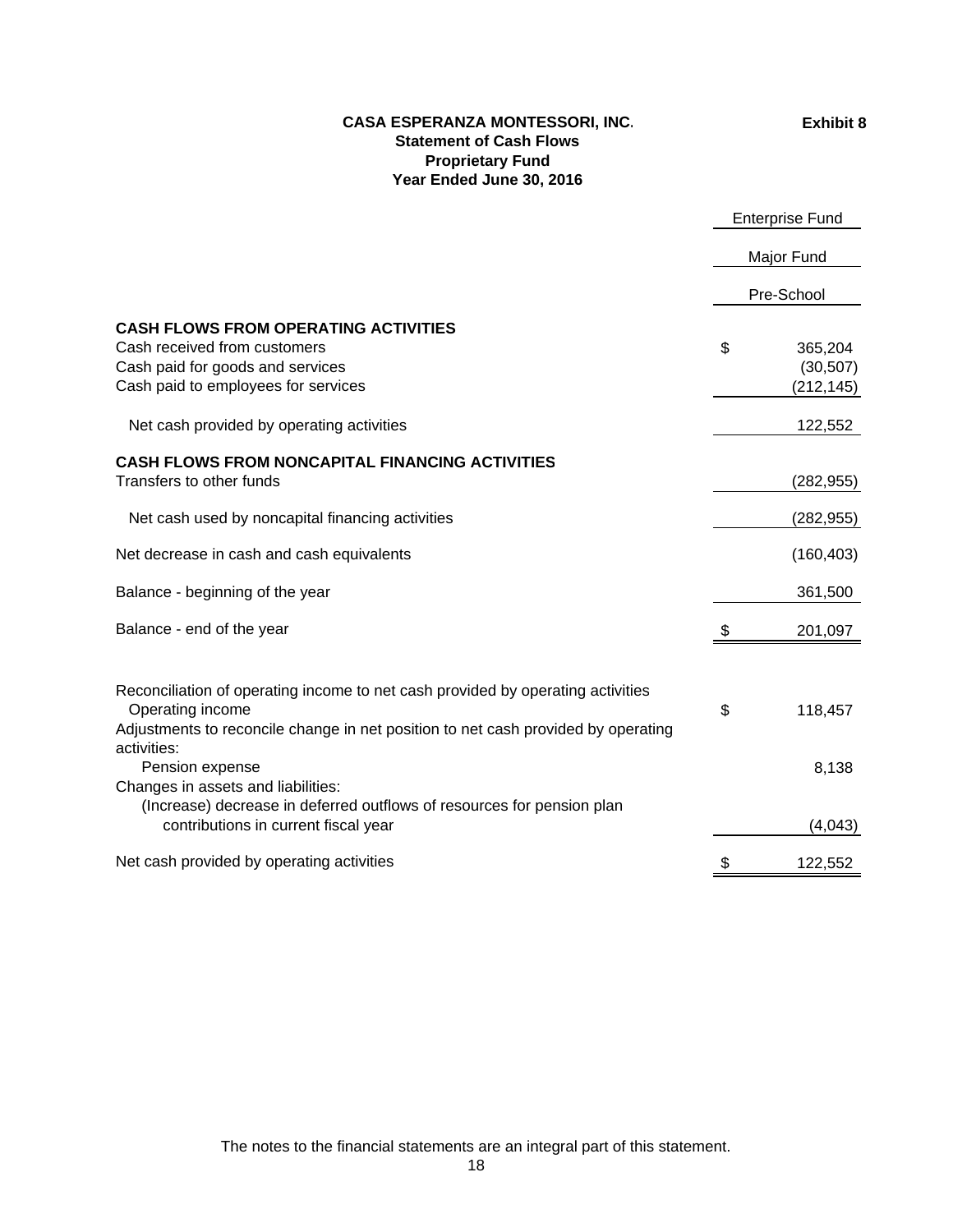NOTES TO THE FINANCIAL STATEMENTS For the Fiscal Year Ended June 30, 2016

## 1. Summary of Significant Accounting Policies

 The accounting policies of Casa Esperanza Montessori, Inc., North Carolina (School) conform to generally accepted accounting principles (GAAP) as applicable to governments. Charter schools are established by non-profit entities. Because of the authority of the State Board of Education (SBE) to unilaterally abolish a school with all the assets reverting to a local education agency, the charter schools in North Carolina follow the governmental reporting model, as used by local education agencies. The following is a summary of the more significant accounting policies:

## A. Reporting Entity

Casa Esperanza Montessori, Inc., North Carolina is a public school operated by a nonprofit corporation, serving approximately 450 students. The School operates under an approved charter received from the SBE, and applied for under the provisions of General Statute (G.S.) 115C-238.29B. G.S. 115C-238.29F (f) (1) states that a charter school shall be subject to the audit requirements adopted by the SBE, which includes the audit requirements established by G.S. 115C-447 of the School Budget and Fiscal Control Act (SBFCA). G.S. 115C-447 also requires financial statements to be prepared in accordance with GAAP.

# B. Basis of Presentation

*Government-wide Statements*: The statement of net position and the statement of activities display information about the School. These statements include the financial activities of the overall government. Eliminations have been made to minimize the double counting of internal activities. These statements distinguish between the *governmental* and *business-type activities* of the School. Governmental activities generally are financed through intergovernmental revenues, and other nonexchange transactions. Businesstype activities are financed in whole or in part by fees charged to external parties.

The statement of activities presents a comparison between direct expenses and program revenues for the different business-type activities of the School and for each function of the School's governmental activities. Direct expenses are those that are specifically associated with a program or function and, therefore, are clearly identifiable to a particular function. Indirect expense allocations that have been made in the funds have been reversed for the statement of activities. Program revenues include (a) fees and charges paid by the recipients of goods or services offered by the programs and (b) grants and contributions that are restricted to meeting the operational or capital requirements of a particular program. Revenues that are not classified as program revenues are presented as general revenues.

*Fund Financial Statements*: The fund financial statements provide information about the School's funds, including the fiduciary fund. Separate statements for each fund category – *governmental, proprietary, and fiduciary* – are presented. The emphasis of fund financial statements is on major governmental and enterprise funds, each displayed in a separate column. All remaining governmental and enterprise funds are aggregated and reported as nonmajor funds.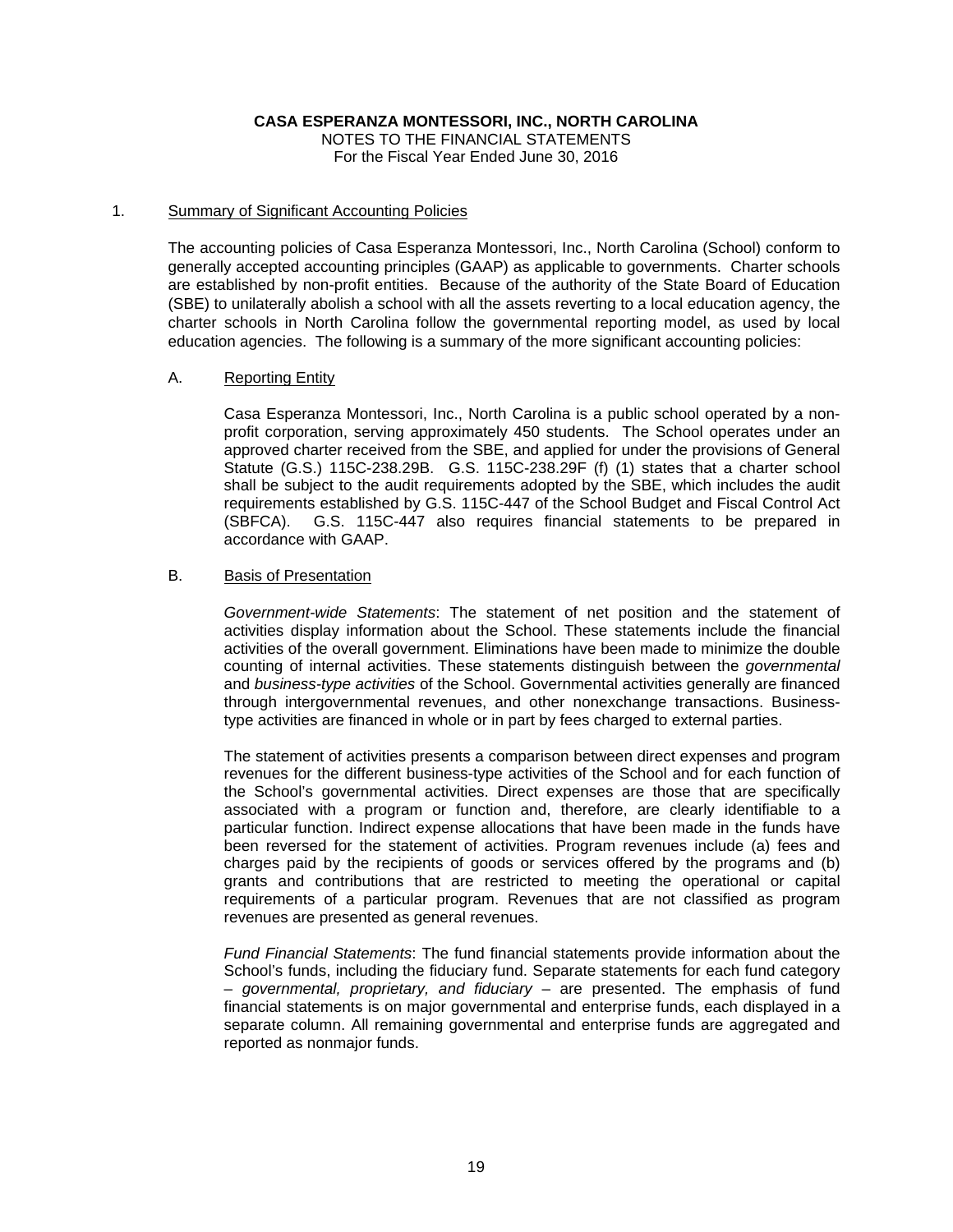NOTES TO THE FINANCIAL STATEMENTS For the Fiscal Year Ended June 30, 2016

# 1. Summary of Significant Accounting Policies (Continued)

# B. Basis of Presentation (Continued)

Proprietary fund operating revenues, such as charges for services, result from exchange transactions associated with the principal activity of the fund. Exchange transactions are those in which each party receives and gives up essentially equal values. Nonoperating revenues, such as subsidies and investment earnings, result from nonexchange transactions or ancillary activities.

The School reports the following major governmental funds:

*General Fund.* The General Fund is the general operating fund of the School. The General Fund accounts for all financial resources except those that are required to be accounted for in another fund.

*State Public School Fund.* The State Public School Fund includes appropriations from the Department of Public Instruction for specific operating needs of the School and is reported as a special revenue fund.

The School reports the following major enterprise fund:

*Preschool Fund.* The Preschool Fund is used to account for the activity of the prekindergarten program, the before and after school care program and the inter-sessional care program.

# C. Measurement Focus and Basis of Accounting

*Government-wide and Proprietary Fund Financial Statements*. The government-wide and proprietary fund financial statements are reported using the economic resources measurement focus. The government-wide and proprietary fund financial statements are reported using the accrual basis of accounting. Revenues are recorded when earned and expenses are recorded at the time liabilities are incurred, regardless of when the related cash flows take place. Nonexchange transactions, in which the School gives (or receives) value without directly receiving (or giving) equal value in exchange, include grants and donations. Revenue from grants and donations is recognized in the fiscal year in which all eligibility requirements have been satisfied.

*Governmental Fund Financial Statements*. Governmental funds are reported using the current financial resources measurement focus and the modified accrual basis of accounting. Under this method, revenues are recognized when measurable and available. The School considers all revenues reported in the governmental funds to be available if the revenues are collected within sixty days after year-end. These could include federal, State, and county grants, and some charges for services.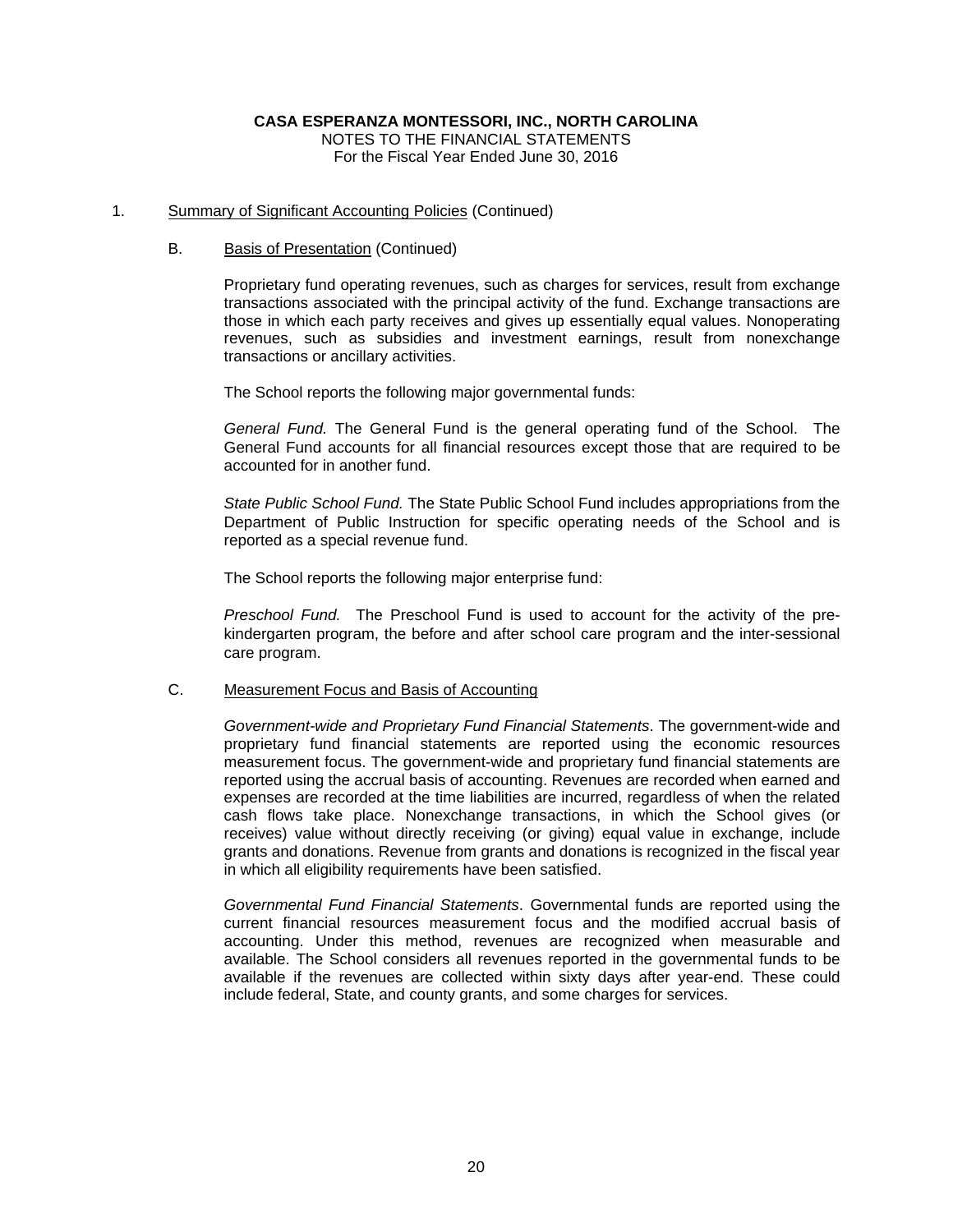## 1. Summary of Significant Accounting Policies (Continued)

## C. Measurement Focus and Basis of Accounting (Continued)

Expenditures are recorded when the related fund liability is incurred, except for principal and interest on general long-term debt, claims and judgments, and compensated absences, which are recognized as expenditures to the extent they have matured. General capital asset acquisitions are reported as expenditures in governmental funds. Proceeds of general long-term debt and acquisitions under capital leases are reported as other financing sources.

Under the terms of grant agreements, the School funds certain programs by a combination of specific cost-reimbursement grants and general revenues. Thus, when program expenses are incurred, there are both restricted and unrestricted net position available to finance the program. It is the School's policy to first apply costreimbursement grant resources to such programs, and then general revenues.

## D. Budgetary Data

Annual budgets are adopted for all funds, on a school-wide basis. All budgets are prepared using the modified accrual basis of accounting.

The governing board has voluntarily established the policy, as a sound business practice, that expenditures may not exceed appropriations, for all the School's funds, based on the adopted budget and subsequent amendments. During the year, several amendments to the original budget were necessary, the effects of which were not material. The budget presented in these financial statements represents the budget of the School at June 30, 2016. All appropriations lapse at year end.

# E. Assets, Liabilities, Deferred Outflows and Inflows of Resources, and Fund Equity

# 1. Deposits and Investments

All deposits of the School are made in local banks, whose accounts are FDIC insured. Also, the School may establish time deposit accounts such as NOW and SuperNOW accounts, money market accounts, and certificates of deposit.

# 2. Cash and Cash Equivalents

The School pools money from several funds to facilitate disbursement. Therefore, all cash is essentially demand deposits and is considered cash and cash equivalents. All cash held with original maturities of three months or less are considered cash and cash equivalents.

# 3. Accounts receivable

Accounts receivable consists of amounts owed to the School from third parties. The School has reviewed the receivable balances and determined the amounts to be fully collectible.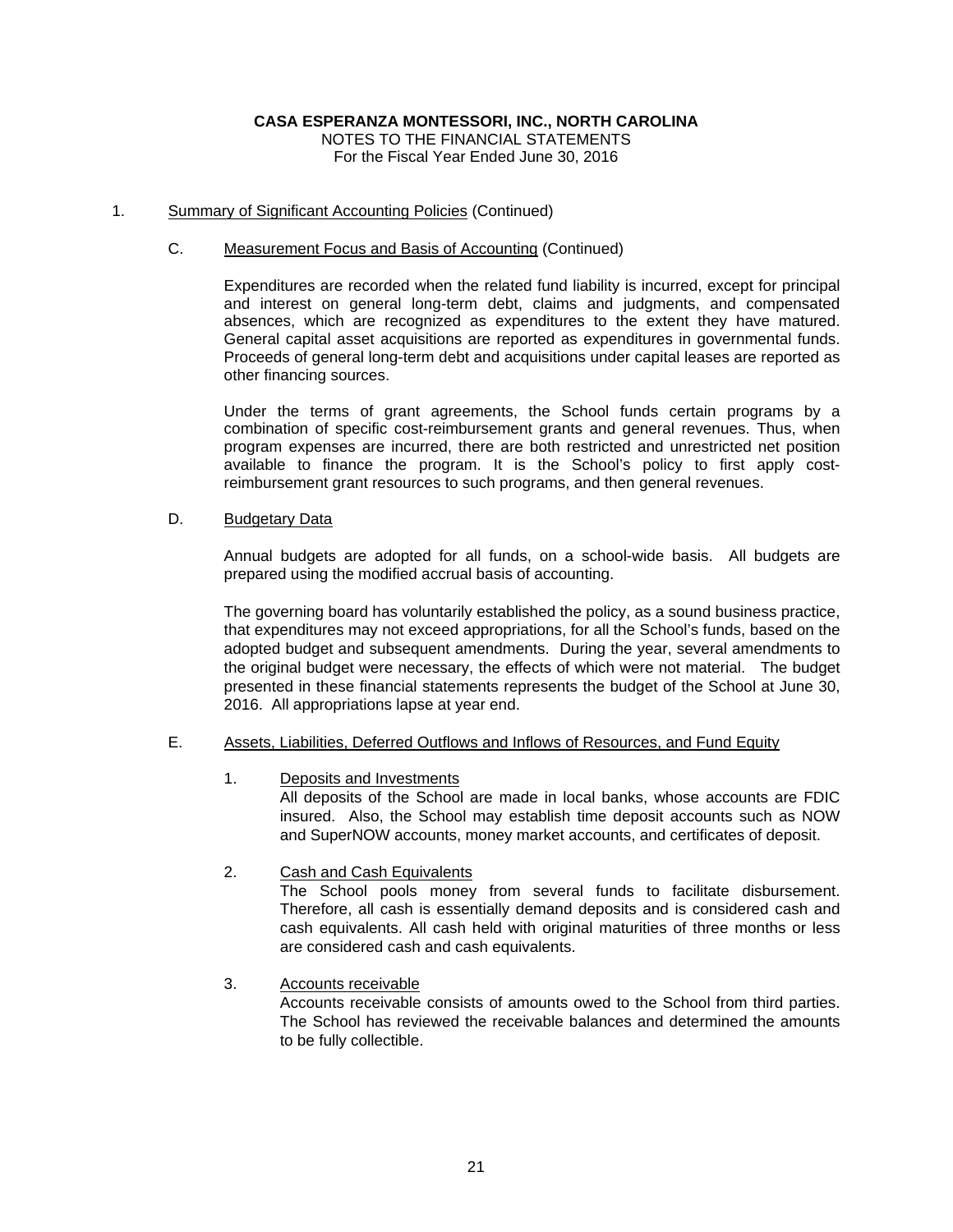# 1. Summary of Significant Accounting Policies (Continued)

- E. Assets, Liabilities, Deferred Outflows and Inflows of Resources, and Fund Equity (Continued)
	- 4. Security Deposit

Payments made by the School in accordance with its facility lease agreement reflect amounts applicable to a future accounting period and are recorded as security deposits.

5. Capital Assets

The School's donated capital assets received prior to June 15, 2015 are recorded at their estimated fair value at the date of donation. Donated capital assets received after June 15, 2015 are recorded at acquisition value. All other capital assets are recorded at original cost. The total of these estimates is not considered large enough that any errors would be material when capital assets are considered as a whole.

It is the policy of the School to capitalize all capital assets costing more than \$500 with an estimated useful life of three or more years. In addition, other items which are purchased and used in large quantities such as student desks and office furniture are capitalized. Improvements are capitalized and depreciated over the remaining useful lives of the related capital assets. All depreciable assets are depreciated using the straight-line method of depreciation. The cost of normal maintenance and repairs that do not add to the value of the asset or materially extend asset lives are not capitalized. Capital assets are depreciated over the following estimated useful lives:

|                         | Years  |
|-------------------------|--------|
| Leasehold Improvements  | 15     |
| Instructional Equipment | 5 to 7 |

# 6. Deferred Outflows/Inflows of Resources

In addition to assets, the statement of financial position will sometimes report a separate section for deferred outflows of resources. This separate financial statement element, *Deferred Outflows of Resources*, represents a consumption of net position that applies to a future period and so will not be recognized as an expense or expenditure until then. The School has two items that meet this criterion – pension related deferrals and contributions made to the pension plan in the current fiscal year. In addition to liabilities, the statement of financial position will sometimes report a separate section for deferred inflows of resources. This separate financial statement element, *Deferred Inflows of Resources*, represents an acquisition of net position that applies to a future period and so will not be recognized as revenue until then. The School has one item that meets this criterion - pension related deferrals.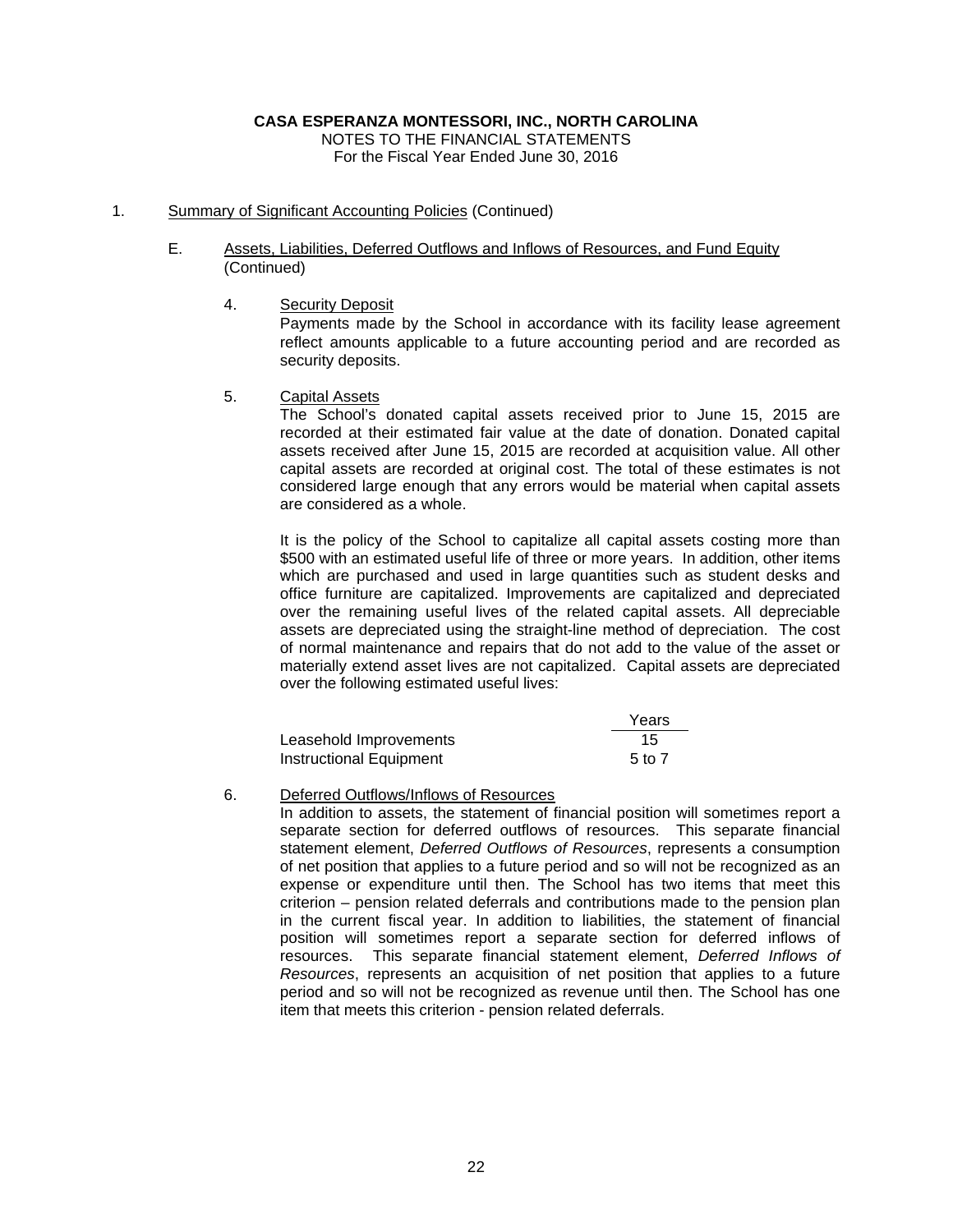NOTES TO THE FINANCIAL STATEMENTS For the Fiscal Year Ended June 30, 2016

# 1. Summary of Significant Accounting Policies (Continued)

# E. Assets, Liabilities, Deferred Outflows and Inflows of Resources, and Fund Equity (Continued)

# 7. Long-Term Obligations

In the government-wide financial statements, and proprietary fund types in the fund financial statements, long-term debt and other long-term obligations are reported as liabilities in the applicable governmental activities, business-type activities, or proprietary fund-type statement of net position.

In the fund financial statements, governmental fund types report the face amount of debt issued as other financing sources.

# 8. Compensated Absences

The School offers its employees both sick days and leave days. Employees may accumulate up to five (5) days earned vacation leave with such leave being fully vested when earned. The School accounts for its leave on a first-in, first-out basis, such that the oldest available leave is used first. The employees of the School are not paid for accumulated leave when they separate from the School. Therefore, no accrual for sick or leave days has been made in the governmentwide financial statements.

# 9. Net Position/Fund Balances

# *Net Position*

Net position in the government-wide and proprietary fund financial statements are classified as net investment in capital assets; restricted; and unrestricted. Restricted net position represents constraints on resources that are either externally imposed by creditors, grantors, contributors, or laws or regulations of other governments or imposed by law through State statute.

# *Fund Balance*

In the governmental fund financial statements, fund balance is composed of two classifications designed to disclose the hierarchy of constraints placed on how fund balance can be spent.

The governmental fund types classify fund balances as follows:

Restricted Fund Balance – This classification includes revenue sources that are restricted to specific purpose externally imposed by creditors or imposed by law.

Security Deposit – portion of fund balance and net position not available for appropriation because it represents a security deposit due to a requirement with the School's facility lease agreement.

Unassigned Fund Balance – This classification includes the portion of fund balance that has not been assigned to another fund or restricted, committed, or assigned to specific purposes within the general fund.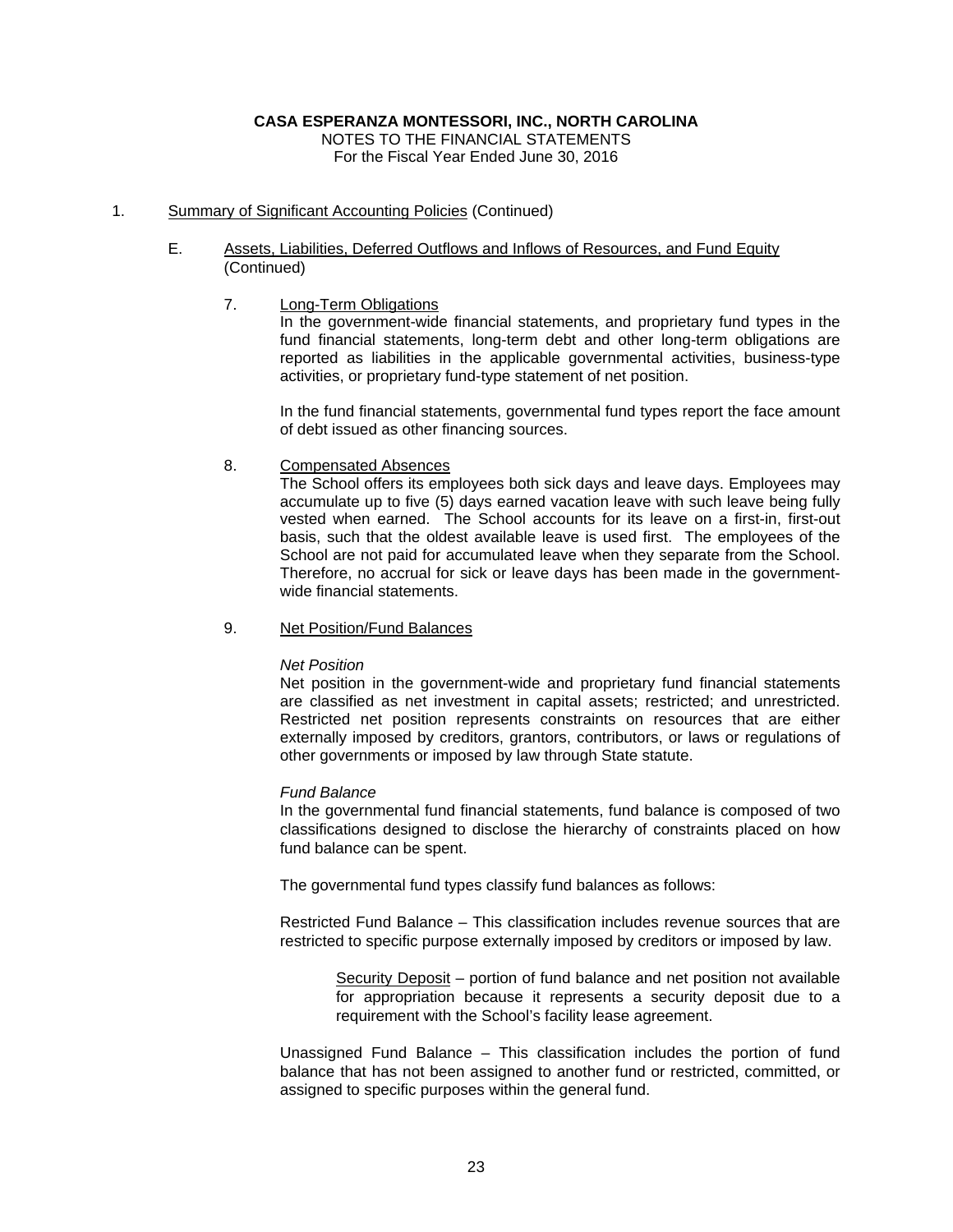# **CASA ESPERANZA MONTESSORI, INC., NORTH CAROLINA**  NOTES TO THE FINANCIAL STATEMENTS

For the Fiscal Year Ended June 30, 2016

# 1. Summary of Significant Accounting Policies (Continued)

- E. Assets, Liabilities, Deferred Outflows and Inflows of Resources, and Fund Equity (Continued)
	- 9. Net Position/Fund Balances (Continued)

Casa Esperanza Montessori, Inc. has a revenue spending policy that provides guidance for programs with multiple revenue sources. The School will use resources in the following hierarchy: federal funds, State funds, local non-board of education funds, and board of education funds. For purposes of fund balance classification, expenditures are to be spent from restricted fund balance first, followed in-order by committed fund balances, assigned fund balance and lastly unassigned fund balance. The School has the authority to deviate from this policy if it is in the best interest of the School.

# 10. Reconciliation Between Government-wide and Fund Statements

The governmental fund balance sheet includes a reconciliation between governmental funds' total fund balance and governmental activities' net position as reported in the government-wide statement of net position. The net adjustment of \$(338,578) consists of several elements as follows:

| Capital assets used in governmental<br>activities are not financial resources and<br>therefore are not reported in the funds.  | \$<br>494,004 |
|--------------------------------------------------------------------------------------------------------------------------------|---------------|
| Less accumulated depreciation                                                                                                  | (312, 897)    |
| Pension related deferred outflows<br>Ωf<br>resources:                                                                          |               |
| Contributions made to the pension<br>plan in current fiscal year                                                               | 193,961       |
| Differences between contributions<br>proportional<br>share<br>οf<br>and<br>contributions and<br>changes<br>in<br>proportion    | 42,401        |
| Net pension liability                                                                                                          | (620, 673)    |
| Deferred inflows of resources related to<br>pension:                                                                           |               |
| Differences between contributions<br>proportional<br>share<br>οf<br>and<br>contributions<br>and<br>changes<br>in<br>proportion | (47, 558)     |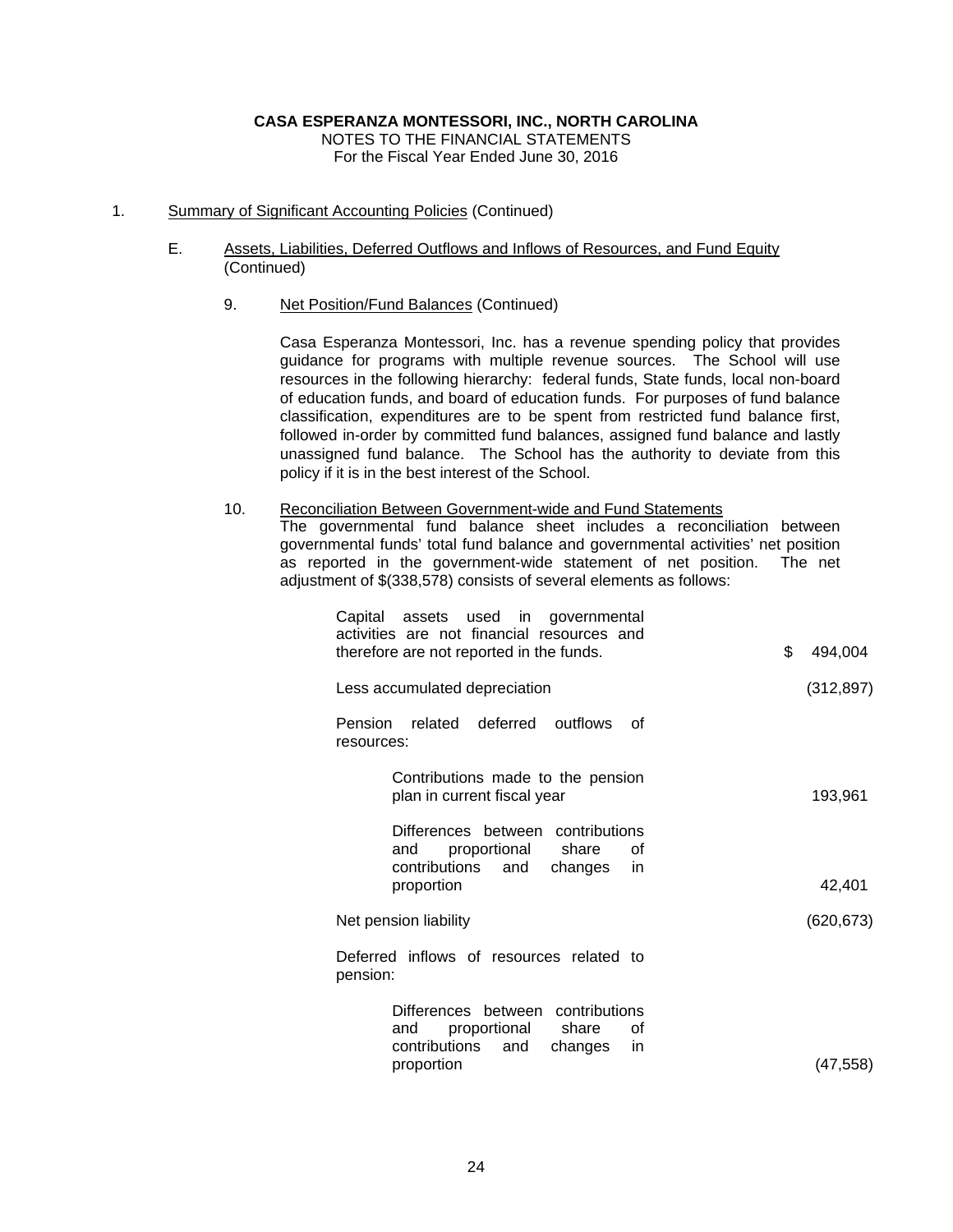# 1. Summary of Significant Accounting Policies (Continued)

E. Assets, Liabilities, Deferred Outflows and Inflows of Resources, and Fund Equity (Continued)

# 10. Reconciliation Between Government-wide and Fund Statements (Continued)

| Differences between expected and<br>actual experience                   | (70, 571) |
|-------------------------------------------------------------------------|-----------|
| Difference between projected and<br>actual earnings on plan investments | (67, 245) |
| Total adjustment                                                        | (338,578) |

# F. Revenues, Expenditures, and Expenses

# 1. Funding

Casa Esperanza Montessori, Inc., North Carolina is funded by the State Board of Education, receiving (i) an amount equal to the average per pupil allocation for the average daily membership (ADM) from the local school administrative unit allotments in which the School is located (i.e. Wake County Board of Education) for each child attending the School except for the allocation for children with special needs and (ii) an additional amount for each child attending the School who is a child with special needs [G.S. 115C-238.29H(a)].

Additionally, the appropriate local school administrative unit(s) transfers to the School, for each student who resides in the local administrative unit and attends the charter school, an amount equal to the per pupil local current expense appropriation to the respective local school administrative unit for the fiscal year [G.S. 115C-238.29H(b)]. For the fiscal year ended June 30, 2016, Casa Esperanza Montessori, Inc., North Carolina received funding from the Boards of Education for Wake, Durham, Johnston, Franklin, Granville, Wayne, Harnett and Wilson County Schools.

Furthermore, Casa Esperanza Montessori, Inc., North Carolina has received donations of cash and/or equipment from private organizations. The cash is available to be used throughout the year for the School's various programs and activities.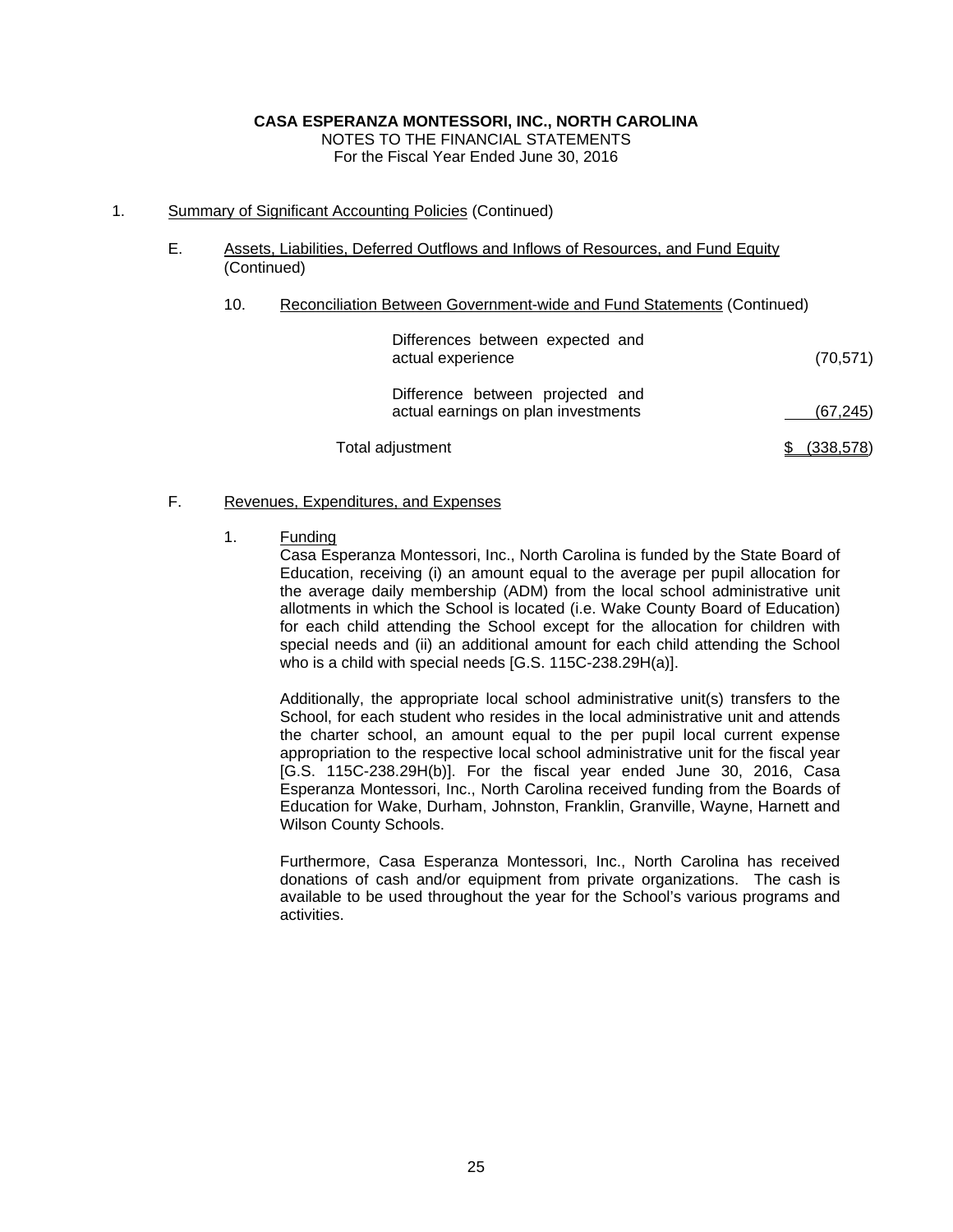NOTES TO THE FINANCIAL STATEMENTS

For the Fiscal Year Ended June 30, 2016

# 1. Summary of Significant Accounting Policies (Continued)

- F. Revenues, Expenditures, and Expenses (Continued)
	- 2. Reconciliation Between Government-Wide and Fund Statements The governmental fund statement of revenues, expenditures, and changes in fund balance is followed by a reconciliation between the change in governmental funds' fund balance and the change in governmental activities' net position as reported on the government-wide statement of activities. The net difference of \$143,105 between the two amounts consists of the following elements:

| Capital outlay expenditures recorded in the<br>fund statements but capitalized as assets on<br>the statement of activities.                                                | \$<br>28,437 |
|----------------------------------------------------------------------------------------------------------------------------------------------------------------------------|--------------|
| Depreciation expense that is recorded on<br>the statement of activities but not in the fund<br>statements.                                                                 | (35, 303)    |
| Contributions to the pension plan in the<br>current fiscal year are not included on the<br>statement of activities.                                                        | 193,961      |
| Expenses reported in the statement of<br>activities that do not require the use of<br>current resources to pay are not recorded as<br>expenditures in the fund statements. |              |
| Pension expense                                                                                                                                                            | (43,390)     |
| Total                                                                                                                                                                      | 143.1        |

# G. Use of Estimates and Assumptions

Management uses estimates and assumptions in preparing financial statements. Those estimates and assumptions affect the reported amounts of assets and liabilities, the disclosure of contingent assets and liabilities, and the reported revenues and expenditures.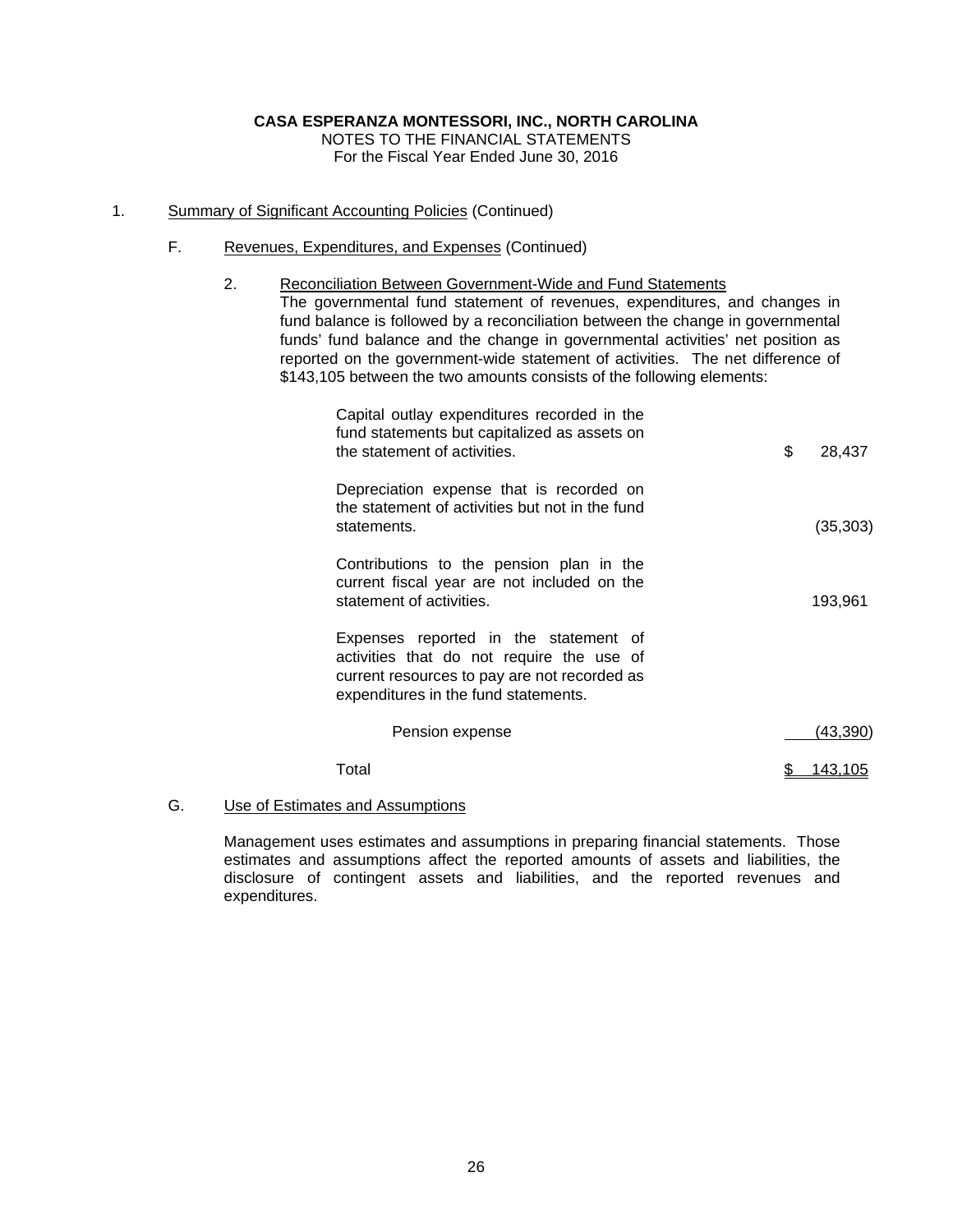NOTES TO THE FINANCIAL STATEMENTS For the Fiscal Year Ended June 30, 2016

# 2. Detail Notes on All Funds

- A. Assets
	- 1. Deposits

At June 30, 2016, the School had deposits with banks and savings and loans with a carrying amount of \$633,666. The bank balance with the financial institutions was \$641,227 of which \$391,227 was not covered by federal depository insurance. The School does not have a deposit policy for custodial credit risk.

# 2. Capital Assets

Capital asset activity for the year ended June 30, 2016, was as follows:

|                                                               | Beginning<br><b>Balances</b> | Increases   | Decreases | Ending<br><b>Balances</b> |
|---------------------------------------------------------------|------------------------------|-------------|-----------|---------------------------|
| Governmental activities:                                      |                              |             |           |                           |
| Capital assets being depreciated:                             |                              |             |           |                           |
| Instructional equipment                                       | \$<br>90.717                 | \$<br>4.990 | \$        | \$<br>95,707              |
| Leasehold improvements                                        | 374,850                      | 23,447      |           | 398,297                   |
| Total assets                                                  | 465,567                      | 28,437      |           | 494.004                   |
| Less accumulated depreciation for:<br>Instructional equipment | 72.343                       | 9.007       |           | 81,350                    |
| Leasehold improvements                                        | 205,251                      | 26,296      |           | 231,547                   |
| Total accumulated depreciation<br>Governmental activities     | 277,594                      | 35,303      |           | 312,897                   |
| capital assets, net                                           | <u> 187,973</u>              |             |           | <u>181,107</u>            |

Depreciation expense was charged to governmental functions as follows:

| Instructional programs<br>Supporting services | 26.477<br>8,826 |
|-----------------------------------------------|-----------------|
|                                               | 35.303          |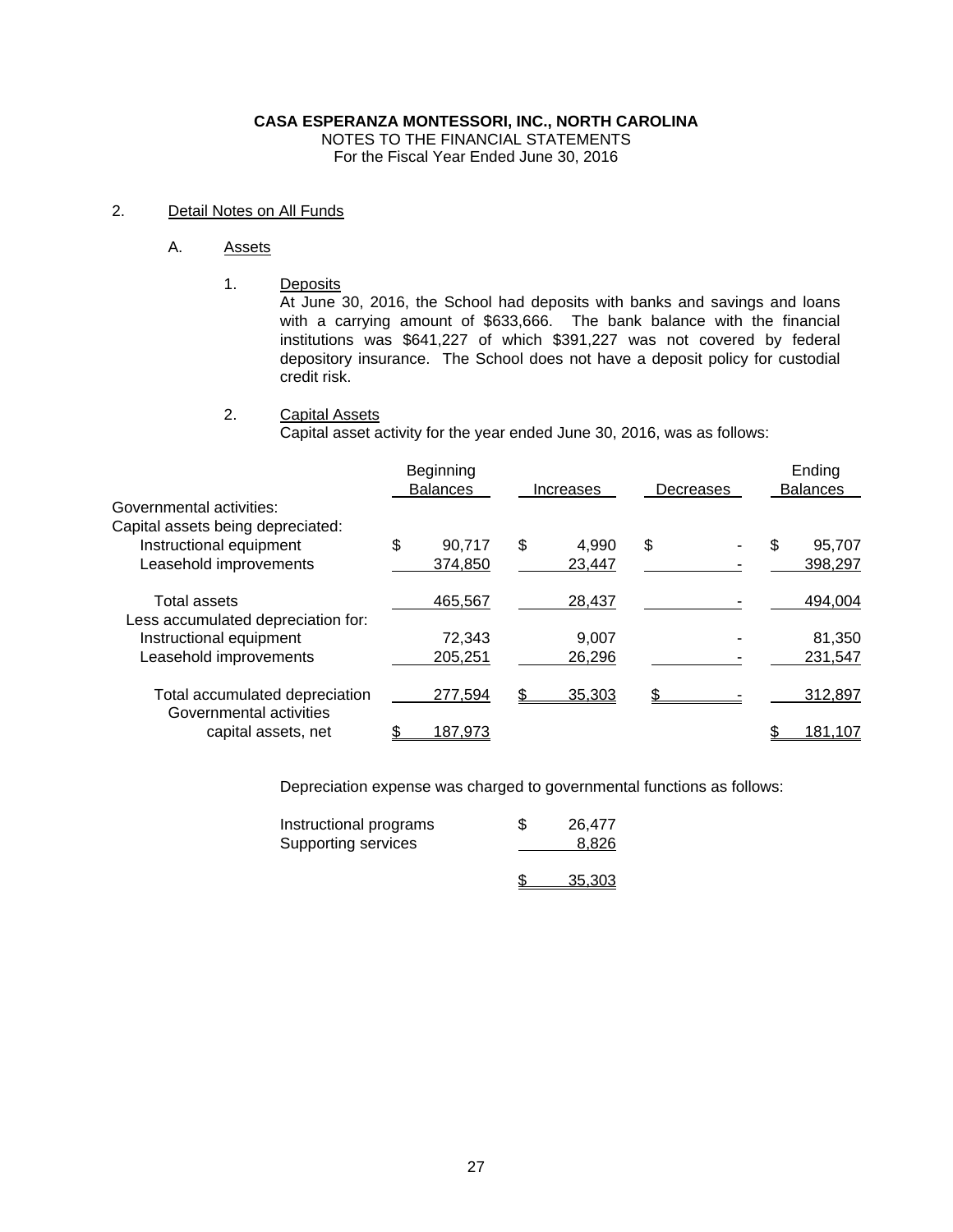NOTES TO THE FINANCIAL STATEMENTS For the Fiscal Year Ended June 30, 2016

- 2. Detail Notes on All Funds (Continued)
	- B. Liabilities
		- 1. Pension Plan Obligations

# a. Teachers' and State Employees' Retirement System

*Plan Description*. The School is a participating employer in the statewide Teachers' and State Employees' Retirement System (TSERS), a cost-sharing multiple-employer defined benefit pension plan administered by the State of North Carolina. TSERS membership is comprised of employees of the State (state agencies and institutions), universities, community colleges, and certain proprietary component units along with the employees of Local Education Agencies and charter schools. Article 1 of G.S. Chapter 135 assigns the authority to establish and amend benefit provisions to the North Carolina General Assembly. Management of the plan is vested in the TSERS Board of Trustees, which consists of 13 members – nine appointed by the Governor, one appointed by the state Senate, one appointed by the state House of Representatives, and the State Treasurer and State Superintendent, who serve as ex-officio members. The Teachers' and State Employees' Retirement System is included in the Comprehensive Annual Financial Report (CAFR) for the State of North Carolina. The State's CAFR includes financial statements and required supplementary information for TSERS. That report may be obtained by writing to the Office of the State Controller, 1410 Mail Service Center, Raleigh, North Carolina 27699- 1410, by calling (919) 981-5454, or at www.osc.nc.gov.

*Benefits Provided*. TSERS provides retirement and survivor benefits. Retirement benefits are determined as 1.82% of the member's average final compensation times the member's years of creditable service. A member's average final compensation is calculated as the average of a member's four highest consecutive years of compensation. General employee plan members are eligible to retire with full retirement benefits at age 65 with five years of creditable service (or 10 years of creditable service for members joining TSERS on or after August 1, 2011), at age 60 with 25 years of creditable service, or at any age with 30 years of creditable service. General employee plan members are eligible to retire with partial retirement benefits at age 50 with 20 years of creditable service or at age 60 with five years of creditable service (or 10 years of creditable service for members joining TSERS on or after August 1, 2011). Survivor benefits are available to eligible beneficiaries of members who die while in active service or within 180 days of their last day of service and who have either completed 20 years of creditable service regardless of age or have completed five years of service and have reached age 60 (10 years for members joining on or after August 1, 2011). Eligible beneficiaries may elect to receive a monthly Survivor's Alternate Benefit for life or a return of the member's contributions. The plan does not provide for automatic post-retirement benefit increases. Increases are contingent upon actuarial gains of the plan.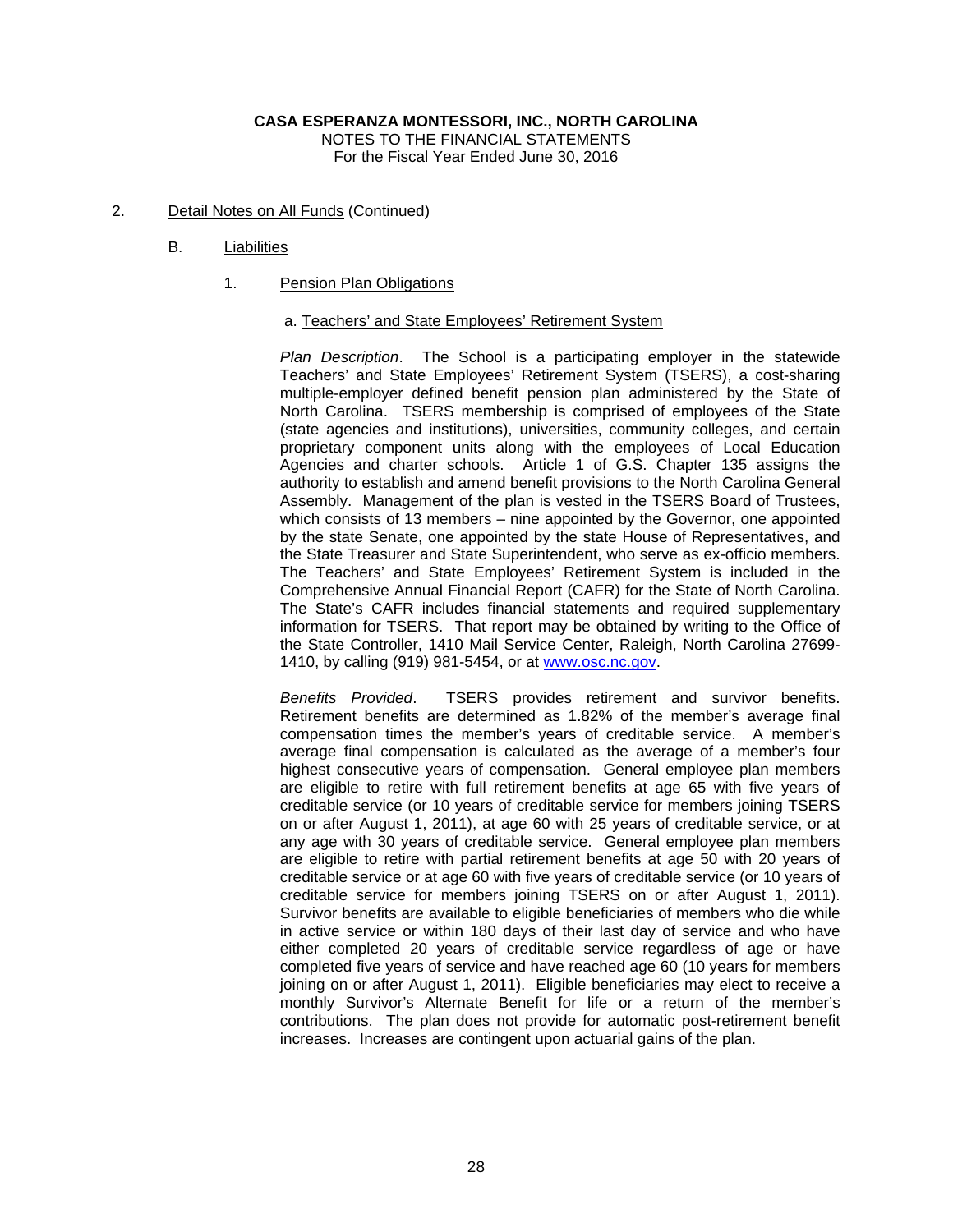**CASA ESPERANZA MONTESSORI, INC., NORTH CAROLINA**  NOTES TO THE FINANCIAL STATEMENTS

For the Fiscal Year Ended June 30, 2016

- 2. Detail Notes on All Funds (Continued)
	- B. Liabilities (Continued)
		- 1. Pension Plan Obligations (Continued)

# a. Teachers' and State Employees' Retirement System (Continued)

TSERS plan members who are LEOs are eligible to retire with full retirement benefits at age 55 with five years of creditable service as an officer (or 10 years of creditable service for members joining TSERS on or after August 1, 2011), or at any age with 30 years of creditable service. LEO plan members are eligible to retire with partial retirement benefits at age 50 with 15 years of creditable service as an officer. Survivor benefits are available to eligible beneficiaries of LEO members who die while in active service or within 180 days of their last day of service and who also have either completed 20 years of creditable service regardless of age, or have completed 15 years of service as a LEO and have reached age 50, or have completed five years of creditable service as a LEO and have reached age 55, or have completed 15 years of creditable service as a LEO if killed in the line of duty. Eligible beneficiaries may elect to receive a monthly Survivor's Alternate Benefit for life or a return of the member's contributions.

*Contributions.* Contribution provisions are established by General Statute 135-8 and may be amended only by the North Carolina General Assembly. School employees are required to contribute 6% of their compensation. Employer contributions are actuarially determined and set annually by the TSERS Board of Trustees. The School's contractually required contribution rate for the year ended June 30, 2016, was 9.15% of covered payroll, actuarially determined as an amount that, when combined with employee contributions, is expected to finance the costs of benefits earned by employees during the year. Contributions to the pension plan from the School were \$204,991 for the year ended June 30, 2016.

*Refunds of Contributions*. School employees who have terminated service as a contributing member of TSERS, may file an application for a refund of their contributions. By state law, refunds to members with at least five years of service include 4% interest. State law requires a 60 day waiting period after service termination before the refund may be paid. The acceptance of a refund payment cancels the individual's right to employer contributions or any other benefit provided by TSERS.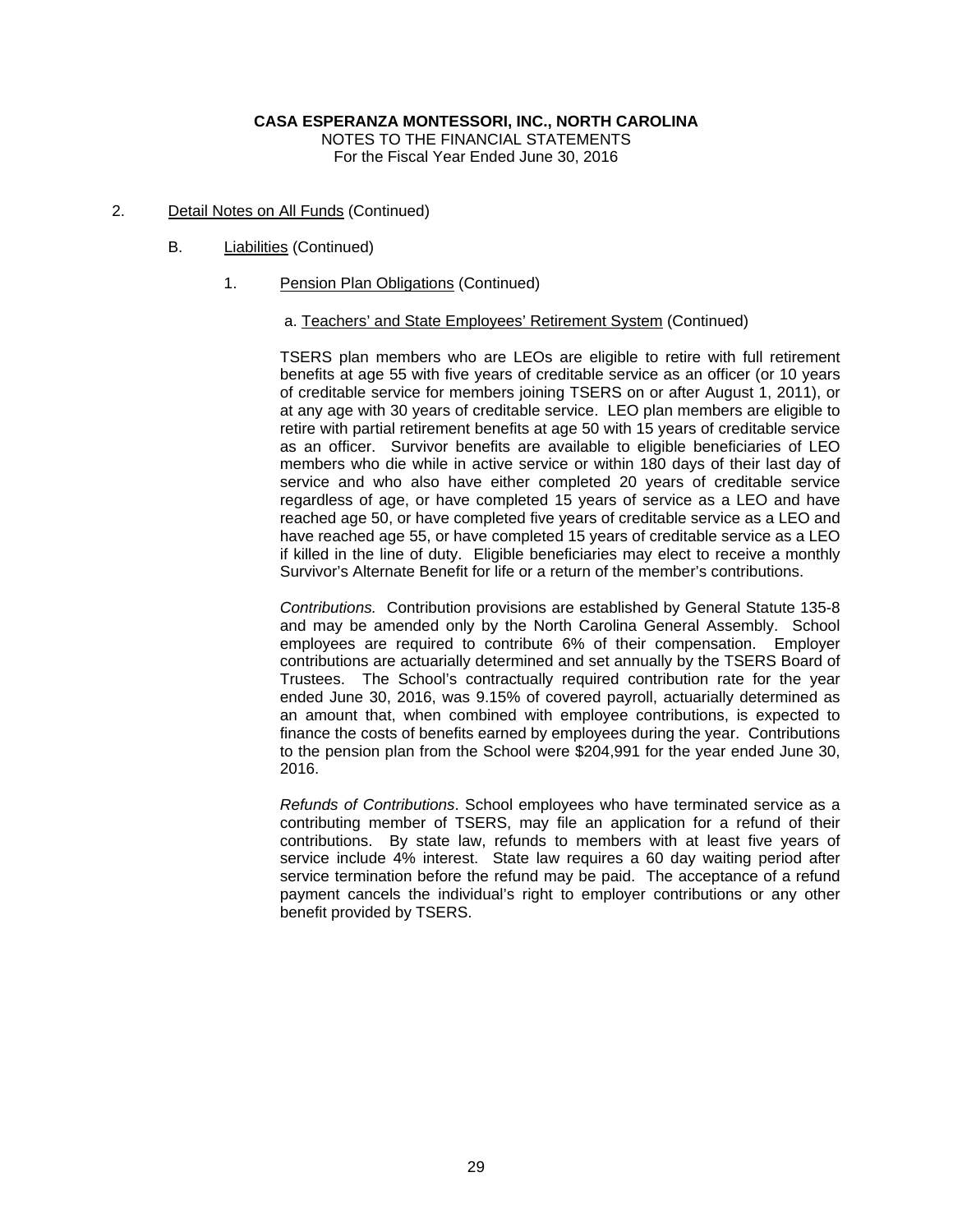NOTES TO THE FINANCIAL STATEMENTS For the Fiscal Year Ended June 30, 2016

- 2. Detail Notes on All Funds (Continued)
	- B. Liabilities (Continued)
		- 1. Pension Plan Obligations (Continued)

# a. Teachers' and State Employees' Retirement System (Continued)

## *Pension Liabilities, Pension Expense, and Deferred Outflows of Resources and Deferred Inflows of Resources Related to Pensions*

At June 30, 2016, the School reported a liability of \$655,964 for its proportionate share of the net pension liability. The net pension liability was measured as of June 30, 2015. The total pension liability used to calculate the net pension liability was determined by an actuarial valuation as of December 31, 2014. The total pension liability was then rolled forward to the measurement date of June 30, 2015 utilizing update procedures incorporating the actuarial assumptions. The School's proportion of the net pension liability was based on a projection of the School's long-term share of future payroll covered by the pension plan, relative to the projected future payroll covered by the pension plan of all participating TSERS employers, actuarially determined. At June 30, 2016 and 2015, the School's proportion was .018% and .016%, respectively.

For the year ended June 30, 2016, the School recognized pension expense of \$58,515. At June 30, 2016, the Board reported deferred outflows of resources and deferred inflows of resources related to pensions from the following sources:

|                                                                                                                   | Deferred<br>Outflows of<br>Resources |         | Deferred<br>Resources |         |  | Inflows of |
|-------------------------------------------------------------------------------------------------------------------|--------------------------------------|---------|-----------------------|---------|--|------------|
| Differences between expected and<br>actual experience                                                             | \$                                   |         | \$                    | 74,582  |  |            |
| Net difference between projected and<br>actual earnings on pension plan<br>investments                            |                                      |         |                       | 71,068  |  |            |
| Changes in proportion and differences<br>between School contributions and<br>proportionate share of contributions |                                      | 44,812  |                       | 50,264  |  |            |
| School contributions subsequent to the<br>measurement date                                                        |                                      | 204,991 |                       |         |  |            |
|                                                                                                                   | \$                                   | 249.803 |                       | 195.914 |  |            |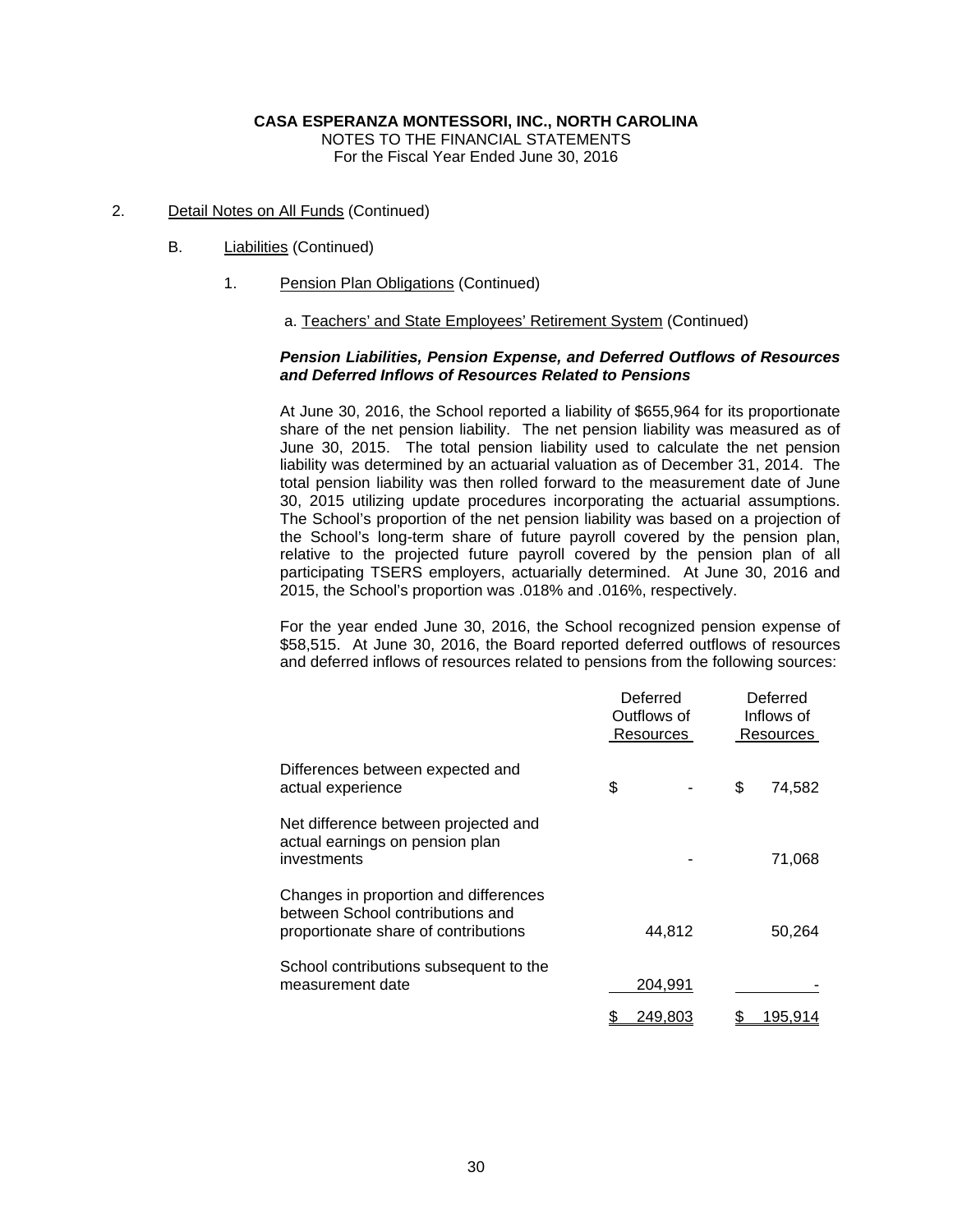NOTES TO THE FINANCIAL STATEMENTS

For the Fiscal Year Ended June 30, 2016

- 2. Detail Notes on All Funds (Continued)
	- B. Liabilities (Continued)
		- 1. Pension Plan Obligations (Continued)

# a. Teachers' and State Employees' Retirement System (Continued)

\$204,991 reported as deferred outflows of resources related to pensions resulting from School contributions subsequent to the measurement date will be recognized as a decrease of the net pension liability in the year ended June 30, 2017. Other amounts reported as deferred inflows of resources related to pensions will be recognized in pension expense as follows:

| Years Ending June 30 | Amount |           |
|----------------------|--------|-----------|
| 2017                 | S      | (91, 013) |
| 2018                 |        | (91, 013) |
| 2019                 |        | (84, 534) |
| 2020                 |        | 115,458   |

*Actuarial Assumptions.* The total pension liability in the December 31, 2014 actuarial valuation was determined using the following actuarial assumptions, applied to all periods included in the measurement:

| Inflation                 | 3.0 percent                                   |
|---------------------------|-----------------------------------------------|
| Salary increases          | 4.25 to 9.10 percent, including inflation and |
|                           | productivity factor                           |
| Investment rate of return | 7.25 percent, net of pension plan investment  |
|                           | expense, including inflation                  |

The plan currently uses mortality tables that vary by age, gender, employee group (i.e. general, law enforcement officer) and health status (i.e. disabled and healthy). The current mortality rates are based on published tables and based on studies that cover significant portions of the U.S. population. The healthy mortality rates also contain a provision to reflect future mortality improvements.

The actuarial assumptions used in the December 31, 2014 valuation were based on the results of an actuarial experience study for the period January 1, 2005 through December 31, 2009.

Future ad hoc COLA amounts are not considered to be substantively automatic and are therefore not included in the measurement.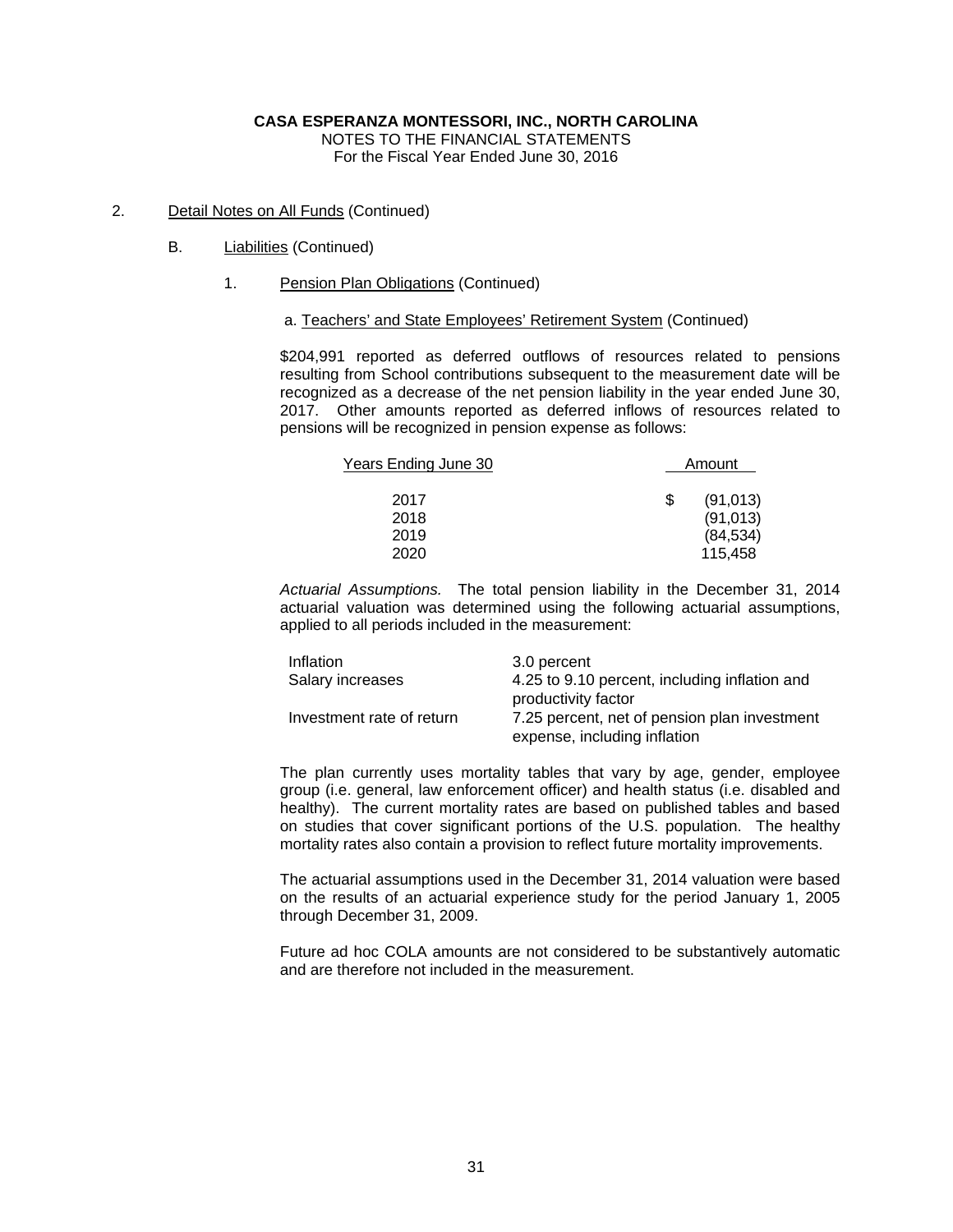**CASA ESPERANZA MONTESSORI, INC., NORTH CAROLINA**  NOTES TO THE FINANCIAL STATEMENTS

For the Fiscal Year Ended June 30, 2016

- 2. Detail Notes on All Funds (Continued)
	- B. Liabilities (Continued)
		- 1. Pension Plan Obligations (Continued)

# a. Teachers' and State Employees' Retirement System (Continued)

The projected long-term investment returns and inflation assumptions are developed through review of current and historical capital markets data, sell-side investment research, consultant whitepapers, and historical performance of investment strategies. Fixed income return projections reflect current yields across the U.S. Treasury yield curve and market expectations of forward yields projected and interpolated for multiple tenors and over multiple year horizons. Global public equity return projections are established through analysis of the equity risk premium and the fixed income return projections. Other asset categories and strategies' return projections reflect the foregoing and historical data analysis. These projections are combined to produce the long-term expected rate of return by weighting the expected future real rates of return by the target asset allocation percentage and by adding expected inflation. The target allocation and best estimates of arithmetic real rates of return for each major asset class as of June 30, 2014 are summarized in the following table:

|                             | <b>Target</b>     | <b>Long-Term Expected</b>  |
|-----------------------------|-------------------|----------------------------|
| <b>Asset Class</b>          | <b>Allocation</b> | <b>Real Rate of Return</b> |
| Fixed Income                | 29.0%             | 2.2%                       |
| <b>Global Equity</b>        | 42.0%             | 5.8%                       |
| <b>Real Estate</b>          | $8.0\%$           | 5.2%                       |
| Alternatives                | 8.0%              | 9.8%                       |
| Credit                      | 7.0%              | 6.8%                       |
| <b>Inflation Protection</b> | 6.0%              | 3.4%                       |
|                             | 100%              |                            |

The information above is based on 30 year expectations developed with the consulting actuary for the 2013 asset liability and investment policy study for the North Carolina Retirement Systems, including TSERS. The long-term nominal rates of return underlying the real rates of return are arithmetic annualized figures. The real rates of return are calculated from nominal rates by multiplicatively subtracting a long-term inflation assumption of 3.19%. All rates of return and inflation are annualized.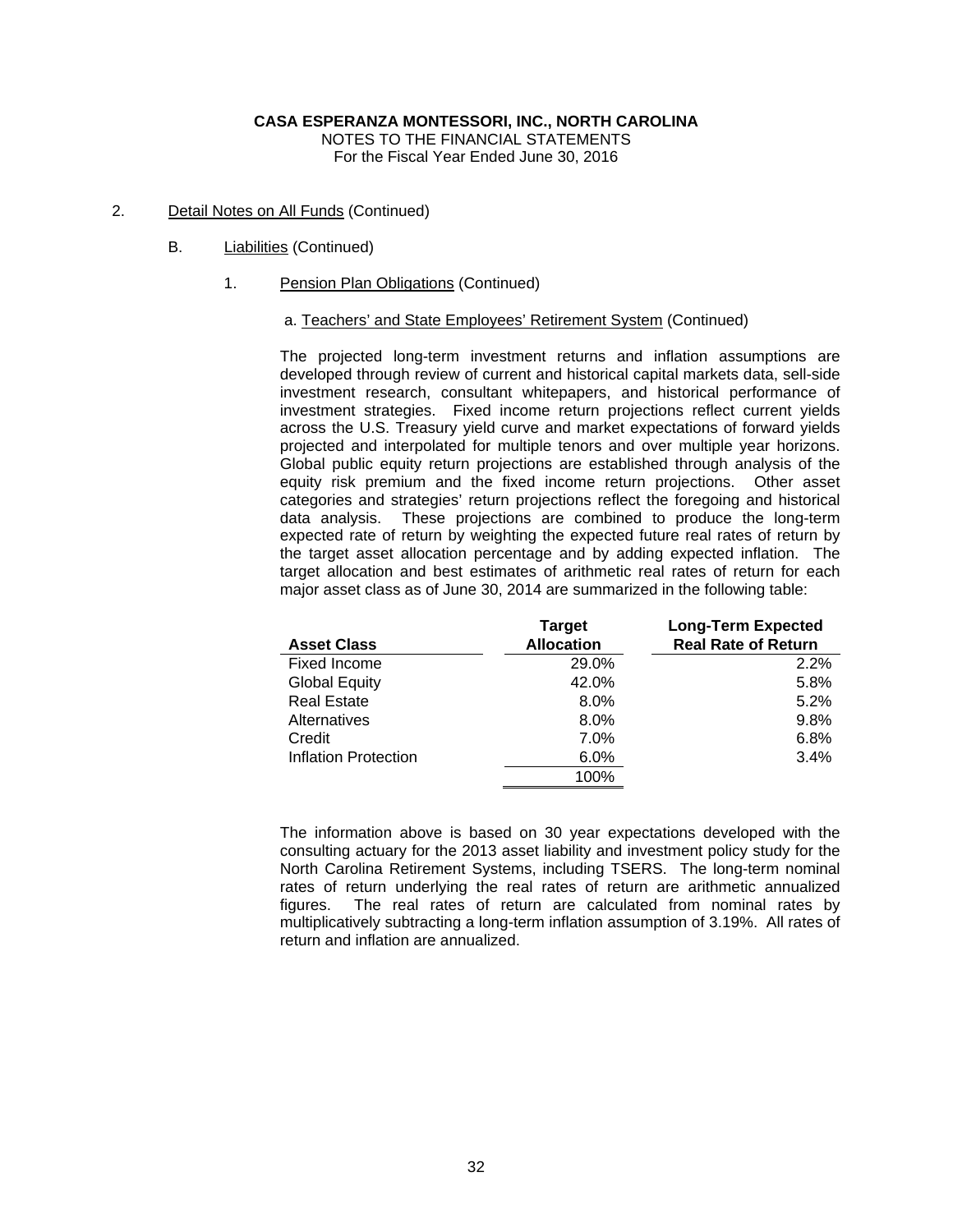**CASA ESPERANZA MONTESSORI, INC., NORTH CAROLINA**  NOTES TO THE FINANCIAL STATEMENTS

For the Fiscal Year Ended June 30, 2016

- 2. Detail Notes on All Funds (Continued)
	- B. Liabilities (Continued)
		- 1. Pension Plan Obligations (Continued)

# a. Teachers' and State Employees' Retirement System (Continued)

*Discount rate.* The discount rate used to measure the total pension liability was 7.25%. The projection of cash flows used to determine the discount rate assumed that contributions from plan members will be made at the current contribution rate and that contributions from employers will be made at statutorily required rates, actuarially determined. Based on these assumptions, the pension plan's fiduciary net position was projected to be available to make all projected future benefit payments of the current plan members. Therefore, the long-term expected rate of return on pension plan investments was applied to all periods of projected benefit payments to determine the total pension liability.

*Sensitivity of the School's proportionate share of the net pension asset to changes in the discount rate*. The following presents the School's proportionate share of the net pension liability calculated using the discount rate of 7.25 percent, as well as what the School's proportionate share of the net pension asset or net pension liability would be if it were calculated using a discount rate that is 1-percentage-point lower (6.25 percent) or 1-percentage-point higher (8.25 percent) than the current rate:

|                                                                      | $1\%$               |                          | $1\%$               |
|----------------------------------------------------------------------|---------------------|--------------------------|---------------------|
|                                                                      | Decrease<br>(6.25%) | Discount Rate<br>(7.25%) | Increase<br>(8.25%) |
| School's proportionate share of the<br>net pension liability (asset) | \$1.974.274         | \$<br>655,965            | - \$<br>(462, 772)  |

*Pension plan fiduciary net position.* Detailed information about the pension plan's fiduciary net position is available in the separately issued Comprehensive Annual Financial Report (CAFR) for the State of North Carolina.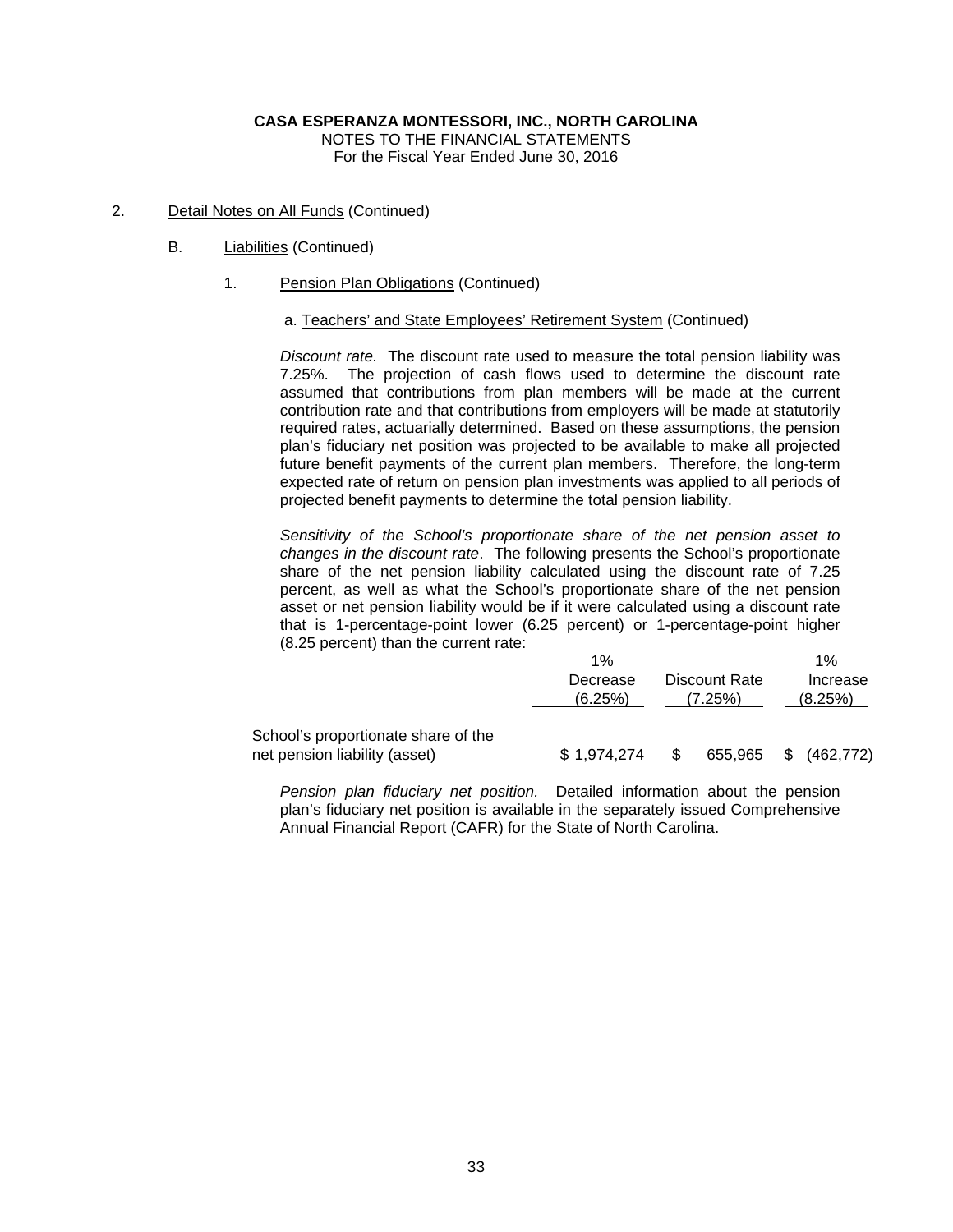NOTES TO THE FINANCIAL STATEMENTS For the Fiscal Year Ended June 30, 2016

- 2. Detail Notes on All Funds (Continued)
	- B. Liabilities (Continued)
		- 1. Pension Plan Obligations (Continued)
			- b. Other Postemployment Benefits

## 1. Healthcare Benefits

*Plan Description.* The postemployment healthcare benefits are provided through a cost-sharing multiple-employer defined benefit plan administered by the Executive Administrator and the Board of Trustees of the Comprehensive Major Medical Plan (the Plan). The Executive Administrator and the Board of Trustees of the Plan establishes premium rates except as may be established by the General Assembly in an appropriation act. The Plan's benefit and contribution provisions are established by Chapter 135-7 Article 1, and Chapter 135, Article 3 of the General Statutes and may be amended only by the North Carolina General Assembly. By General Statute, the Plan accumulates contributions from employers and any earnings on those contributions in the Retiree Health Benefit Fund. These assets shall be used to provide health benefits to retired and disabled employees and their applicable beneficiaries.

These contributions are irrevocable. Also by law, these assets are not subject to the claims of creditors of the employers making contributions to the Plan.

The State of North Carolina issues a publicly available financial report that includes financial statements and required supplementary information for the State's Comprehensive Major Medial Plan (also, referred to as the State Health Plan). An electronic version of this report is available by accessing the North Carolina Office of the State Comptroller's Internet home page http://www.ncosc.net/ and clicking on "Financial Reports", or by calling the State Controller's Financial Reporting Section at (919) 981-5454.

*Funding Policy.* The Comprehensive Major Medical Plan is administered by the Executive Administrator and Board of Trustees of the Plan, which establishes premium rates except as may be established by the General Assembly in an appropriation act. The healthcare benefits for retired and disabled employees are the same as for active employees, except that the coverage becomes secondary when former employees become eligible for Medicare. For employees first hired on and after October 1, 2006, future coverage as retired employees is subject to the requirement that the future retiree have 20 or more years of retirement service credit in order to receive coverage on a noncontributory basis. Employees first hired on and after October 1, 2006 with 10 but less than 20 years of retirement service credit are eligible for coverage on a partially contributory basis. For such future retirees, the State will pay 50% of the State Health Plan's total noncontributory premium. For employees hired before October 1, 2006, healthcare benefits are provided to retirees (at no charge to the retirees who have at least five years of contributing retirement membership prior to disability or retirement.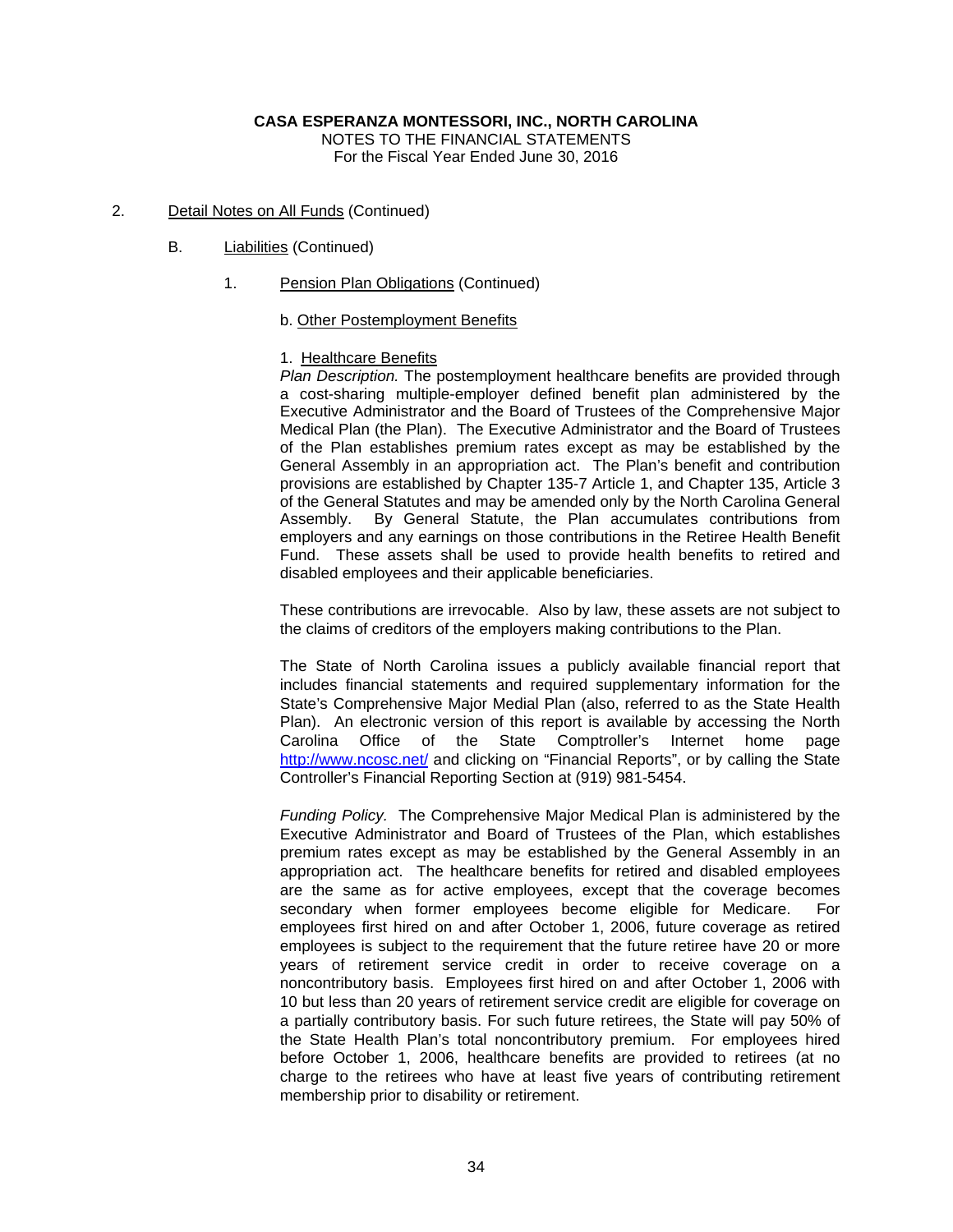- 2. Detail Notes on All Funds (Continued)
	- B. Liabilities (Continued)
		- 1. Pension Plan Obligations (Continued)
			- b. Other Postemployment Benefits (Continued)
			- 1. Healthcare Benefits (Continued)

In addition, persons who became surviving spouses of retirees prior to October 1, 1986, receive the same coverage as retirees at the State's expense.

Contributions are determined as a percentage of covered monthly payroll. Annually, the monthly contribution rates to the Plan, which are intended to finance benefits and administrative expenses on a pay-as-you-go basis, are determined by the General Assembly in the Appropriations Bill. For the fiscal years ended June 20, 2016, 2015, and 2014, the School paid all annual required contributions to the Plan for postemployment healthcare benefits of \$129,043, \$114,129, and \$95,225, respectively. These contributions represented 5.76%, 5.65%, and 5.56% of covered payroll, respectively.

## 2. Long-term Disability Benefits

*Plan Description*. Short-term and long-term disability benefits are provided through the Disability Income Plan of North Carolina (DIPNC), a cost-sharing, multiple-employer defined benefit plan. The DIPNC is administered by the Board of Trustees of the Teachers' and State Employees' Retirement System. Longterm disability benefits are payable as another postemployment benefit from DIPNC after the conclusion of the short-term disability period or after salary continuation payments cease, whichever is later, for as long as an employee is disabled. Benefit and contribution provisions are established by Chapter 135, Article 6, of the General Statutes and may be amended only by the North Carolina General Assembly. The Plan accumulates contributions from employers and any earnings on those contributions in the Disability Income Plan Trust Fund. The plan does not provide for automatic post-retirement benefit increases.

The State of North Carolina issues a publicly available financial report that includes financial statements and required supplementary information for the DIPNC. An electronic version of this report is available by accessing the North Carolina Office of the State Controller's Internet home page http://www.ncosc.net/ and by clicking on "Financial Reports", or by calling the State Controller's Financial Reporting Section at (919) 981-5454.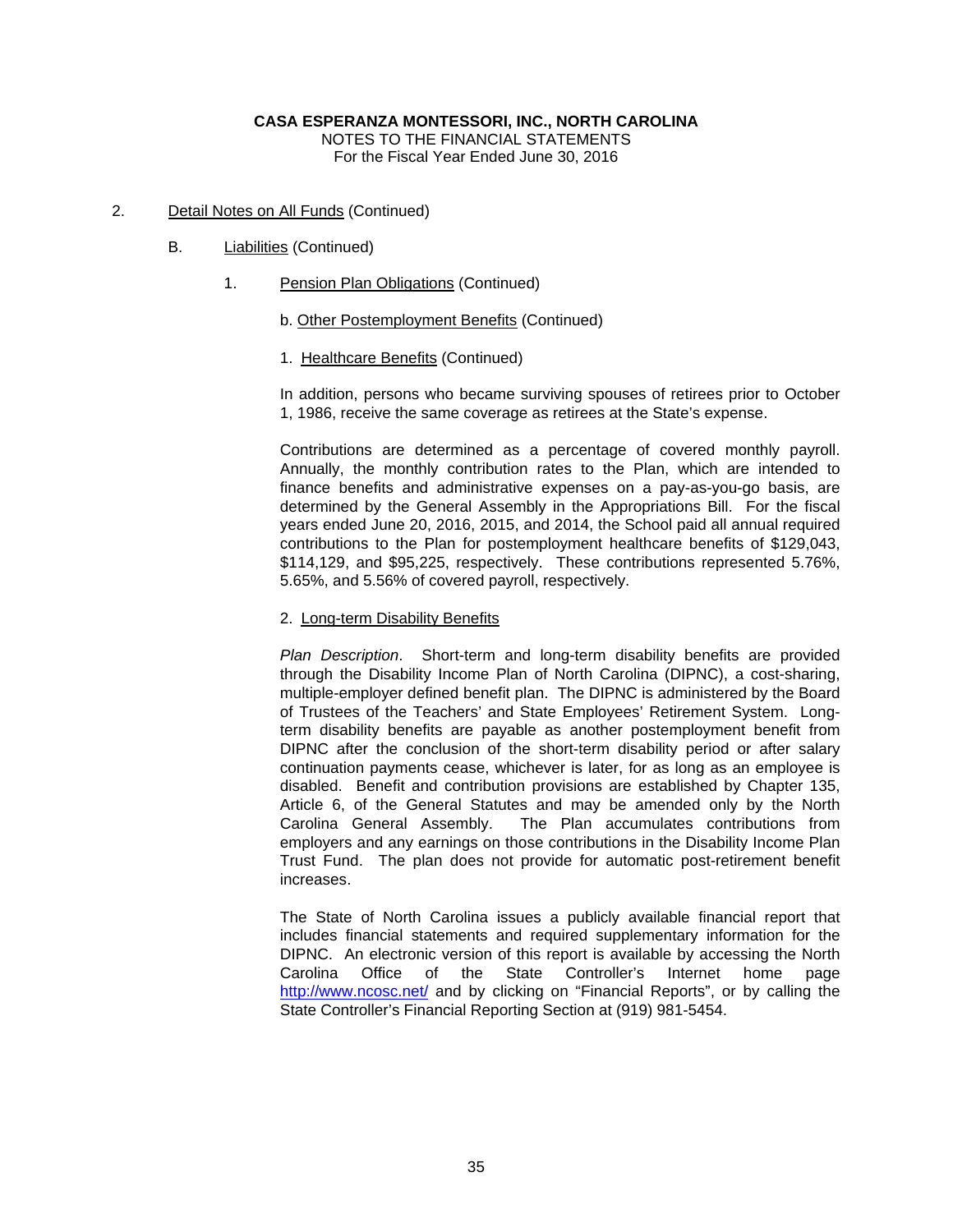- 2. Detail Notes on All Funds (Continued)
	- B. Liabilities (Continued)
		- 1. Pension Plan Obligations (Continued)
			- b. Other Postemployment Benefits (Continued)
			- 2. Long-term Disability Benefits (Continued)

*Funding Policy.* An employee is eligible to receive long-term disability benefits provided the following requirements are met: (1) the employee has five or more years of contributing membership service in the Teachers' and State Employees Retirement System of North Carolina, earned within 96 months prior to the end of the short-term disability period or cessation of salary continuation payments, whichever is later; (2) the employee must make application to receive long-term benefits within 180 days after the conclusion of the short-term disability period or after salary continuation payments cease or after monthly payments for Workers' Compensation cease (excluding monthly payments for permanent partial benefits), whichever is later; (3) the employee must be certified by the Medical Board to be mentally or physically disabled for the further performance of his/her usual occupation; (4) the disability must have been continuous, likely to be permanent, and incurred at the time of active employment; (5) the employee must not be eligible to receive an unreduced retirement benefit from the Retirement System; and (6) the employee must terminate employment as a permanent, full-time employee. An employee is eligible to receive an unreduced retirement benefit from the Retirement System after (1) reaching the age of 65 and completing five years of creditable service, or (2) reaching the age of 60 and completing 25 years of creditable service, or (3) completing 30 years of creditable service, at any age.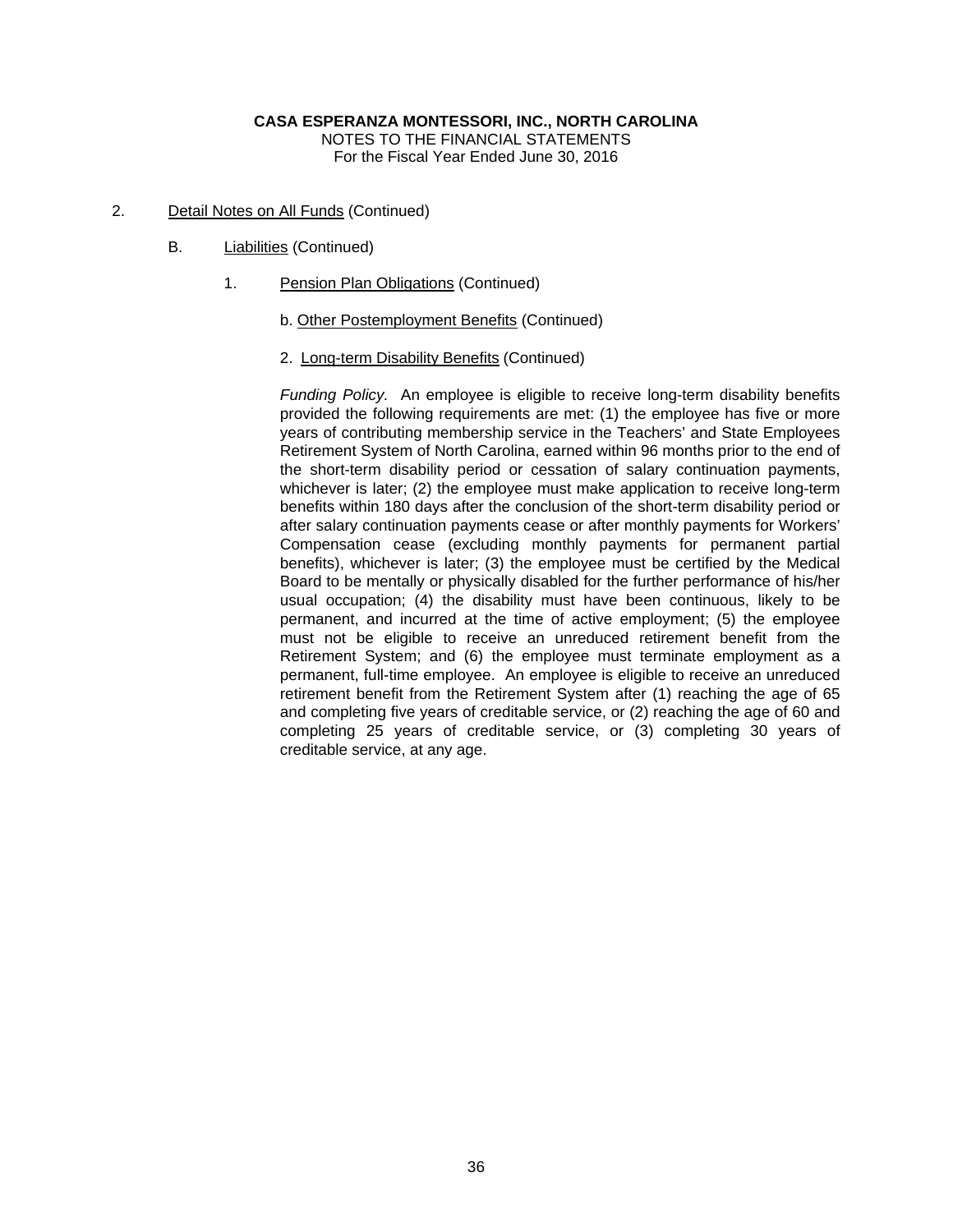- 2. Detail Notes on All Funds (Continued)
	- B. Liabilities (Continued)
		- 1. Pension Plan Obligations (Continued)
			- b. Other Postemployment Benefits (Continued)
			- 2. Long-term Disability Benefits (Continued)

The monthly long-term disability benefit is equal to 65% of one-twelfth of an employee's annual base rate of compensation last payable to the participant or beneficiary prior to the beginning of the short-term disability period, plus the like percentage of one twelfth of the annual longevity payment to which the participant or beneficiary would be eligible. The monthly benefits are subject to a maximum of \$3,900 per month reduced by any primary Social Security disability benefits and by monthly payments for Workers' Compensation to which the participant or beneficiary may be entitled. The monthly benefit shall be further reduced by the amount of any monthly payments from the Department of Veterans Affairs, any other federal agency or any payments made under the provisions of G.S. 127A-108, to which the participant or beneficiary may be entitled on account of the same disability. Provided in any event, the benefits payable shall be no less than \$10 a month. When an employee qualifies for an unreduced service retirement allowance from the Retirement System, the benefits payable from DIPNC will cease, and the employee will commence retirement under TSERS. For members who obtain five years of membership service on or after August 1, 2007, the monthly long-term disability benefit is reduced by the primary Social Security retirement benefit to which you might be entitled should you become age 62 during the first 36 months. After 36 months of long-term disability, there will be no further payments from DIPNC unless the member is approved for and are in receipt of primary Social Security disability benefits. It is payable so long as the member remains disabled and is in receipt of a primary Social Security disability benefit until eligible for an unreduced service retirement benefit. When an employee qualifies for an unreduced service retirement allowance from the Retirement System, the benefits payable from DIPNC will cease, and the employee will commence retirement under the TSERS.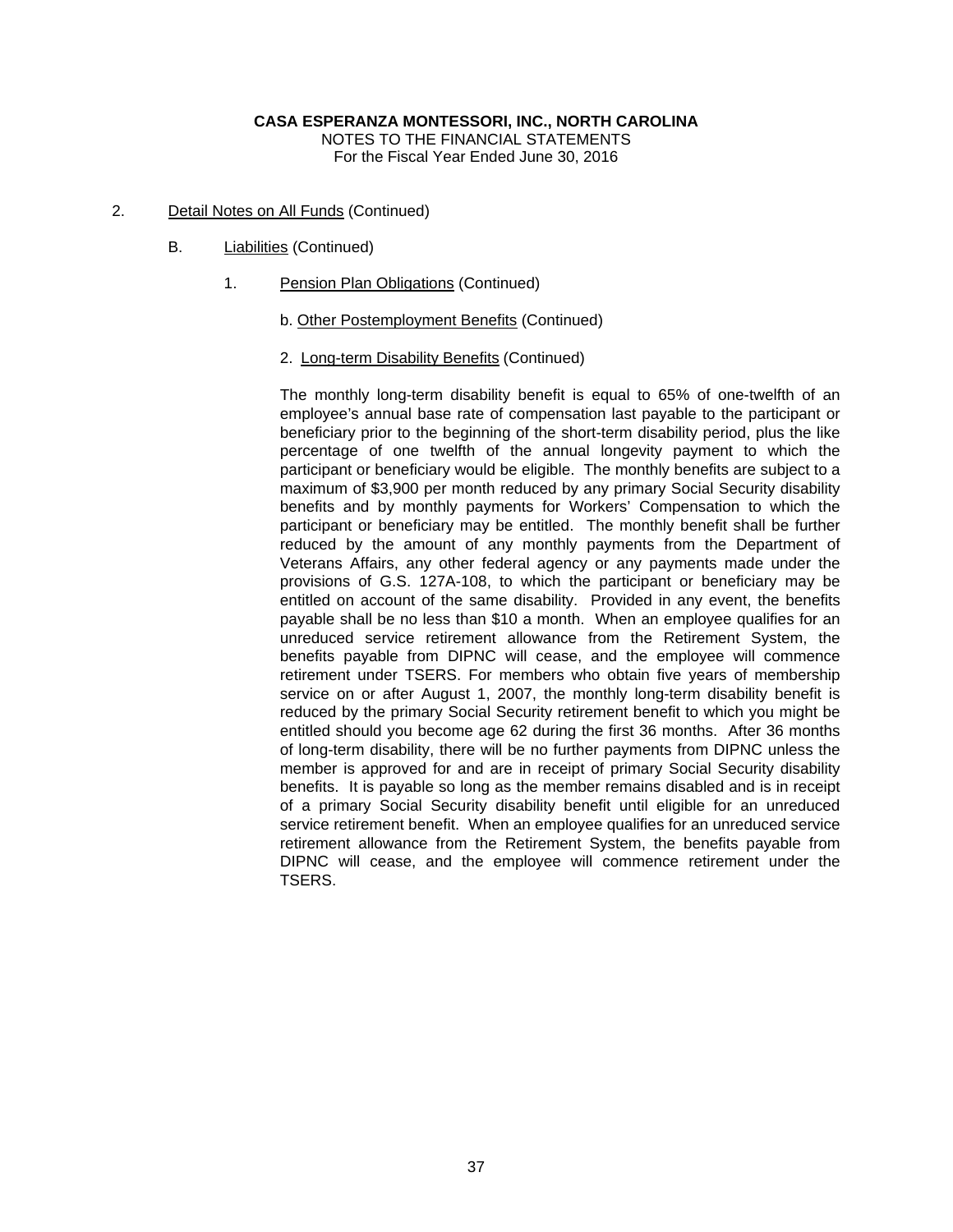- 2. Detail Notes on All Funds (Continued)
	- B. Liabilities (Continued)
		- 1. Pension Plan Obligations (Continued)
			- b. Other Postemployment Benefits (Continued)
			- 2. Long-term Disability Benefits (Continued)

The School's contributions are established in the Appropriations Bill by the General Assembly. Benefit and contribution provisions are established by Chapter 135, Article 6, of the General Statutes and may be amended only by the North Carolina General Assembly. The contributions cannot be separated between the amounts that relate to other postemployment benefits and employment benefits for active employees. Those individuals who are receiving extended short-term disability benefit payments cannot be separated from the number of members currently eligible to receive disability benefits as another postemployment benefit. For the fiscal years ended June 30, 2016, 2015, and 2014, the School paid all annual required contributions to the DIPNC for disability benefits of \$9,185, \$8,281, and \$7,536, respectively. These contributions represented 0.41%, 0.41%, and 0.44% of covered payroll, respectively.

# 2. Deferred Outflows and Inflows of Resources

The amount of deferred outflows and inflows of resources at June 30, 2016 is composed of the following elements:

|                                                                                                                                              | Deferred<br>Outflows of<br>Resources |         |    |         | Deferred<br>Inflow of<br>Resources |  |
|----------------------------------------------------------------------------------------------------------------------------------------------|--------------------------------------|---------|----|---------|------------------------------------|--|
| Differences between expected and<br>actual experience related to pension                                                                     | \$                                   |         | \$ | 74.582  |                                    |  |
| Net difference between projected and<br>actual earnings on pension plan<br>investments                                                       |                                      |         |    | 71,068  |                                    |  |
| Changes in proportion and differences<br>between School contributions and<br>proportionate share of contributions<br>related to pension plan |                                      | 44,812  |    | 50,264  |                                    |  |
| School contributions subsequent to the<br>measurement date for pension plan                                                                  |                                      | 204.991 |    |         |                                    |  |
|                                                                                                                                              |                                      | 249.803 |    | 195.914 |                                    |  |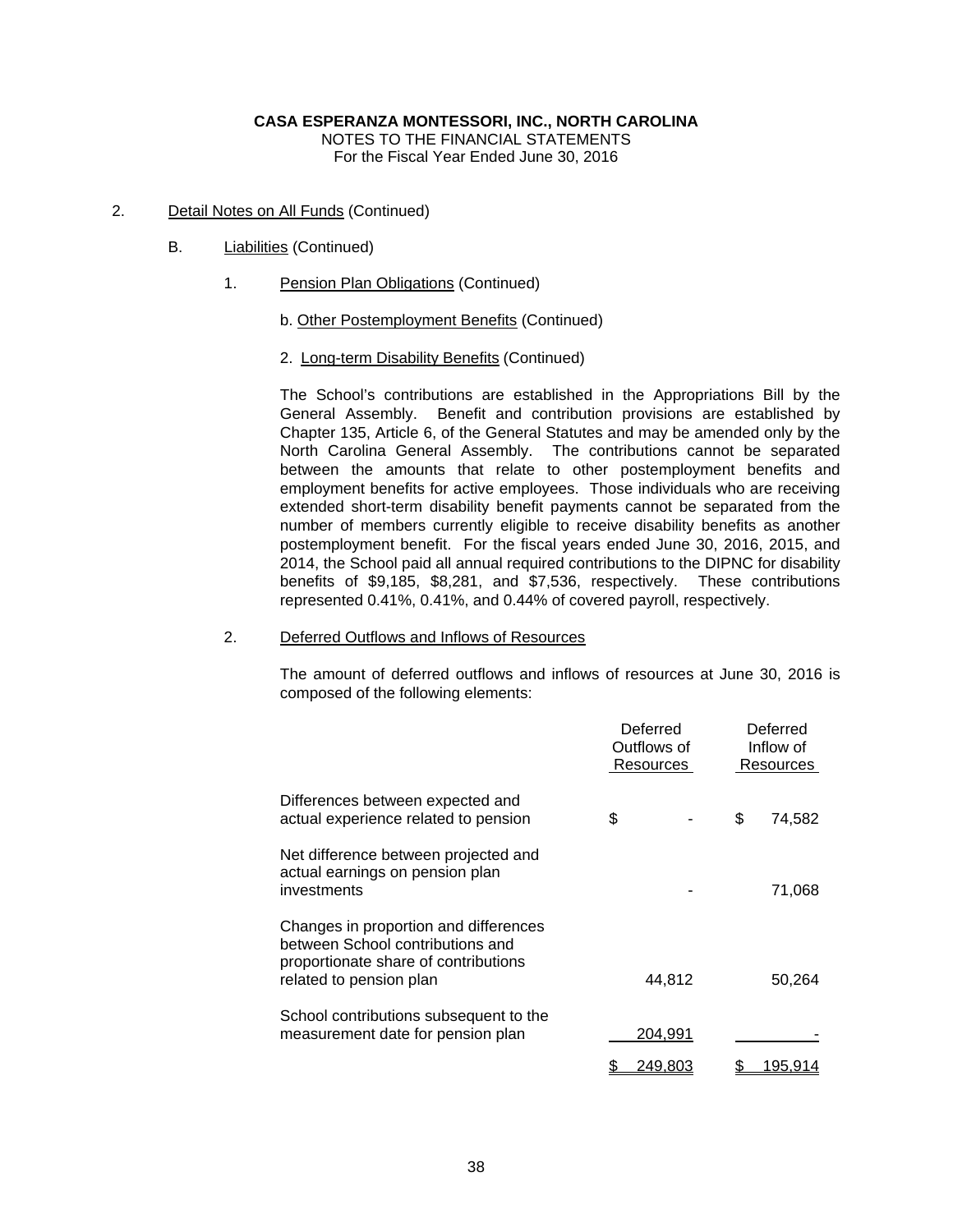**CASA ESPERANZA MONTESSORI, INC., NORTH CAROLINA**  NOTES TO THE FINANCIAL STATEMENTS

For the Fiscal Year Ended June 30, 2016

- 2. Detail Notes on All Funds (Continued)
	- B. Liabilities (Continued)
		- 3. Risk Management

The School is exposed to various risks of losses related to torts; theft of, damage to, and destruction of assets; errors and omissions; injuries to employees; and natural disasters. The School maintains general liability and errors and omissions insurance coverage of \$1 million per occurrence with a commercial carrier.

The School also participates in the Teachers' and State Employees' Comprehensive Major Medical Plan, a self-funded risk financing pool of the State administered by Blue Cross and Blue Shield of North Carolina. Through the Plan, permanent full-time employees of the School are eligible to receive health care benefits up to a \$2 million lifetime limit. In addition, employees have the option of receiving health care benefits through one of the available health maintenance organizations (HMOs). The School pays the full cost of coverage for employees enrolled in the Comprehensive Major Medical Plan and makes an equal contribution for employees enrolled in one of the available HMO plans [G.S. 115C-238.29F(e)(4)].

The School carries commercial coverage for all other risks of loss. There have been no significant reductions in insurance coverage in the prior year, and claims have not exceeded coverage in any of the past two fiscal years.

The School has elected not to carry flood insurance because the School is not in an area of the state that has been mapped and designated an "A" area (an area close to a river, lake or stream) by the Federal Emergency Management Agency.

The School carries fidelity bond coverage in the amount of \$250,000 for all its employees.

# 4. Long-Term Obligations

## Changes in General Long Term Obligations

The following is a summary of changes in the School's long-term obligations for the fiscal year ended June 30, 2016:

|                                  | <b>Balance</b> |           |           | <b>Balance</b> | Current |
|----------------------------------|----------------|-----------|-----------|----------------|---------|
|                                  | June 30, 2015  | Increases | Decreases | June 30, 2016  | Portion |
| <b>Governmental Activities:</b>  |                |           |           |                |         |
| Net pension liability            | <u>180,495</u> | 440.178   | ۰         | 620.673        |         |
| <b>Business-Type Activities:</b> |                |           |           |                |         |
| Net pension liability            | 7.091          | 28.200    |           | 35.291         |         |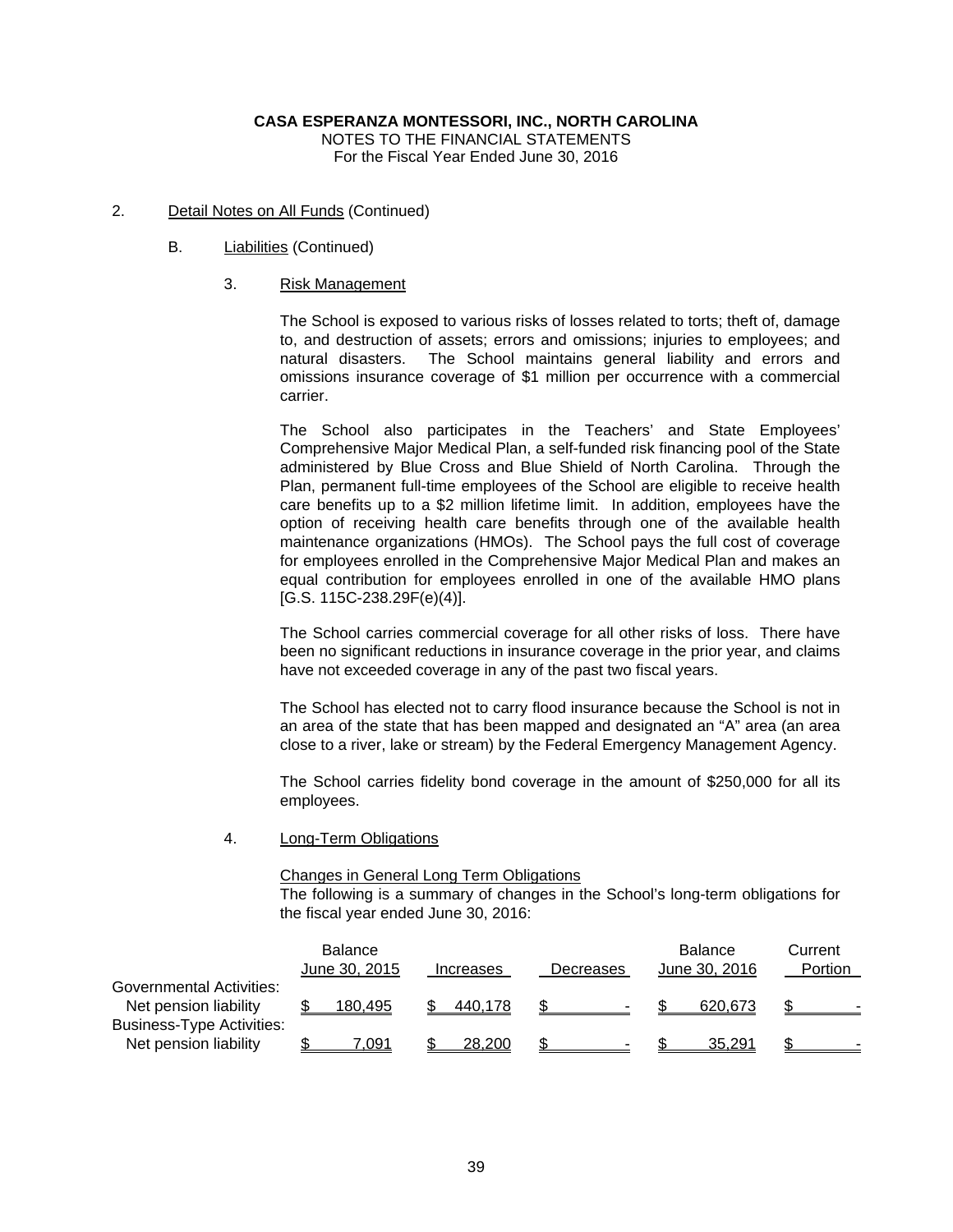NOTES TO THE FINANCIAL STATEMENTS For the Fiscal Year Ended June 30, 2016

- 2. Detail Notes on All Funds (Continued)
	- B. Liabilities (Continued)

# Operating Lease

The School entered into an eight-year lease agreement for its building starting August 22, 2006. In April 2014, the School amended their lease agreement to extend the maturity date and expand the square footage of space utilized. Monthly lease payments range from \$16,358 to \$44,088 through maturity in July 2026. Additionally, the School has an office equipment lease which matures in December 2018. Lease payments for the year ended June 30, 2016 totaled \$498,330 under these lease agreements. Future minimum lease payments are as follows:

# Year Ending

| June 30, 2017<br>June 30, 2018<br>June 30, 2019<br>June 30, 2020<br>June 30, 2021<br>June 30, 2022 - 2026 | 417.621<br>428.838<br>438.441<br>448.419<br>460.726<br>2,501,324 |
|-----------------------------------------------------------------------------------------------------------|------------------------------------------------------------------|
| June 30, 2027                                                                                             | 44,088                                                           |
|                                                                                                           |                                                                  |

## \$ 4,739,457

# Line of Credit

The School has a line of credit agreement with a local financial institution with a maximum borrowing capacity of \$100,000. The obligation is payable on demand. Interest is payable monthly at the prime rate (3.50% at June 30, 2016) plus 2%. No amounts are outstanding under this agreement at June 30, 2016.

5. Interfund Balances and Activity

Transfers to/from other funds at June 30, 2016, consist of the following:

| From the Enterprise Fund to the General |  |  |                                        |  |  |  |  |         |
|-----------------------------------------|--|--|----------------------------------------|--|--|--|--|---------|
|                                         |  |  | Fund to repay the general fund for the |  |  |  |  |         |
|                                         |  |  | operating expenses of the program.     |  |  |  |  | 282,955 |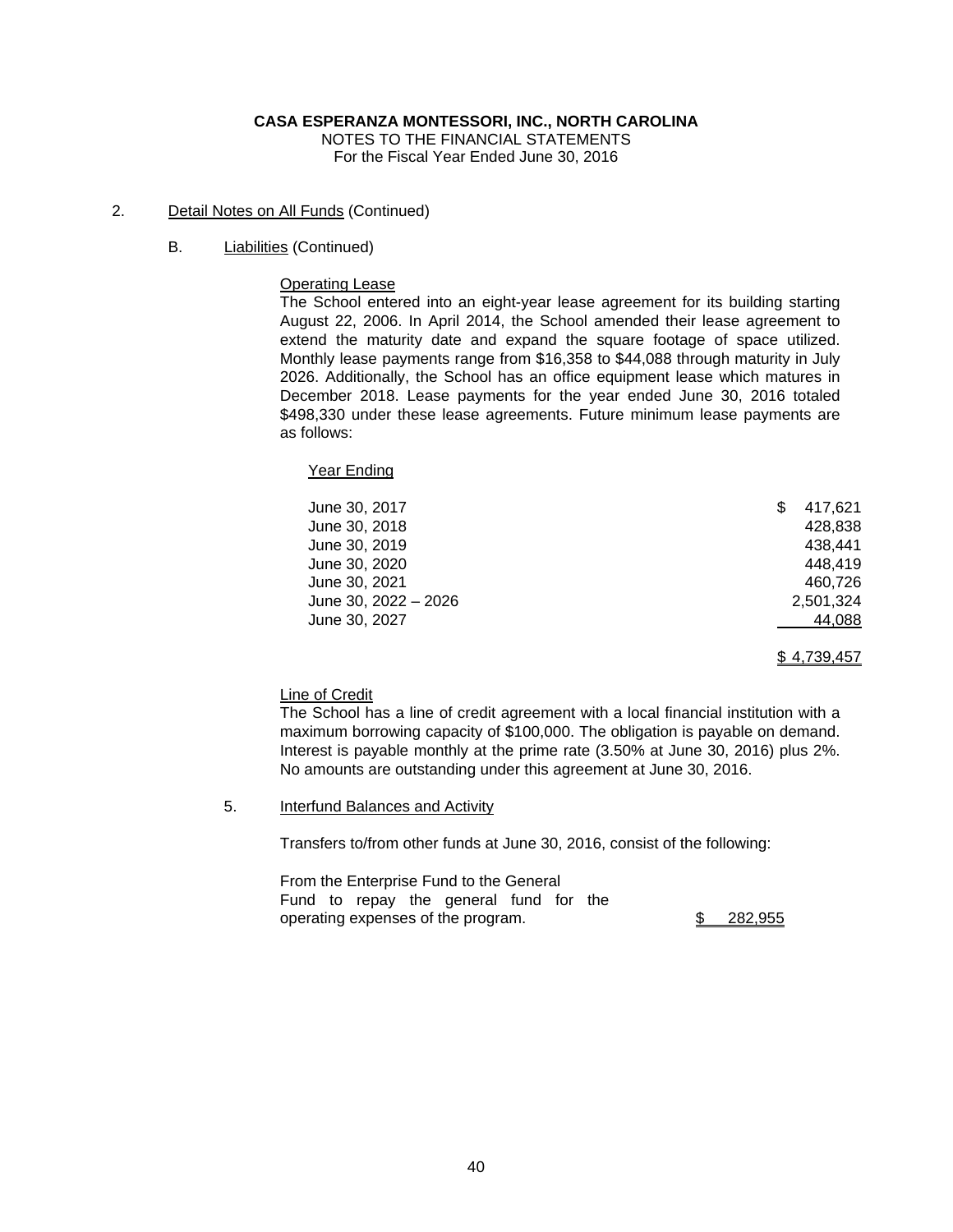NOTES TO THE FINANCIAL STATEMENTS For the Fiscal Year Ended June 30, 2016

## 3. Fund Balance

Casa Esperanza Montessori, Inc. has a revenue spending policy that provides guidance for programs with multiple revenue sources. The School will use resources in the following hierarchy; federal funds, State funds, local non-board of education funds, and board of education funds. For purposes of fund balance classification, expenditures are to be spent from restricted fund balance first, followed in-order by committed fund balance, assigned fund balance and lastly unassigned fund balance. The School may deviate from this policy if it is in the best interest of the School.

The following schedule provides information on the portion of general fund balance that is available for appropriation:

| Total fund balance                       | 513.528  |
|------------------------------------------|----------|
| Less:<br>Restricted for security deposit | (90,000) |
| Remaining fund balance                   | 423,528  |

# 4. Summary Disclosure of Significant Contingencies

## Federal and State Assisted Programs

The School has received proceeds from several federal and State grants. Periodic audits of these grants are required and certain costs may be questioned as not being appropriate expenditures under the grant agreements. Such audits could result in the refund of grant moneys to the grantor agencies. Management believes that any required refunds will be immaterial. No provision has been made in the accompanying financial statements for the refund of grant monies.

# 5. Change in Accounting Principle

The School implemented Governmental Accounting Standards Board (GASB) Statement 72, *Fair Value Measurement and Application*, in the fiscal year ended June 30, 2016. In accordance with GASB Statement 72, guidance is provided for determining fair value measurements for financial reporting and disclosure purposes.

# 6. Significant Effects of Subsequent Events

Management evaluates events occurring subsequent to the date of the financial statements in determining the accounting for and disclosure of transactions and events that affect the financial statements. Subsequent events have been evaluated through October 28, 2016, which is the date the financial statements were available to be issued.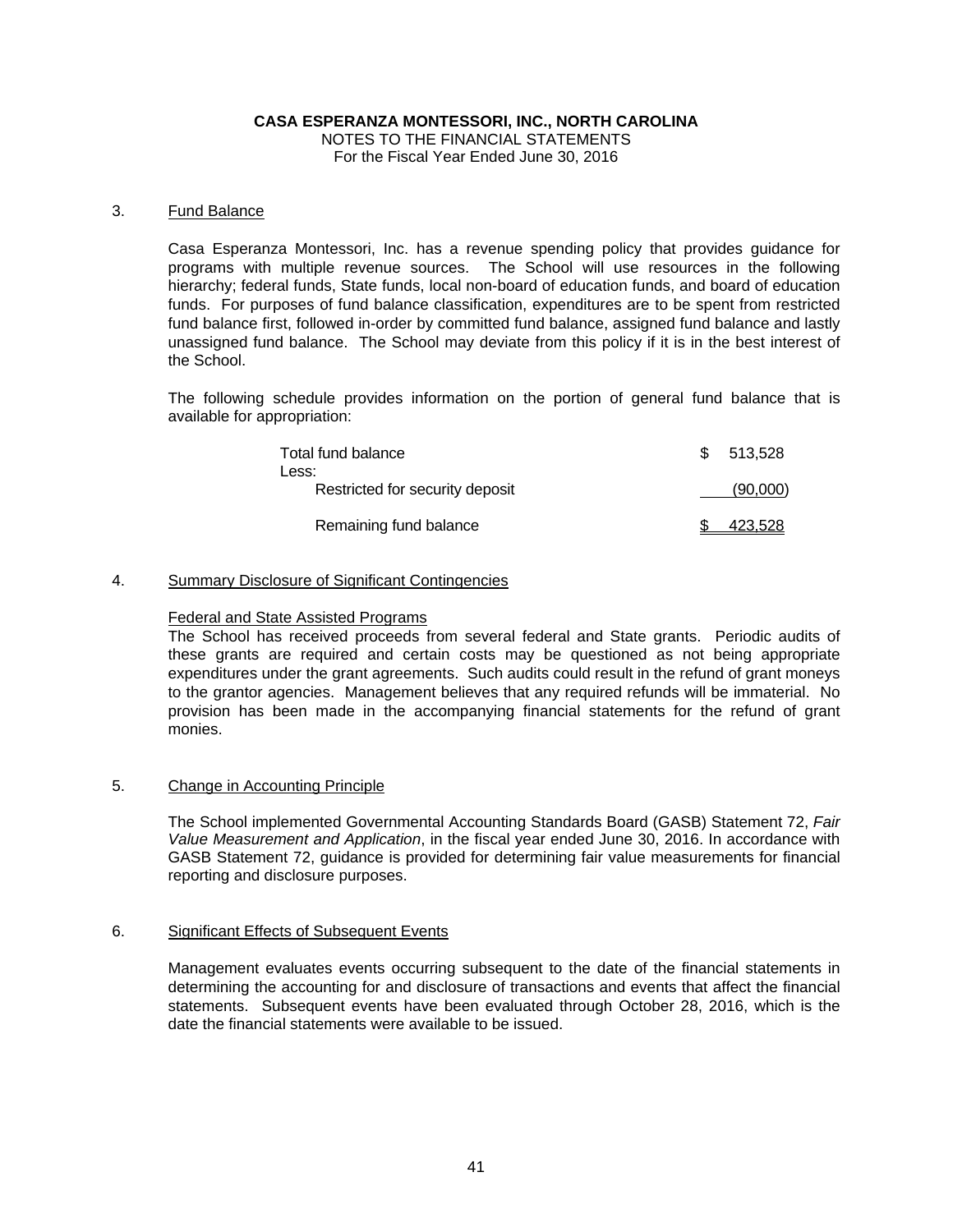# **CASA ESPERANZA MONTESSORI, INC.**

# SCHEDULE OF THE SCHOOL'S PROPORTIONATE SHARE OF THE NET PENSION LIABILITY Teachers' and State Employees' Retirement System Last Three Fiscal Years \*

|                                                                                                                      | 2016        | 2015         | 2014        |
|----------------------------------------------------------------------------------------------------------------------|-------------|--------------|-------------|
| School's proportion of the net pension liability (asset)                                                             | 0.018%      | 0.016%       | 0.017%      |
| School's proportionate share of the net pension liability (asset)                                                    | 655.964     | 187.586<br>S | \$1,019,931 |
| School's covered-employee payroll                                                                                    | \$2,240,336 | \$2,019,991  | \$1,712,684 |
| School's proportionate share of the net pension liability (asset) as a<br>percentage of its covered-employee payroll | 29.28%      | 9.29%        | 59.55%      |
| Plan fiduciary net position as a percentage of the total pension<br>liability                                        | 94.64%      | 98.24%       | 90.60%      |

\* The amounts presented for each fiscal year were determined as of the prior fiscal year ending June 30.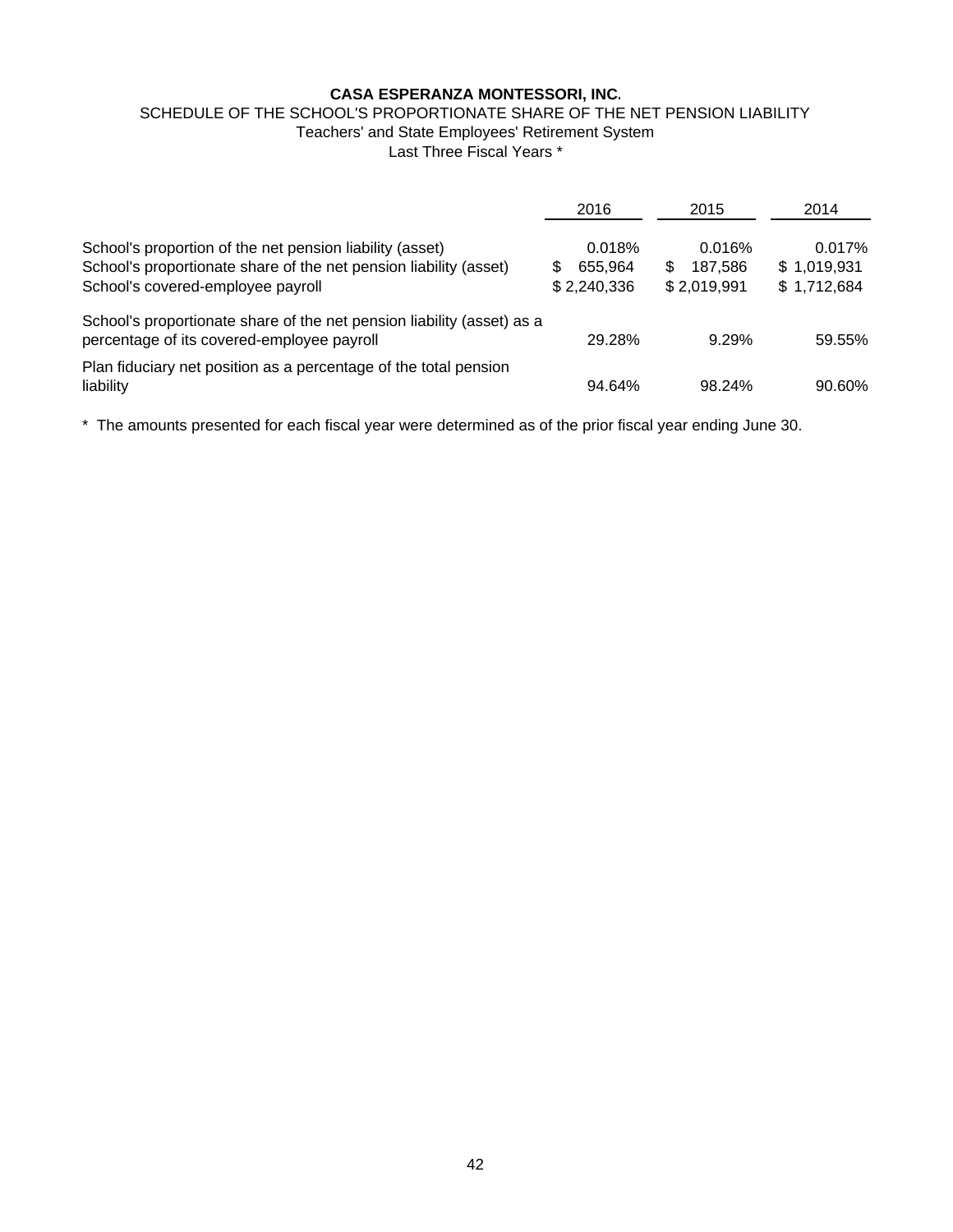# **CASA ESPERANZA MONTESSORI, INC.**

# SCHEDULE OF CONTRIBUTIONS Teachers' and State Employees' Retirement System Last Three Fiscal Years

|                                                                         |    | 2016      |     | 2015      | 2014 |           |
|-------------------------------------------------------------------------|----|-----------|-----|-----------|------|-----------|
| Contractually required contribution                                     | \$ | 204.991   | \$  | 184.829   | S    | 148,832   |
| Contributions in relation to the contractually required<br>contribution |    | 204,991   |     | 184,829   |      | 148,832   |
| Contribution deficiency (excess)                                        |    |           |     |           |      |           |
| School's covered-employee payroll                                       | \$ | 2,240,336 | \$. | 2,019,991 | S    | 1,712,684 |
| Contributions as a percentage of covered-employee payroll               |    | 9.15%     |     | 9.15%     |      | 8.69%     |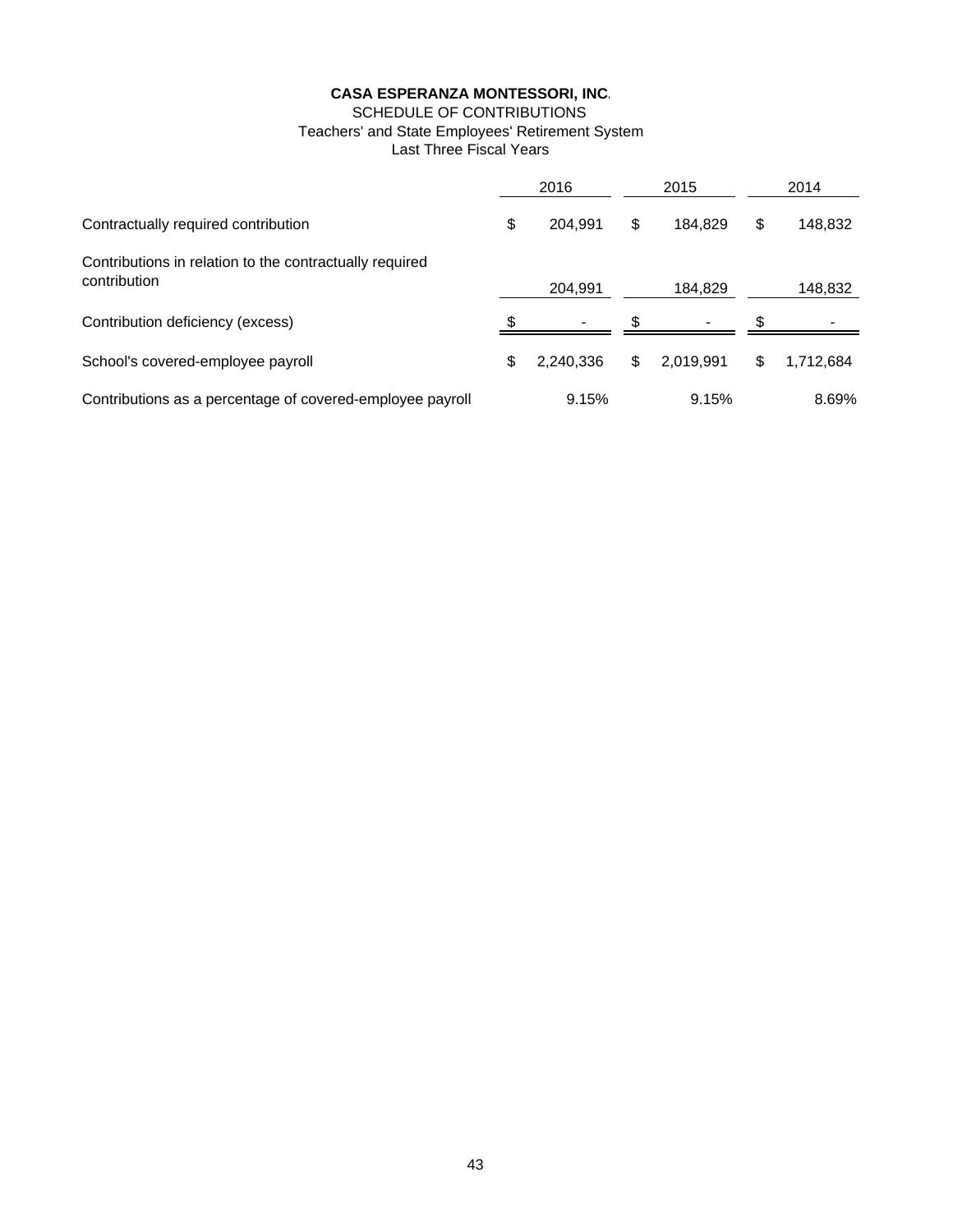# **CASA ESPERANZA MONTESSORI, INC. Statement 1 All Governmental Fund Types Statement of Revenues, Expenditures, and Changes in Fund Balance - Budget and Actual For the Year Ended June 30, 2016**

|                                                 |                 | 2016            |               |
|-------------------------------------------------|-----------------|-----------------|---------------|
|                                                 |                 |                 | Favorable     |
|                                                 | Final           |                 | (Unfavorable) |
|                                                 | <b>Budget</b>   | Actual          | Variance      |
| Revenues:                                       |                 |                 |               |
| State of North Carolina                         | \$<br>2,421,893 | \$<br>2,423,105 | \$<br>1,212   |
| Board(s) of Education                           |                 |                 |               |
| <b>Wake County</b>                              | 986,850         | 991,147         | 4,297         |
| Durham County                                   | 58,558          | 59,561          | 1,003         |
| Johnston County                                 | 8,557           | 7,519           | (1,038)       |
| <b>Franklin County</b>                          | 10,175          | 5,829           | (4, 346)      |
| <b>Granville County</b>                         | 3,470           | 3,031           | (439)         |
| <b>Wayne County</b>                             | 1,061           | 864             | (197)         |
| <b>Harnett County</b>                           | 1,181           | 1,132           | (49)          |
| <b>Wilson County</b>                            | 1,640           | 1,701           | 61            |
| U.S. Government                                 | 66,693          | 72,743          | 6,050         |
| Contributions and donations                     | 59,000          | 60,709          | 1,709         |
| Fundraising                                     |                 | 3,647           | 3,647         |
| Field trip and student fees                     | 6,390           | 22,258          | 15,868        |
| Miscellaneous                                   | 4,000           | 23,693          | 19,693        |
| <b>Total revenues</b>                           | 3,629,468       | 3,676,939       | 47,471        |
| Expenditures:                                   |                 |                 |               |
| Current:                                        |                 |                 |               |
| Instructional services:                         |                 |                 |               |
| Regular services                                | 2,082,321       | 2,264,142       | (181, 821)    |
| Special services                                | 169,578         | 132,185         | 37,393        |
| Alternative programs                            | 21,113          | 10,535          | 10,578        |
| School leadership services                      | 302,434         | 314,528         | (12,094)      |
| School based support services                   | 73,046          | 89,204          | (16, 158)     |
| <b>Total instructional services</b>             | 2,648,492       | 2,810,594       | (162, 102)    |
| Support services:                               |                 |                 |               |
| Pupil services                                  | 56,497          | 67,294          | (10, 797)     |
| Operational support                             | 44,226          | 99,833          | (55,607)      |
| Technology support                              | 15,535          | 21,028          | (5, 493)      |
| Financial and human resources support           | 171,631         | 235,043         | (63, 412)     |
| Policy, leadership and public relations support | 744,555         | 500,178         | 244,377       |
| Total support services                          | 1,032,444       | 923,376         | 109,068       |
| Community services                              | 996             | 12,666          | (11, 670)     |
| Capital outlay                                  | 5,293           | 28,437          | (23, 144)     |
| Total expenditures                              | 3,687,225       | 3,775,073       | (87, 848)     |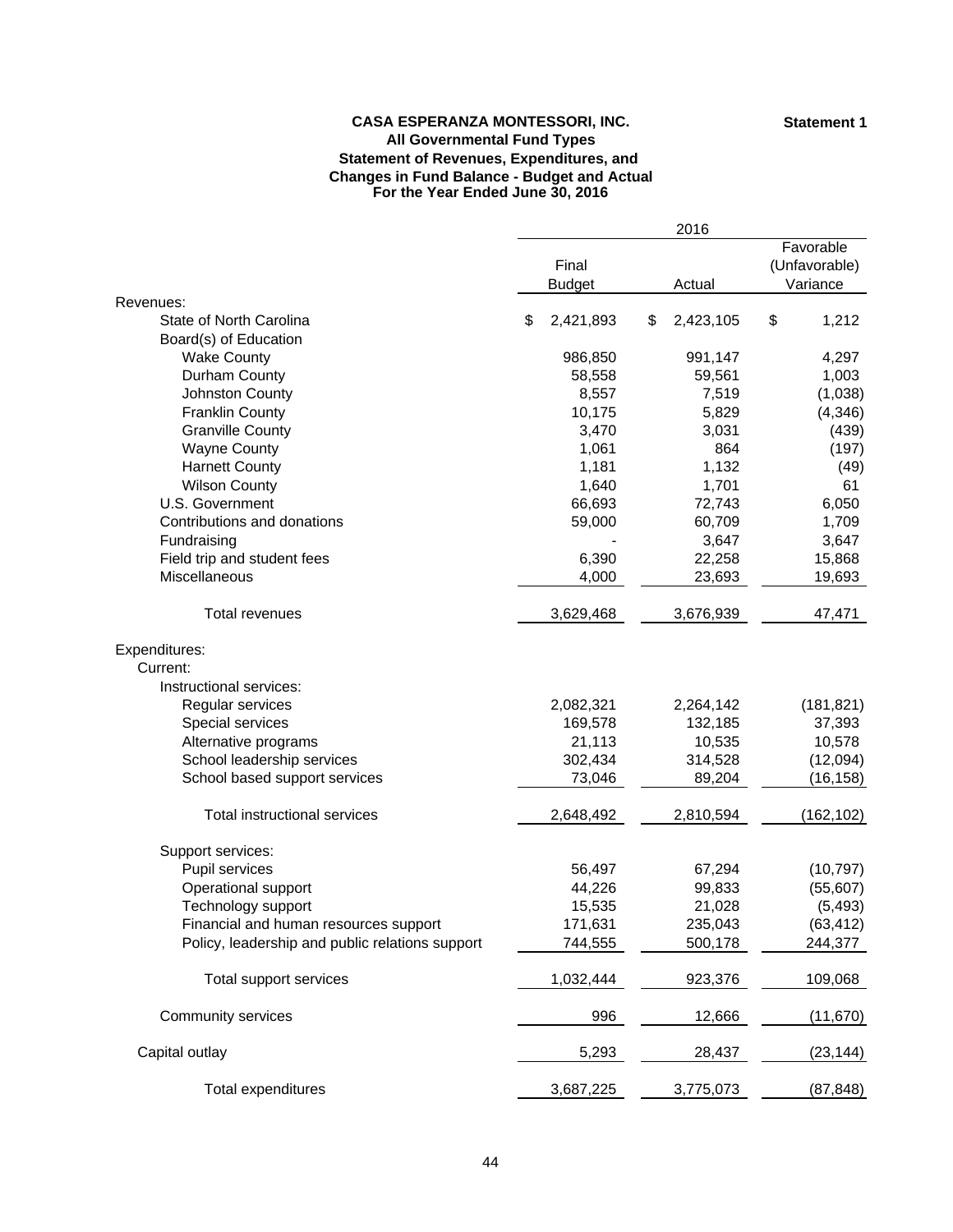# **CASA ESPERANZA MONTESSORI, INC. Statement 1 All Governmental Fund Types Statement of Revenues, Expenditures, and Changes in Fund Balance - Budget and Actual For the Year Ended June 30, 2016 (Continued)**

|                                        |                                  |                          |    | 2016                     |                                        |           |
|----------------------------------------|----------------------------------|--------------------------|----|--------------------------|----------------------------------------|-----------|
|                                        | Final<br><b>Budget</b><br>Actual |                          |    |                          | Favorable<br>(Unfavorable)<br>Variance |           |
| Other financing sources (uses):        |                                  |                          |    |                          |                                        |           |
| <b>Transfers</b>                       |                                  |                          |    |                          |                                        |           |
| Appropriated fund balance              | \$                               | 57,757                   | \$ | $\overline{\phantom{a}}$ | S                                      | (57, 757) |
| Transfer from other funds              |                                  |                          |    | 282,955                  |                                        | 282,955   |
|                                        |                                  | 57,757                   |    | 282,955                  |                                        | 225,198   |
| Excess of revenue over<br>expenditures | £.                               | $\overline{\phantom{0}}$ | £. | 184.821                  | £.                                     | 184,821   |
|                                        |                                  |                          |    |                          |                                        |           |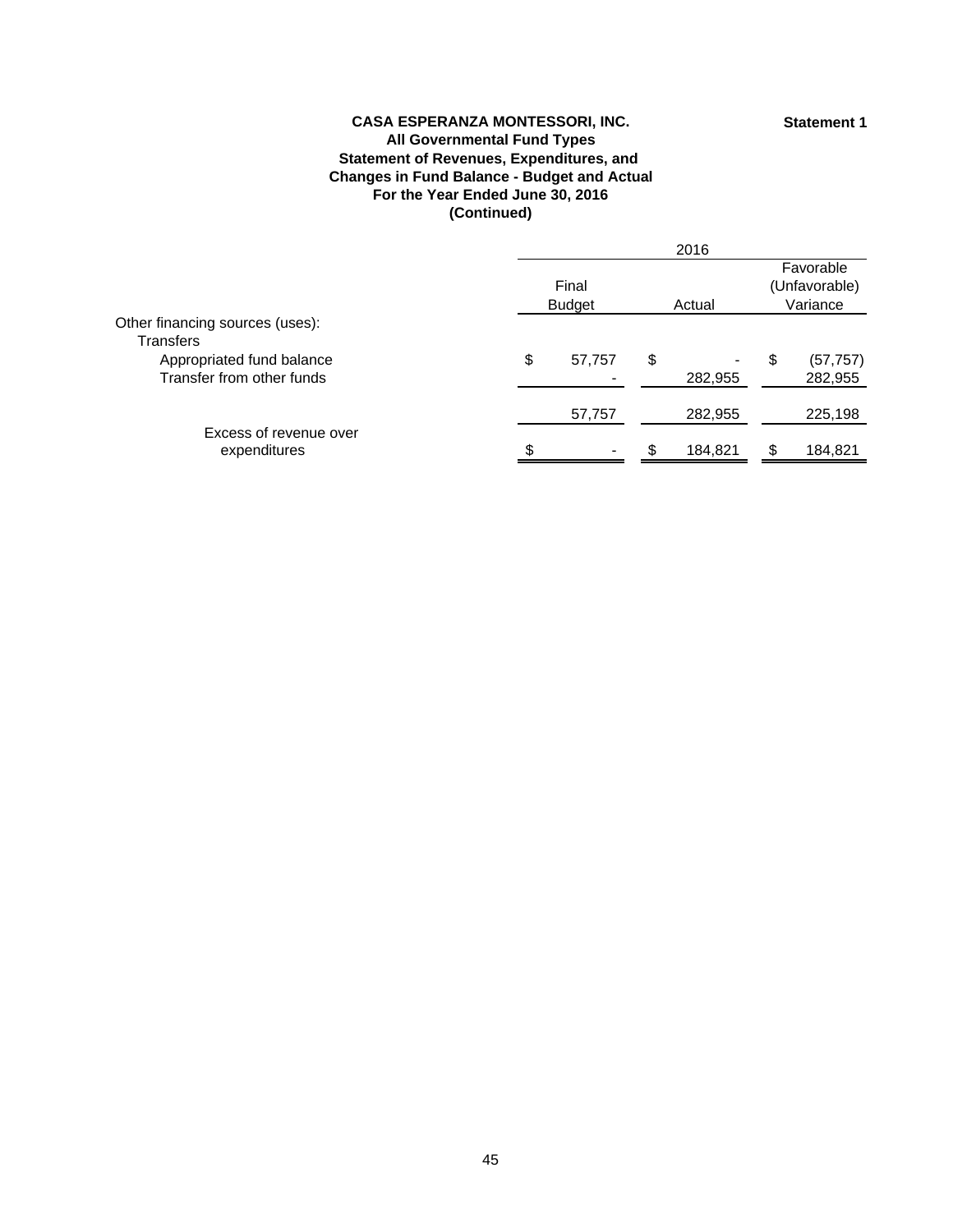# **CASA ESPERANZA MONTESSORI, INC. Statement 2 Proprietary Fund Types Statement of Revenues and Expenses Budget and Actual (Non - GAAP) Year Ended June 30, 2016**

|                                                                            |                        | 2016             |                                        |            |  |
|----------------------------------------------------------------------------|------------------------|------------------|----------------------------------------|------------|--|
|                                                                            | Final<br><b>Budget</b> | Actual           | Favorable<br>(Unfavorable)<br>Variance |            |  |
| Revenues:                                                                  |                        |                  |                                        |            |  |
| Tuition and other charges                                                  | \$<br>358,180          | \$<br>365,204    | \$                                     | 7,024      |  |
| <b>Total revenues</b>                                                      | 358,180                | 365,204          |                                        | 7,024      |  |
| Expenditures:                                                              |                        |                  |                                        |            |  |
| Salaries and benefits                                                      | 231,810                | 216,240          |                                        | 15,570     |  |
| Pre-School expenses                                                        | 53,926                 | 30,507           |                                        | 23,419     |  |
| Total expenditures                                                         | 285,736                | 246,747          |                                        | 38,989     |  |
| Revenues over (under) expenditures                                         | 72,444                 | 118,457          |                                        | 46,013     |  |
| Other financing sources (uses):                                            |                        |                  |                                        |            |  |
| Transfers to other funds                                                   |                        | (282, 955)       |                                        | (282, 955) |  |
| Fund balance appropriated                                                  | (72, 444)              |                  |                                        | 72,444     |  |
| Total other financing sources (uses)                                       | (72, 444)              | (282, 955)       |                                        | (210, 511) |  |
| Revenues and other sources<br>over (under) expenditures                    | \$                     | (164, 498)       | \$                                     | (164, 498) |  |
| Reconciliation from budgetary basis<br>(modified accrual) to full accrual: |                        |                  |                                        |            |  |
| Reconciling items:                                                         |                        |                  |                                        |            |  |
| Change in net position                                                     |                        | \$<br>(164, 498) |                                        |            |  |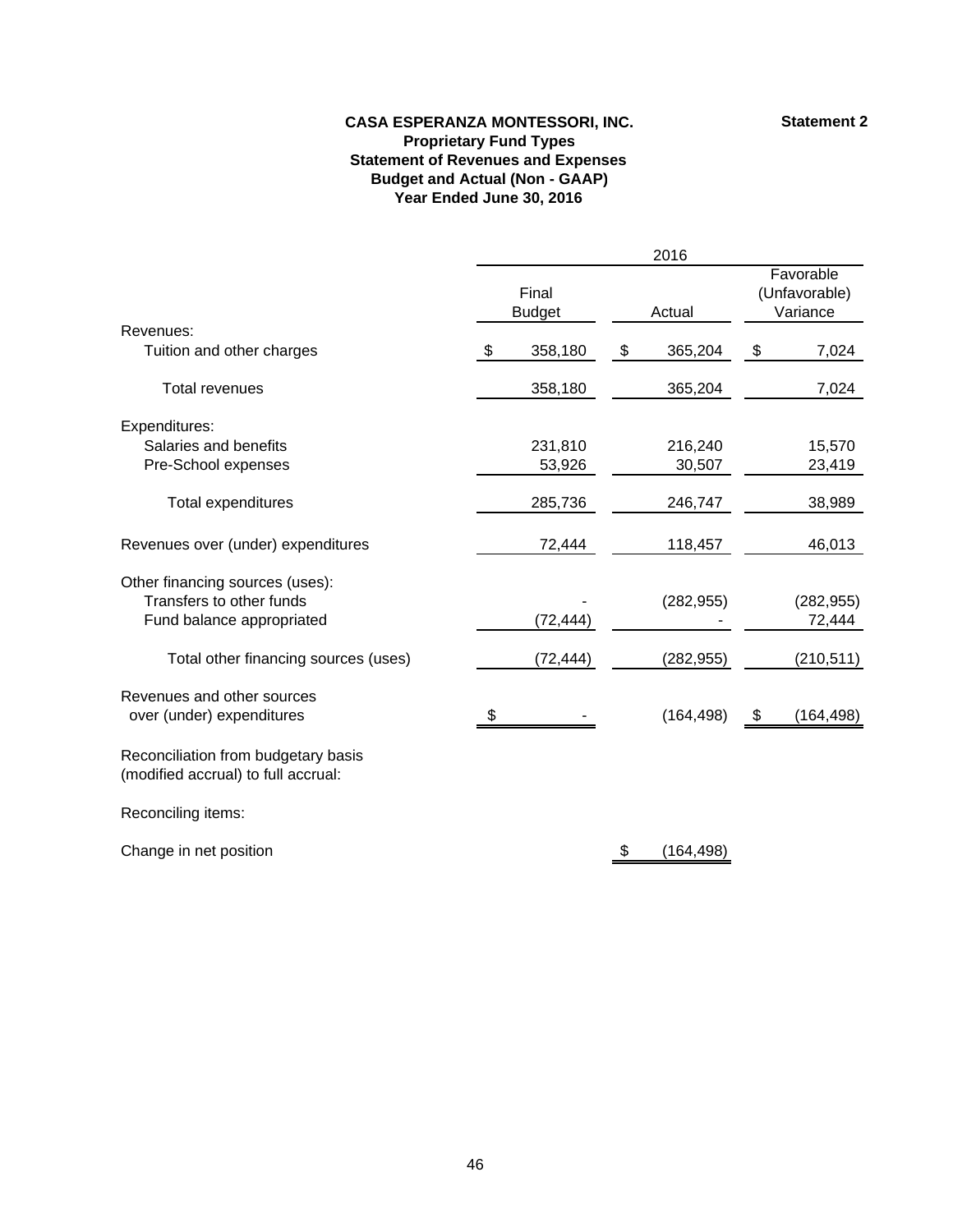Caroline P. Abbott Jeffrey A. Brovet Kristen T. Hoyle David A. Johnson



Chris P. Judy James K. Tiller David W. Tucker Geri H. Lail

# **REPORT ON INTERNAL CONTROL OVER FINANCIAL REPORTING AND ON COMPLIANCE AND OTHER MATTERS BASED ON AN AUDIT OF FINANCIAL STATEMENTS PERFORMED IN ACCORDANCE WITH** *GOVERNMENT AUDITING STANDARDS*

# **INDEPENDENT AUDITORS' REPORT**

To the Board of Directors Casa Esperanza Montessori, Inc. Raleigh, North Carolina

We have audited, in accordance with the auditing standards generally accepted in the United States of America and the standards applicable to the financial audits contained in *Government Auditing Standards* issued by the Comptroller General of the United States, the accompanying financial statements of the governmental activities, the business-type activities, each major fund, and the aggregate remaining fund information of the Casa Esperanza Montessori, Inc. North Carolina, as of and for the year ended June 30, 2016, and the related notes to the financial statements, which collectively comprise the Casa Esperanza Montessori, Inc.'s basic financial statements, and have issued our report thereon dated October 28, 2016.

# **Internal Control Over Financial Reporting**

In planning and performing our audit of the financial statements, we considered the Casa Esperanza Montessori, Inc.'s internal control over financial reporting (internal control) to determine the audit procedures that are appropriate in the circumstances for the purpose of expressing our opinions on the financial statements, but not for the purpose of expressing an opinion on the effectiveness of the Casa Esperanza Montessori, Inc.'s internal control. Accordingly, we do not express an opinion on the effectiveness of the Casa Esperanza Montessori, Inc.'s internal control.

A deficiency in internal control exists when the design or operation of a control does not allow management or employees, in the normal course of performing their assigned functions, to prevent or detect and correct, misstatements on a timely basis. A material weakness is a deficiency, or a combination of deficiencies, in internal control, such that there is a reasonable possibility that a material misstatement of the entity's financial statements will not be prevented, or detected and corrected on a timely basis. A significant deficiency is a deficiency, or a combination of deficiencies, in internal control that is less severe than a material weakness, yet important enough to merit attention by those charged with governance.

Our consideration of internal control was for the limited purpose described in the first paragraph of this section and was not designed to identify all deficiencies in internal control that might be material weaknesses or significant deficiencies and therefore, material weaknesses or significant deficiencies may exist that were not identified. Given these limitations, during our audit we did not identify any deficiencies in internal control that we consider to be material weaknesses. However, material weaknesses may exist that have not been identified.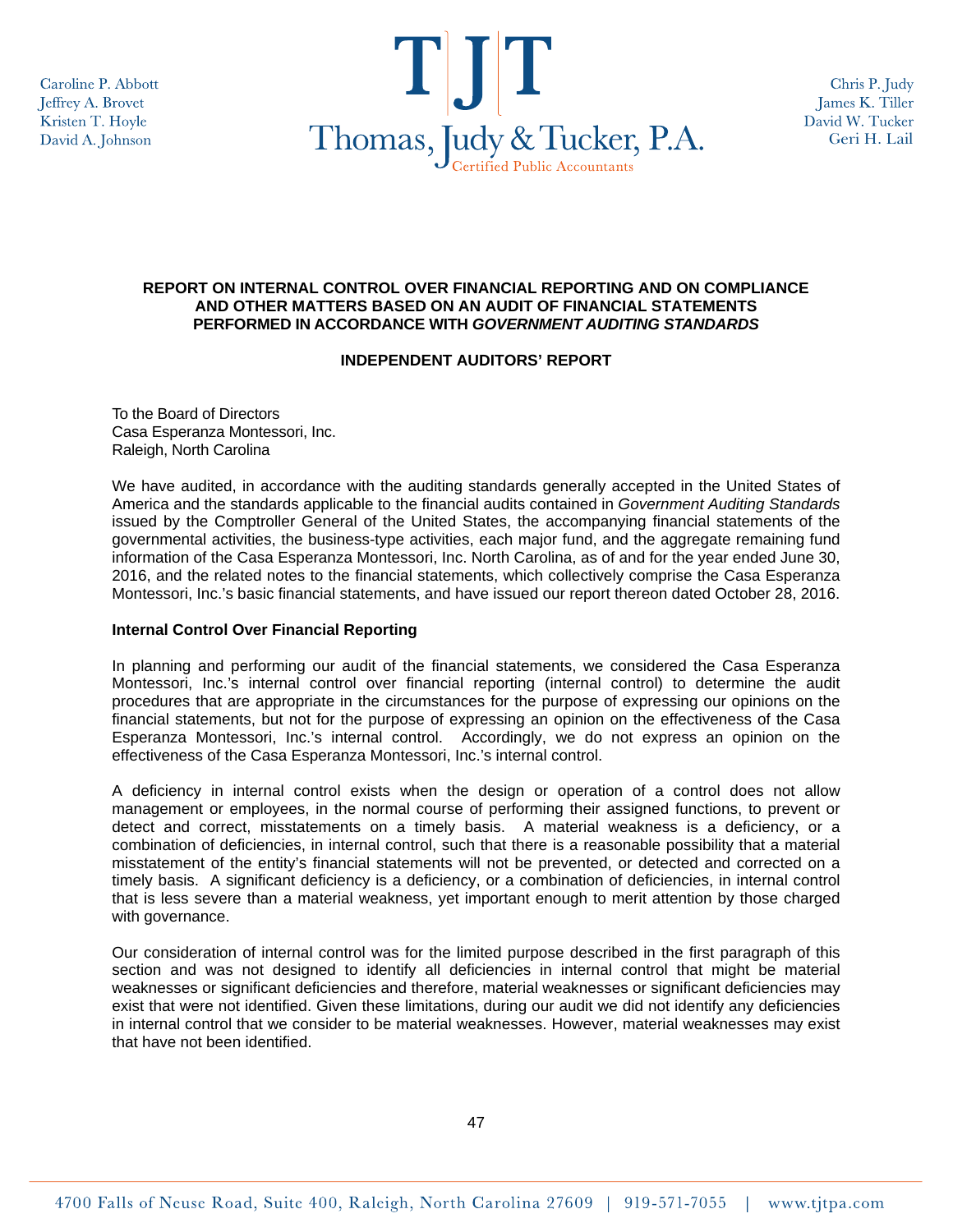## **Compliance and Other Matters**

As part of obtaining reasonable assurance about whether Casa Esperanza Montessori, Inc.'s financial statements are free from material misstatement, we performed tests of its compliance with certain provisions of laws, regulations, contracts, and grant agreements, noncompliance with which could have a direct and material effect on the determination of financial statement amounts. However, providing an opinion on compliance with those provisions was not an objective of our audit, and accordingly, we do not express such an opinion. The results of our tests disclosed an instance of noncompliance or other matter that is required to be reported under *Government Auditing Standards* and which is described in the accompanying schedule of findings and questioned costs as item 2016-1.

## **Response to Findings**

Casa Esperanza Montessori, Inc.'s response to the finding identified in our audit is described in the accompanying schedule of findings and questioned costs. The School's response was not subject to the auditing procedures applied in the audit of the financial statements and, accordingly, we express no opinion on it.

## **Purpose of this Report**

The purpose of this report is solely to describe the scope of our testing of internal control and compliance and the results of that testing, and not to provide an opinion on the effectiveness of the entity's internal control or on compliance. This report is an integral part of an audit performed in accordance with *Government Auditing Standards* in considering the entity's internal control and compliance. Accordingly, this communication is not suitable for any other purpose.

Thomas, Judy & Packs, P.A.

October 28, 2016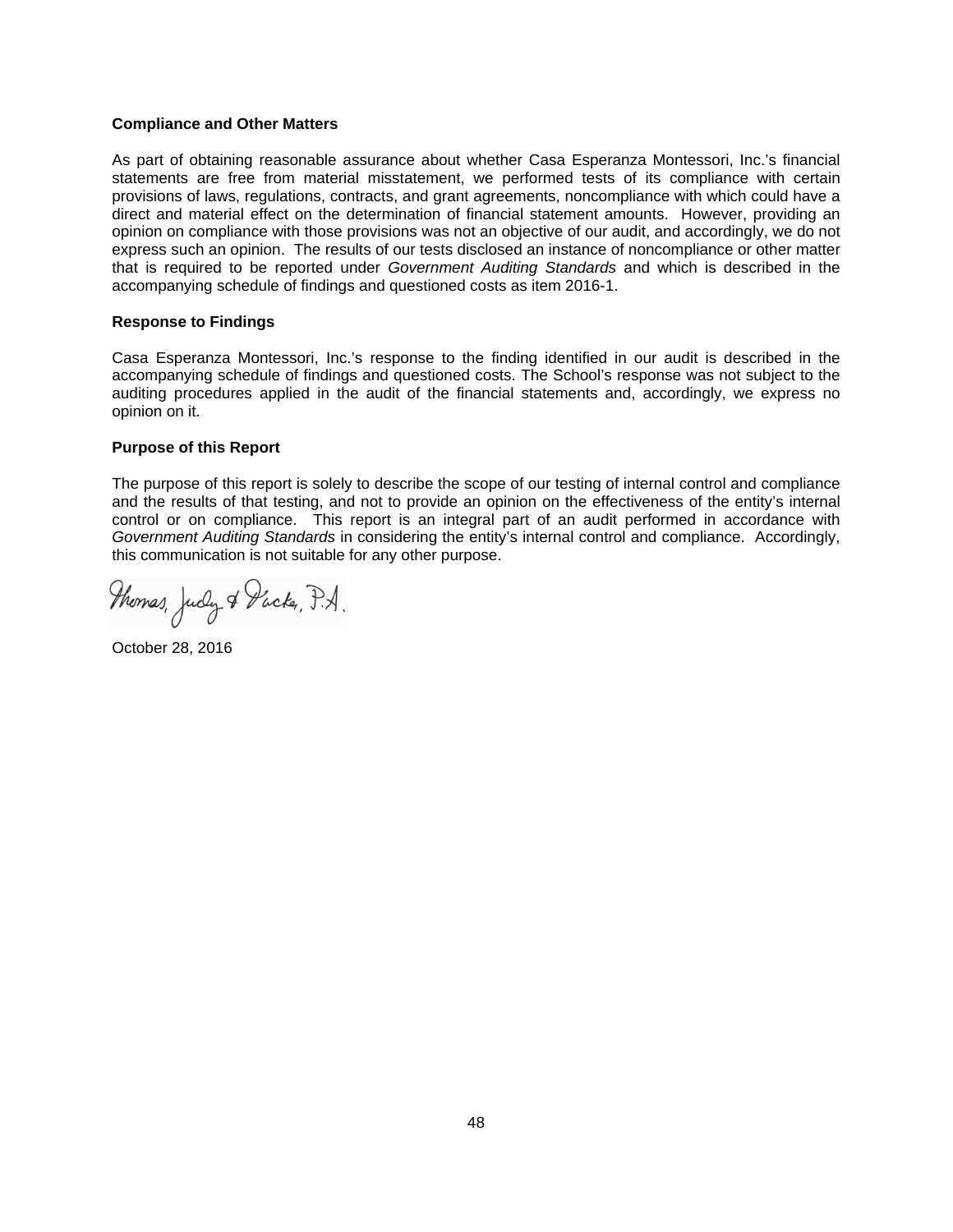Caroline P. Abbott Jeffrey A. Brovet Kristen T. Hoyle David A. Johnson



Chris P. Judy James K. Tiller David W. Tucker Geri H. Lail

# **REPORT ON COMPLIANCE WITH REQUIREMENTS APPLICABLE TO EACH MAJOR STATE PROGRAM AND INTERNAL CONTROL OVER COMPLIANCE IN ACCORDANCE WITH THE UNIFORM GUIDANCE AND THE STATE SINGLE AUDIT IMPLEMENTATION ACT**

# **INDEPENDENT AUDITORS' REPORT**

To the Board of Directors Casa Esperanza Montessori, Inc. Raleigh, North Carolina

# **Report on Compliance for Each Major State Program**

We have audited the Casa Esperanza Montessori, Inc., North Carolina's compliance with the types of compliance requirements described in the *Audit Manual for Governmental Auditors in North Carolina*, issued by the Local Government Commission, that could have a direct and material effect on each of its major state programs for the year ended June 30, 2016. The Casa Esperanza Montessori, Inc.'s major state programs are identified in the summary of auditors' results section of the accompanying schedule of findings and questioned costs.

# **Management's Responsibility**

Management is responsible for compliance with the requirements of laws, regulations, contracts, and grants applicable to its state programs

# **Auditors' Responsibility**

Our responsibility is to express an opinion on compliance for each of the Casa Esperanza Montessori, Inc.'s major state programs based on our audit of the types of compliance requirements referred to above. We conducted our audit of compliance in accordance with auditing standards generally accepted in the United States of America; the standards applicable to financial audits contained in *Government Auditing Standards*, issued by the Comptroller General of the United States; and the applicable sections of Title 2 U.S. *Code of Federal Regulations* Part 200, *Uniform Administrative Requirements, Cost Principles, and Audit Requirements for Federal Awards* (Uniform Guidance), as described in the *Audit Manual for Governmental Auditors in North Carolina*, and the State Single Audit Implementation Act. Those standards, the Uniform Guidance, and the State Single Audit Implementation Act require that we plan and perform the audit to obtain reasonable assurance about whether noncompliance with the types of compliance requirements referred to above that could have a direct and material effect on a major State program occurred. An audit includes examining, on a test basis, evidence about the Casa Esperanza Montessori, Inc.'s compliance with those requirements and performing such other procedures as we considered necessary in the circumstances.

We believe that our audit provides a reasonable basis for our opinion on compliance for each major state program. However, our audit does not provide a legal determination of the Casa Esperanza Montessori, Inc.'s compliance.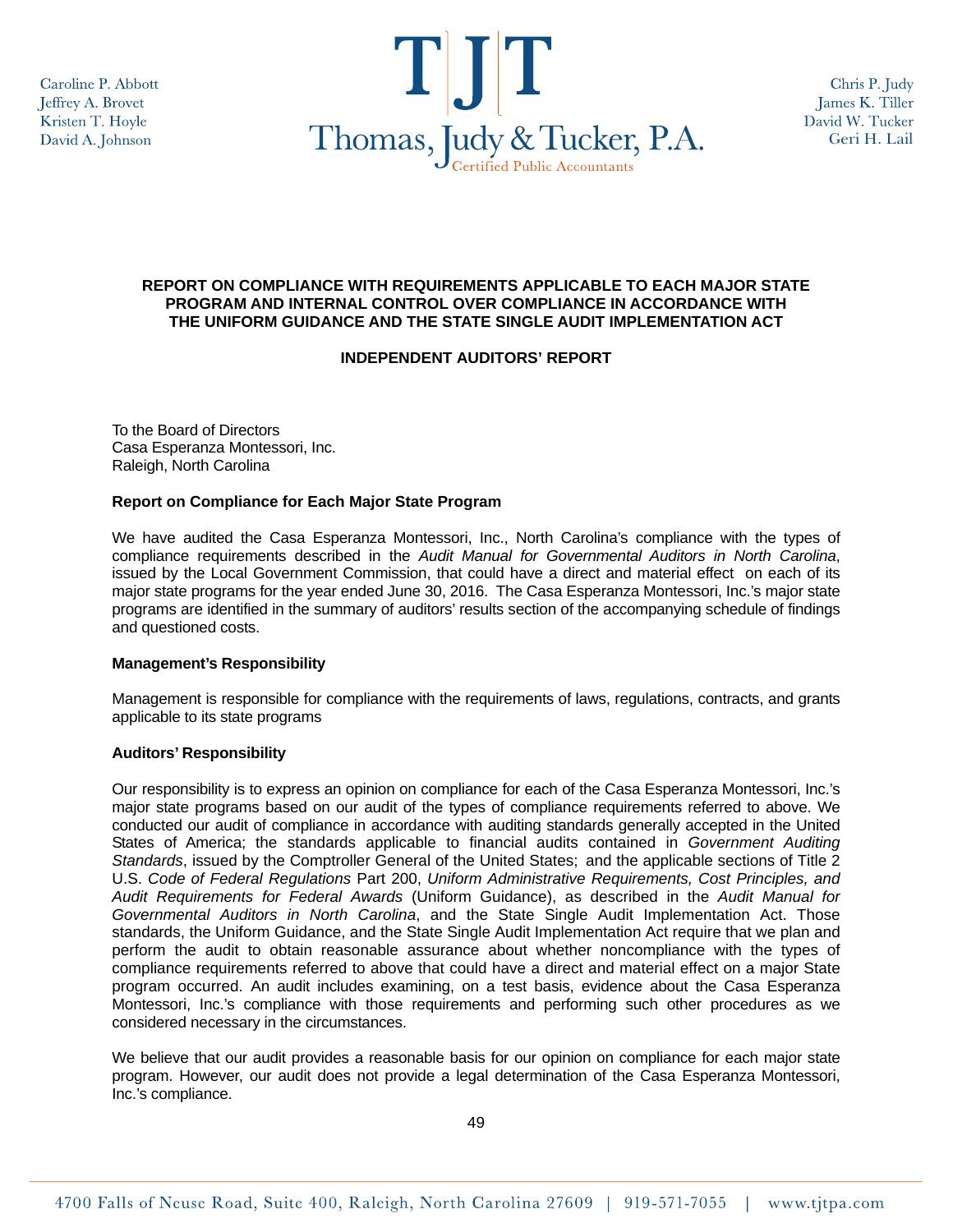## **Opinion on Each Major State Program**

In our opinion, the Casa Esperanza Montessori, Inc. complied, in all material respects, with the types of compliance requirements referred to above that could have a direct and material effect on each of its major state programs for the year ended June 30, 2016.

### **Other Matters**

The results of our auditing procedures disclosed instances of noncompliance, which are required to be reported in accordance with applicable sections of section the Uniform Guidance as described in the *Audit Manual for Governmental Auditors in North Carolina* and which are described in the accompanying schedule of findings and questioned costs as item 2016-1. Our opinion on each major state program is not modified with respect to these matters.

The Casa Esperanza Montessori, Inc.'s response to the noncompliance findings identified in our audit is described in the accompanying corrective action plan. Casa Esperanza Montessori, Inc.'s response was not subjected to the auditing procedures applied in the audit of compliance and, accordingly, we express no opinion on the response.

## **Report on Internal Control Over Compliance**

Management of the Casa Esperanza Montessori, Inc. is responsible for establishing and maintaining effective internal control over compliance with the types of compliance requirements referred to above. In planning and performing our audit of compliance, we considered the Casa Esperanza Montessori, Inc.'s internal control over compliance with the types of requirements that could have a direct and material effect on a major state program to determine the auditing procedures that are appropriate in the circumstances for the purpose of expressing our opinion on compliance for each major state program and to test and report on internal control over compliance in accordance with the Uniform Guidance, but not for the purpose of expressing an opinion on the effectiveness of internal control over compliance. Accordingly, we do not express an opinion on the effectiveness of the School's internal control over compliance.

A deficiency in internal control over compliance exists when the design or operation of a control over compliance does not allow management or employees, in the normal course of performing their assigned functions, to prevent, or detect and correct, noncompliance with a type of compliance requirement of a state program on a timely basis. A material weakness in internal control over compliance is a deficiency, or a combination of deficiencies, in internal control over compliance, such that there is a reasonable possibility that material noncompliance with a type of compliance requirement of a state program will not be prevented, or detected and corrected, on a timely basis. A significant deficiency in internal control over compliance is a deficiency, or combination of deficiencies, in internal control over compliance with a type of compliance requirement of a state program that is less severe than a material weakness in internal control over compliance, yet important enough to merit attention by those charged with governance.

Our consideration of internal control over compliance was for the limited purpose described in the first paragraph of this section and was not designed to identify all deficiencies in internal control over compliance that might be significant deficiencies or material weaknesses therefore, material weaknesses or significant deficiencies, may exist that were not identified. We did not identify any deficiencies in internal control over compliance that we consider to be material weaknesses. However, we identified certain deficiencies in internal control over compliance, as described in the accompanying schedule of findings and questioned costs as item 2016-1 that we consider to be significant deficiencies.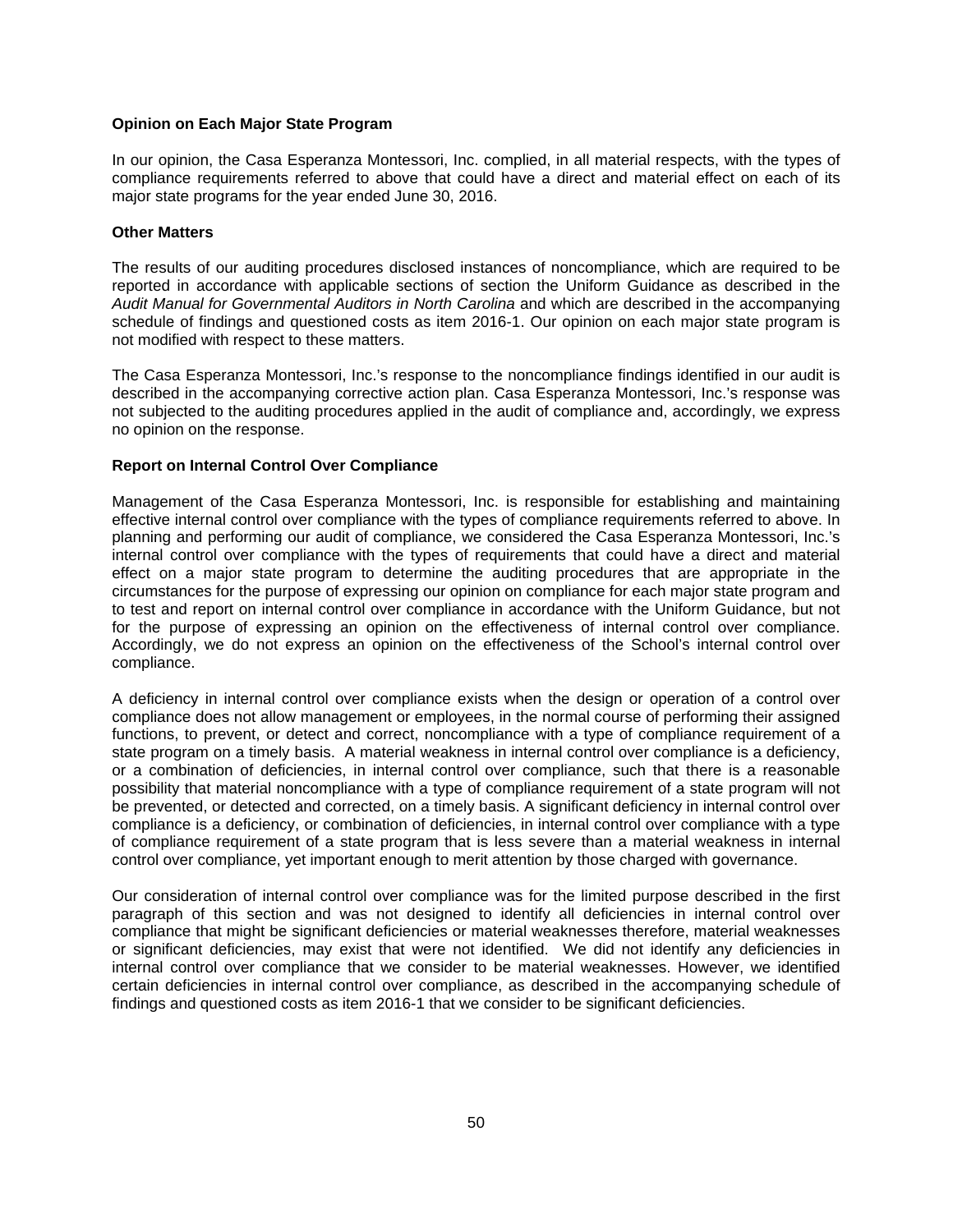Casa Esperanza Montessori, Inc.'s response to the internal control over compliance findings identified in our audit are described in the accompanying schedule of findings and questioned costs. Casa Esperanza Montessori, Inc.'s response was not subjected to the auditing procedures applied in the audit of compliance and, accordingly, we express no opinion on the response.

The purpose of this report on internal control over compliance is solely to describe the scope of our testing of internal control over compliance and the results of that testing based on the requirements of the Uniform Guidance. Accordingly, this report is not suitable for any other purpose.

Thomas, Judy & Packer, P.A.

October 28, 2016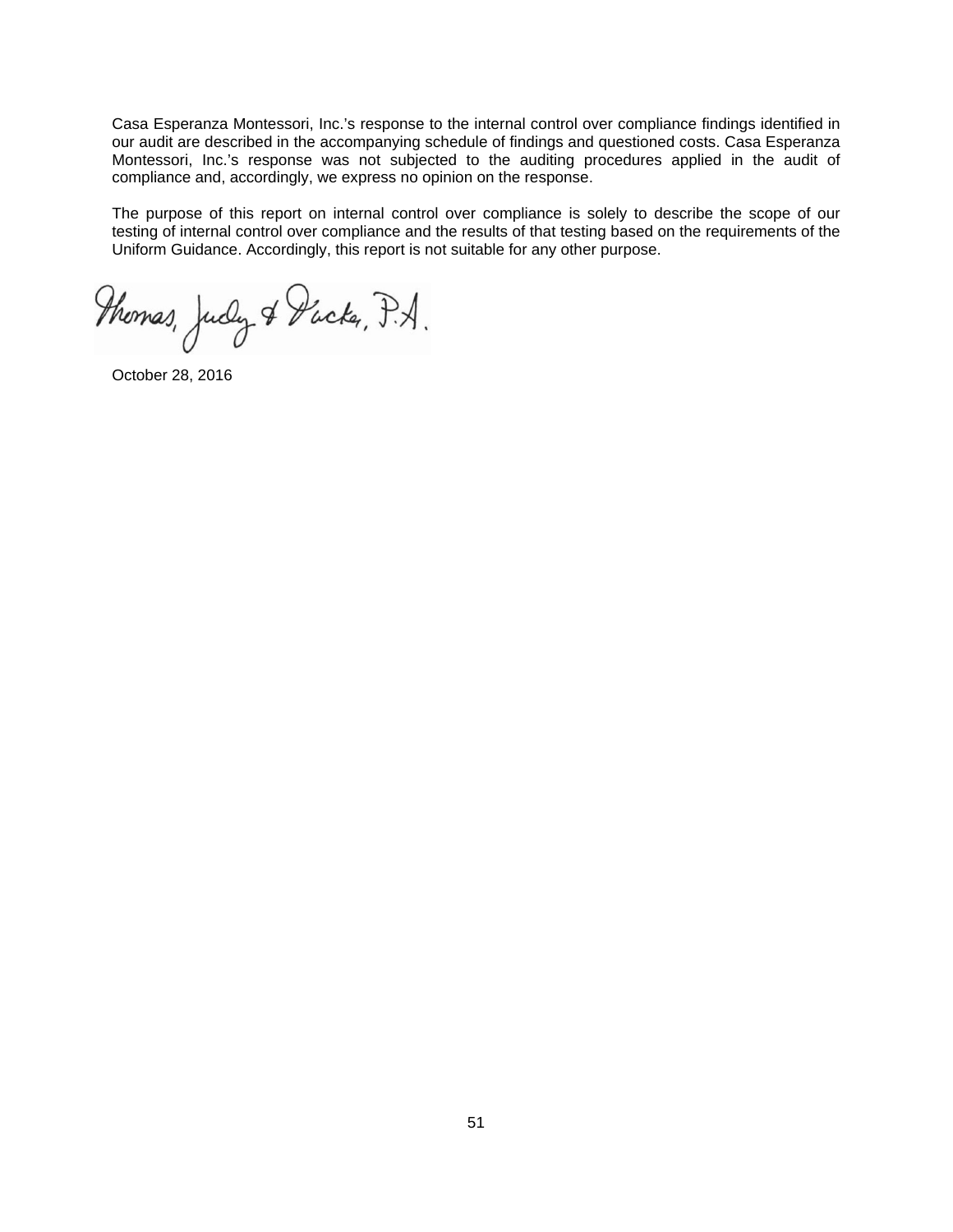SCHEDULE OF FINDINGS AND QUESTIONED COSTS For the Fiscal Year Ended June 30, 2016

# SECTION I – SUMMARY OF AUDITORS' RESULTS

## Financial Statements

Type of report the auditor issued on whether the financial statements audited were prepared in accordance with GAAP: Unmodified

Internal control over financial reporting:

• Material weakness identified?  $\overline{\phantom{a}}$  / Yes  $\overline{\phantom{a}}$  X No • Significant deficiencies identified? <br>
Yes X None Reported

Noncompliance material to financial statements noted?  $\overline{\phantom{a}}$  Yes  $\overline{\phantom{a}}$  X No

## **State Awards**

Internal control over major State programs:

- Material weakness identified? The Material weakness identified? The Material Material of Material Material Material Material Material Material Material Material Material Material Material Material Material Material Materia
- Significant deficiency identified? <br>
X Yes None Reported

Type of auditors' report issued on compliance for major State programs: Unmodified

| Any audit findings disclosed that are required to be |              |
|------------------------------------------------------|--------------|
| reported in accordance with the State Single Audit   |              |
| Implementation Act?                                  | X Yes<br>No. |

Identification of major State programs:

 Program Name State Public School Fund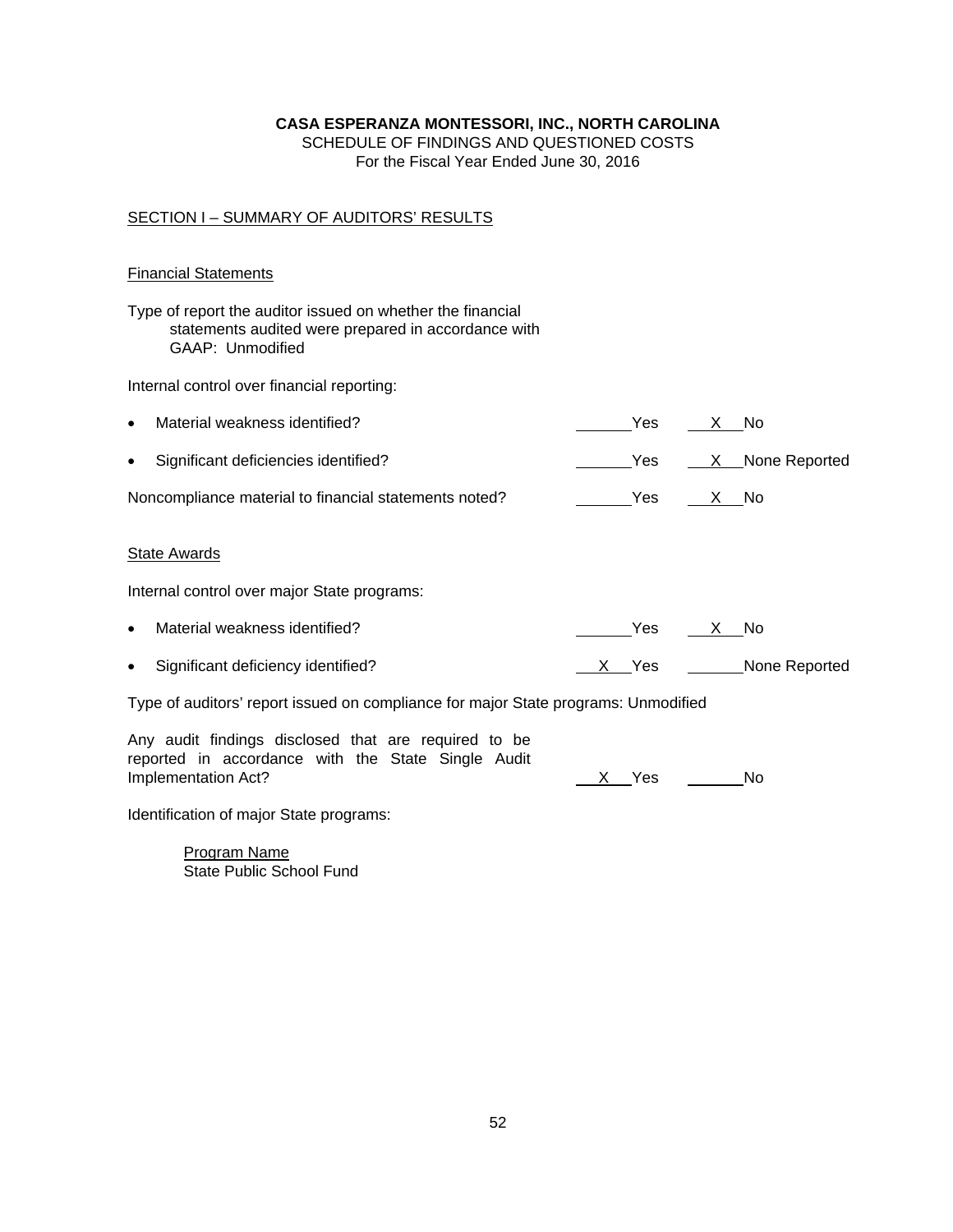SCHEDULE OF FINDINGS AND QUESTIONED COSTS (Continued) For the Fiscal Year Ended June 30, 2016

## SECTION II – FINANCIAL STATEMENT FINDINGS

No Findings.

## SECTION III – STATE AWARD FINDINGS AND QUESTIONED COSTS

## **Finding 2016 - 1**

## Cash Management Policy

Criteria: In accordance with criteria established by the State of North Carolina, no more than three business days should elapse between the date State funds are deposited to the School's account and the date of the actual disbursement.

Condition: Out of eight deposits selected for testing, two state funding deposits were not disbursed within three business days.

Cause: The School was aware of the requirement that no more than three business days should elapse between the date State funds are deposited to the School's account and the date of actual disbursement. However, when determining the funding request, the School was utilizing incorrect reports to determine requested funding amounts.

Effect: When making draw requests, the School intends to only request State funding from expenses already paid by the School specifically to ensure that amounts are spent within three days of the receipt of funding. However, the School utilized income statement expense reports that included amounts expensed on the income statement but unpaid (amounts included in accounts payable) when determining request amounts. This resulted in unspent dollars of \$30,922 for the November 18, 2015 deposit and unspent dollars of \$27,594 for the November 30, 2015 deposit.

Questioned Costs: The funding deposit on November 18, 2015 of \$108,012 resulted in unspent dollars after three business days of \$30,922. The funding deposit on November 30, 2015 of \$141,409 resulted in unspent dollars after three business days of \$27,594.

Recommendation: We recommend that the School adopt a policy whereby each funding deposit is monitored based upon expenses already paid in cash to ensure all dollars are spent within three business days.

Views of responsible officials and planned corrective actions: The School agrees with this finding and will implement the recommendation.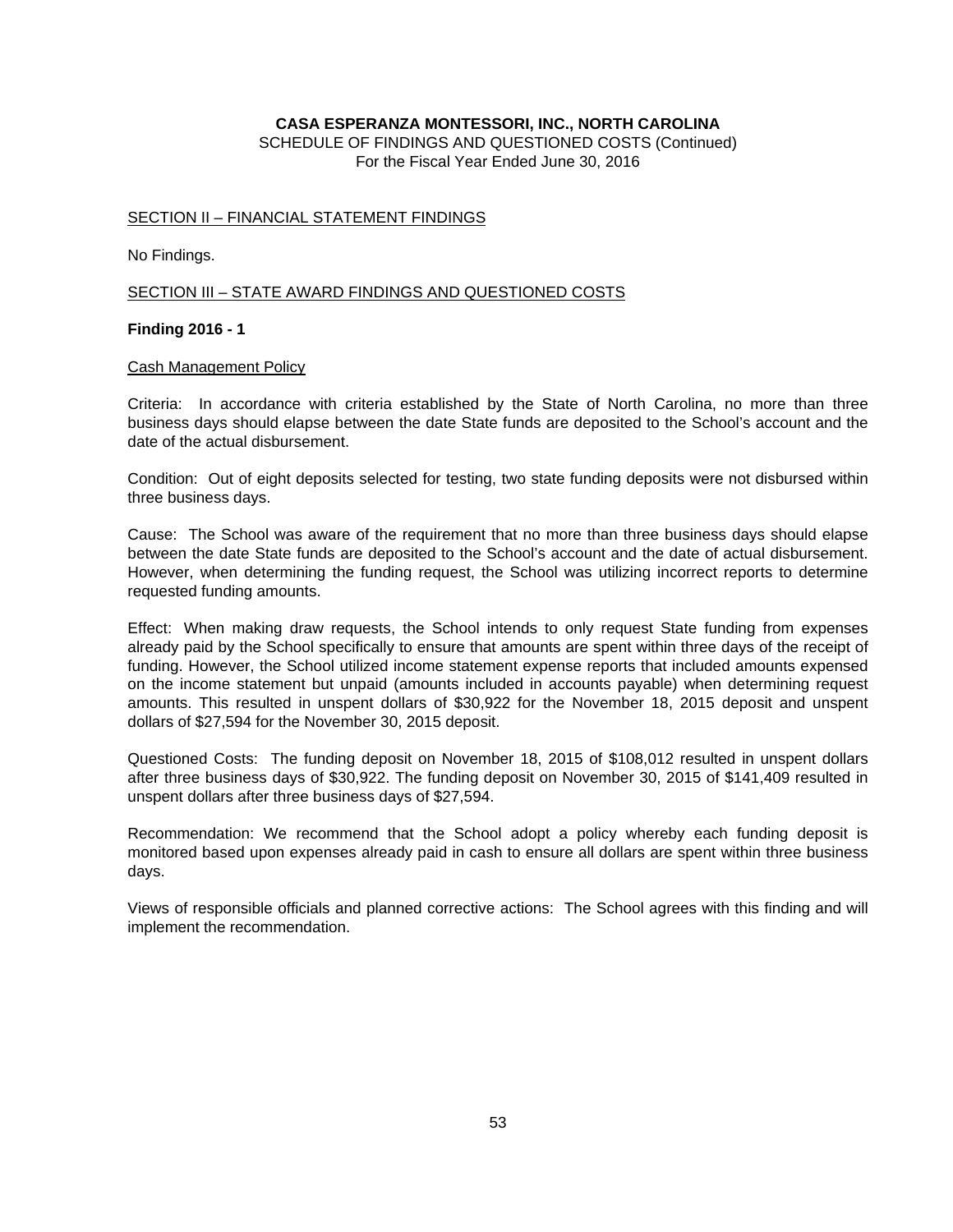CORRECTIVE ACTION PLAN For the Fiscal Year Ended June 30, 2016

# SECTION III – STATE AWARD FINDINGS AND QUESTIONED COSTS

| Finding: | $2016 - 1$ |
|----------|------------|
|          |            |

Name of Contact Person: Christina Riordan, School Finance and Development Director

Corrective Action: The School Finance Director used the income statement to order money and was basing her calculations on expenses that were booked instead of when the check was processed. The School Finance Director is aware of her mistake and has made corrections to how she calculates requests for state money.

Proposed Completion Date: December 31, 2016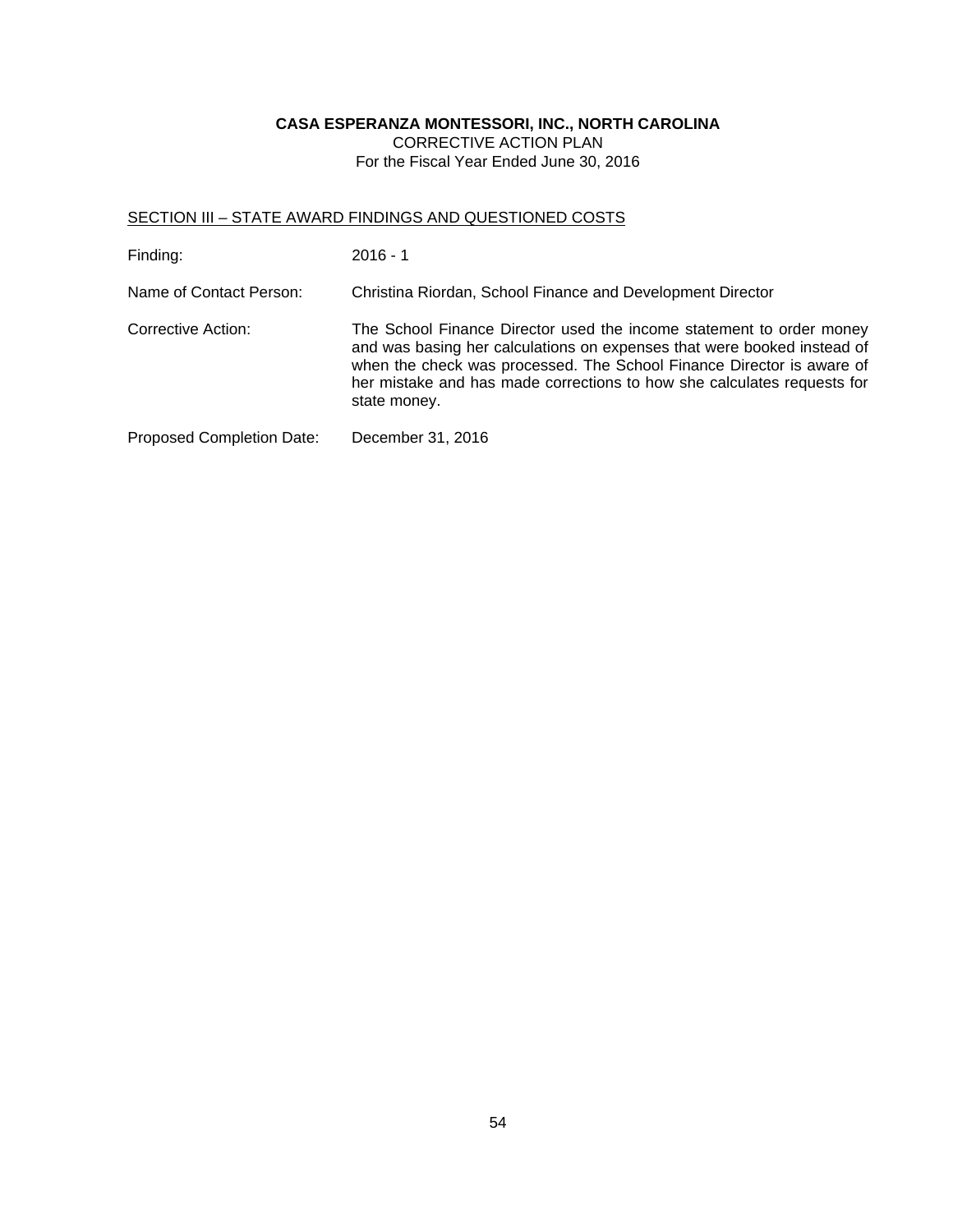SUMMARY SCHEDULE OF PRIOR AUDIT FINDINGS For the Fiscal Year Ended June 30, 2016

# **Finding 2015 - 1**

Status: The School adopted a policy that was approved by the board of directors in accordance with G.S. 115C-218.50, and stated that the School shall not charge tuition or fees except those that are charged by the local school administrative unit in which the charter school is located.